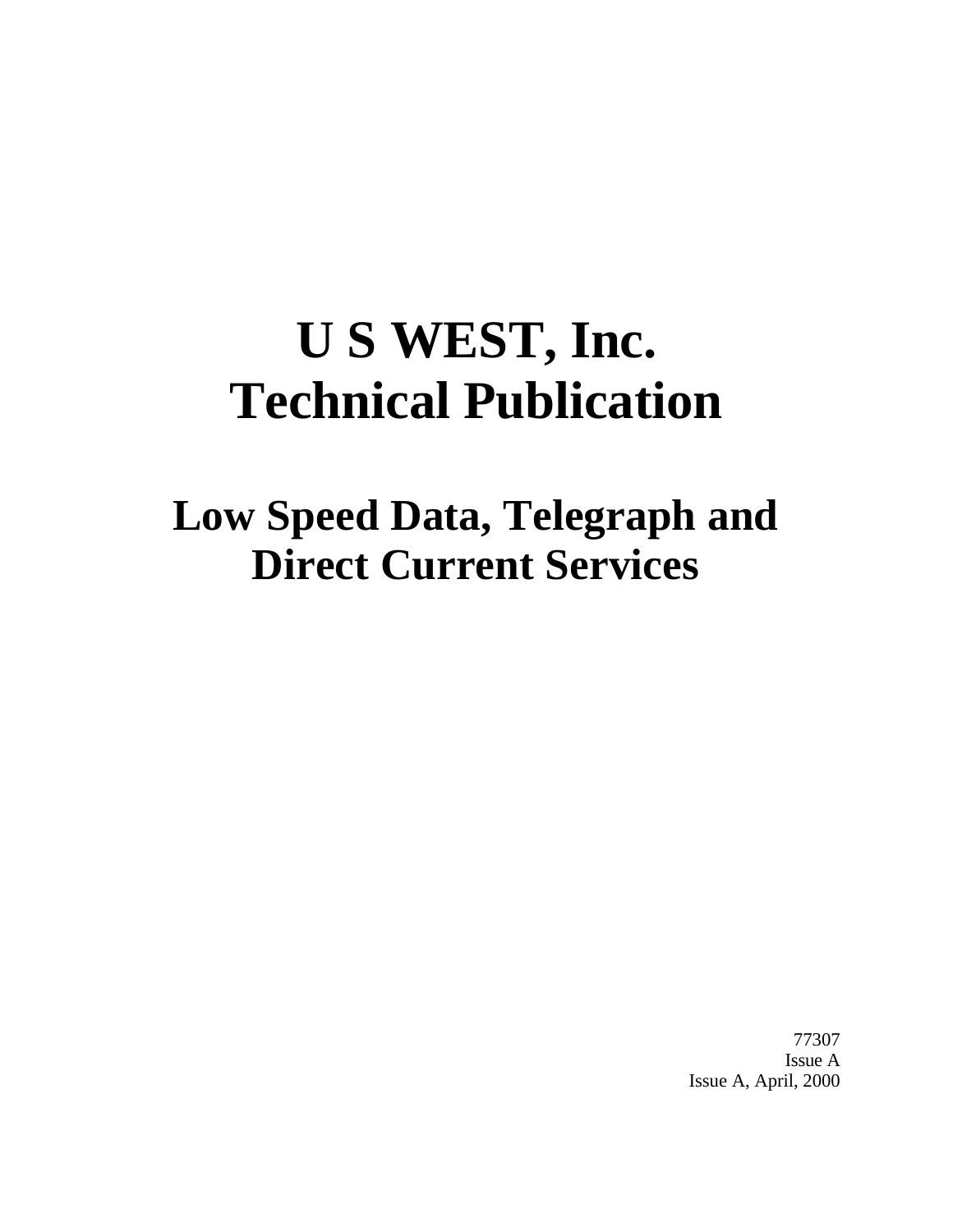# **U S WEST, Inc. Technical Publication**

## **Low Speed Data, Telegraph and Direct Current Services**

**Copyright 2000 77307 Printed in U.S.A. Issue A All Rights Reserved April, 2000**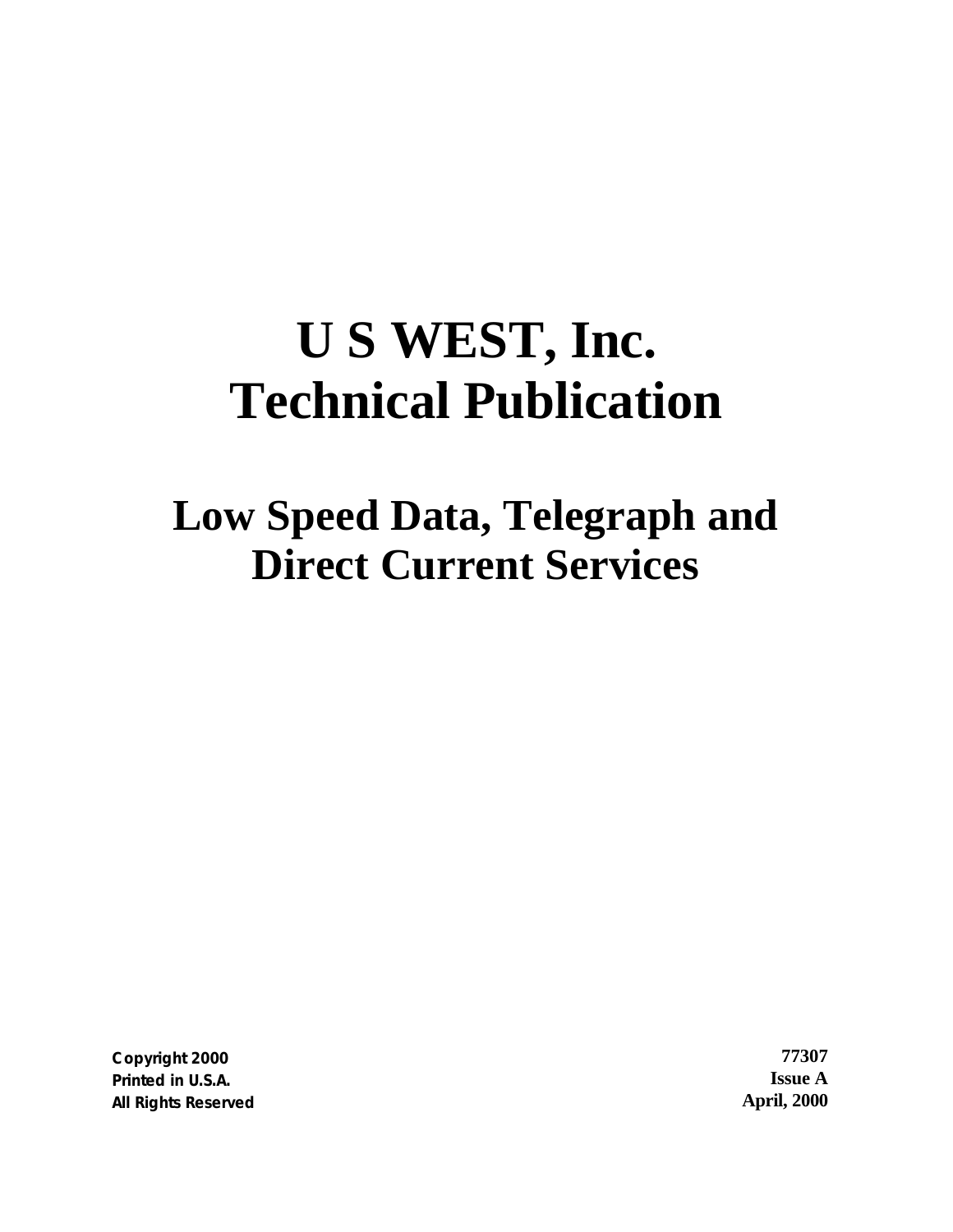#### NOTICE

This publication describes the Low Speed Data, Telegraph and Metallic Services offered by U S WEST. This publications replaces the U S WEST Technical Publications 77313, *Low Speed Data Channels Interface Specifications and Combinations*, and 77317, *InterLATA Signaling Channels.*

U S WEST Communications, Inc. reserves the right to revise this document for any reason, including but not limited to, conformity with standards promulgated by various governmental or regulatory agencies; utilization of advances in the state of the technical arts; or to reflect changes in the design of equipment, techniques, or procedures described or referred to herein.

Liability to anyone arising out of use or reliance upon any information set forth herein is expressly disclaimed, and no representation or warranties, expressed or implied, are made with respect to the accuracy or utility of any information set forth herein.

This document is not to be construed as a suggestion to any manufacturer to modify or change any of its products, nor does this publication represent any commitment by U S WEST, Inc. to purchase any specific products. Further, conformance to this publication does not constitute a guarantee of a given supplier's equipment and/or its associated documentation.

Future issues of Technical Publication 77307 will be announced to the industry at least 45 days before the issuance date. This notice, which will come through our standard customer notification channels, will allow the customer time to comment on the proposed revisions.

Ordering information for U S WEST Publications can be obtained from the Reference Section of this document.

If further information is required, please contact:

U S WEST Manager - Writing Services 700 W Mineral Ave., Room IA-B13.34 Littleton, CO 80120 (303) 707-7454 Fax: (303) 707-9414 E-Mail: soverma@uswest.com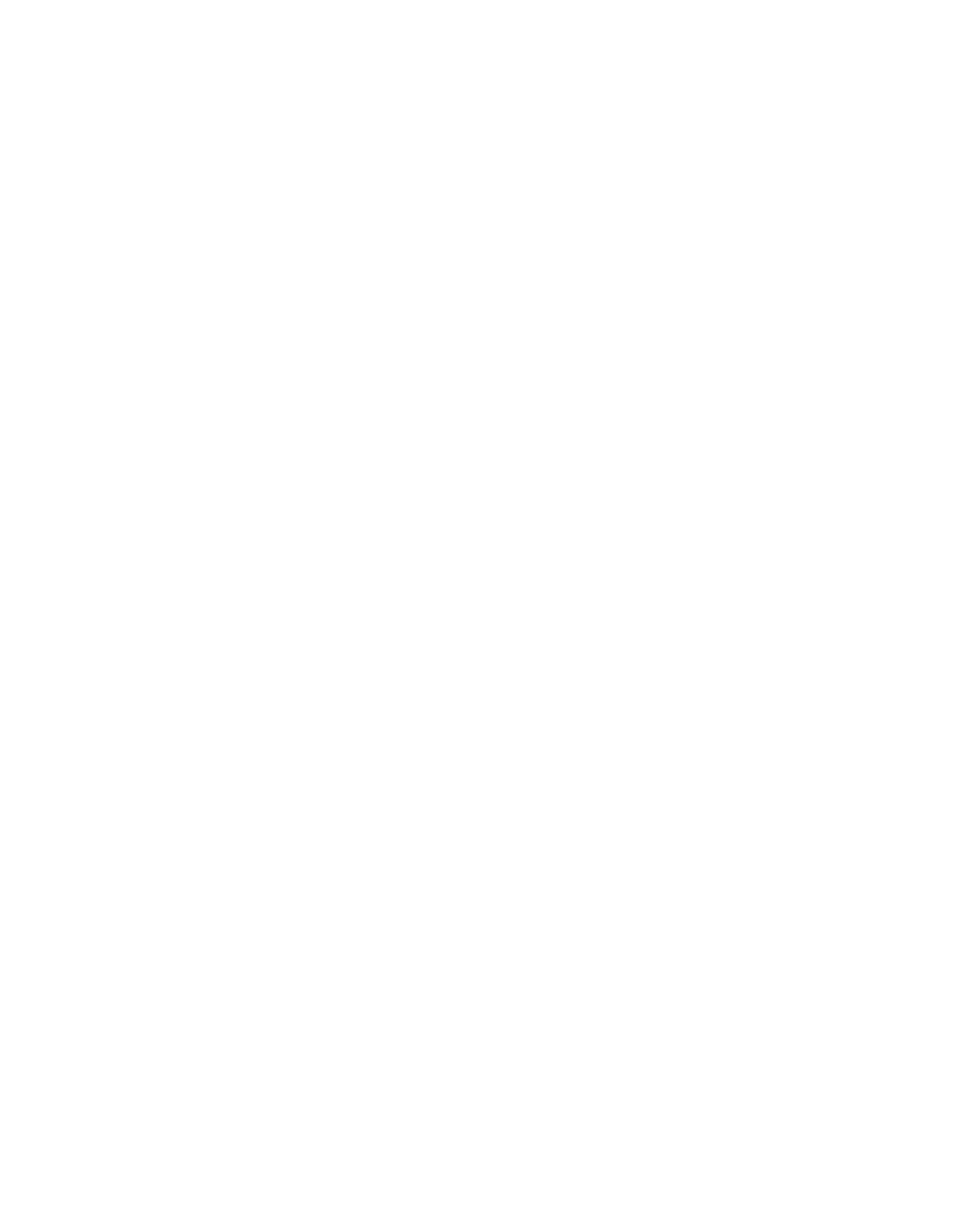#### COMMENTS on PUB 77307

#### PLEASE TEAR OUT AND SEND YOUR COMMENTS/SUGGESTIONS TO:

U S WEST Manager - Writing Services 700 W Mineral Ave., Room IA-B13.34 Littleton, CO 80120 (303) 707-7454 Fax: (303) 707-9414 E-Mail: soverma@uswest.com

Information from you helps us to improve our Publications. Please take a few moments to answer the following questions and return to the above address.

| Was this Publication valuable to you in understanding<br>the technical parameters of our service? |  | YES           | NO. |  |
|---------------------------------------------------------------------------------------------------|--|---------------|-----|--|
| Was the information accurate and up-to-date?                                                      |  | <b>YES</b>    | NO. |  |
| Was the information easily understood?                                                            |  | YES           | NO. |  |
| Were the contents logically sequenced?                                                            |  | YES           | NO. |  |
| Were the tables and figures understandable and helpful                                            |  | YES           | NO  |  |
| Were the pages legible?                                                                           |  | YES FOR THE T | NO. |  |
| What format do you have?<br>Mac Disk<br><b>IBM</b> Disk<br>Paper                                  |  |               |     |  |

If you answered NO to any of the questions and/or if you have any other comments or suggestions, please explain:

\_\_\_\_\_\_\_\_\_\_\_\_\_\_\_\_\_\_\_\_\_\_\_\_\_\_\_\_\_\_\_\_\_\_\_\_\_\_\_\_\_\_\_\_\_\_\_\_\_\_\_\_\_\_\_\_\_\_\_\_\_\_\_\_\_\_\_\_\_\_ \_\_\_\_\_\_\_\_\_\_\_\_\_\_\_\_\_\_\_\_\_\_\_\_\_\_\_\_\_\_\_\_\_\_\_\_\_\_\_\_\_\_\_\_\_\_\_\_\_\_\_\_\_\_\_\_\_\_\_\_\_\_\_\_\_\_\_\_\_\_ \_\_\_\_\_\_\_\_\_\_\_\_\_\_\_\_\_\_\_\_\_\_\_\_\_\_\_\_\_\_\_\_\_\_\_\_\_\_\_\_\_\_\_\_\_\_\_\_\_\_\_\_\_\_\_\_\_\_\_\_\_\_\_\_\_\_\_\_\_\_

| (Attach additional sheet, if necessary) |  |  |  |  |
|-----------------------------------------|--|--|--|--|
|                                         |  |  |  |  |
|                                         |  |  |  |  |
|                                         |  |  |  |  |
|                                         |  |  |  |  |
|                                         |  |  |  |  |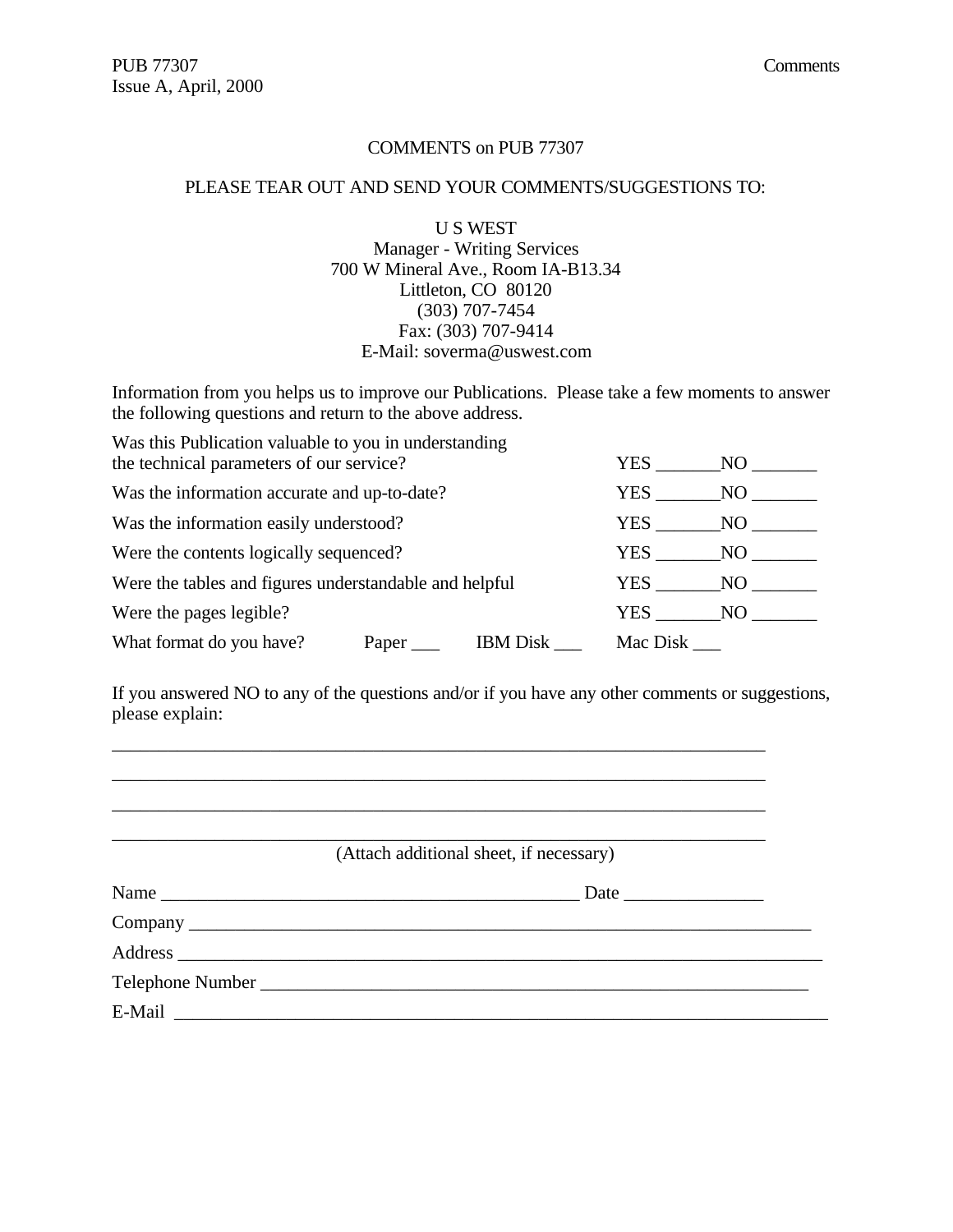## **CONTENTS**

## **Chapter and Section**

## Page

| 1. |     |       | $1-1$   |
|----|-----|-------|---------|
|    | 1.1 |       | $1 - 1$ |
|    | 1.2 |       | $1-1$   |
|    | 1.3 |       | $1-1$   |
|    | 1.4 |       | $1-1$   |
|    | 1.5 |       | $1 - 2$ |
| 2. |     |       | $2 - 1$ |
|    | 2.1 |       | $2 - 1$ |
|    |     | 2.1.1 | $2 - 1$ |
|    |     | 2.1.2 | $2 - 1$ |
|    |     | 2.1.3 | $2 - 2$ |
|    | 2.2 |       | $2 - 3$ |
|    |     | 2.2.1 | $2 - 3$ |
|    |     | 2.2.2 | $2 - 3$ |
|    |     | 2.2.3 | $2 - 3$ |
|    |     | 2.2.4 | $2 - 3$ |
|    | 2.3 |       | $2 - 4$ |
|    |     | 2.3.1 | $2 - 4$ |
|    |     | 2.3.2 | $2 - 4$ |
|    |     | 2.3.3 | $2 - 4$ |
|    |     | 2.3.4 | $2 - 5$ |
|    | 2.4 |       | $2 - 5$ |
|    | 2.5 |       | $2 - 5$ |
|    |     | 2.5.1 | $2 - 5$ |
|    |     | 2.5.2 | $2 - 5$ |
|    |     | 2.5.3 | $2 - 6$ |
|    |     | 2.5.4 | $2 - 6$ |
|    | 2.6 |       | $2 - 6$ |
|    |     | 2.6.1 | $2 - 6$ |
|    |     | 2.6.2 | $2 - 6$ |
|    |     | 2.6.3 | $2 - 7$ |
|    |     | 2.6.4 | $2 - 8$ |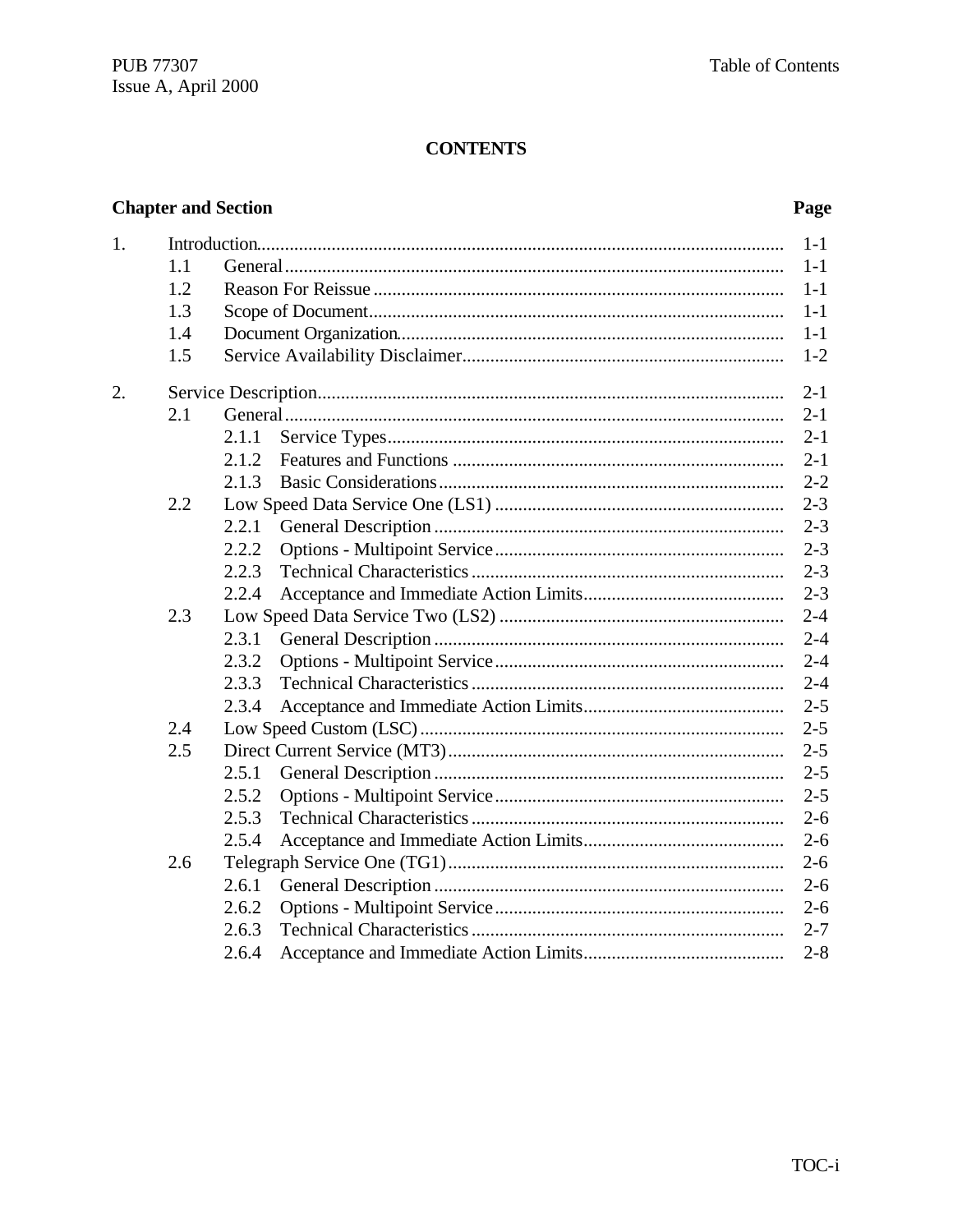## **Chapter and Section Page** 2.7 Telegraph Service Two (TG2)....................................................................... 2-9 2.7.1 General Description ........................................................................... 2-9 2.7.2 Options - Multipoint Service.............................................................. 2-9 2.7.3 Technical Characteristics................................................................... 2-9 2.7.4 Acceptance and Immediate Action Limits........................................... 2-10 2.8 Telegraph Grade Custom (TGC) .................................................................... 2-11 2.9 IntraLATA Low Speed Data Service (LS31) ................................................. 2-11 2.9.1 General Description ........................................................................... 2-11 2.9.2 Options - Multipoint Service.............................................................. 2-11 2.9.3 Technical Characteristics................................................................... 2-12 2.9.4 Low Speed Data Custom.................................................................... 2-12 2.10 Interconnection with a Certified Local Exchange Carrier............................... 2-12 3. Network Channel/Network Channel Interface Codes................................................. 3-1 3.1 Network Channel (NC) Codes........................................................................ 3-1 3.1.1 General............................................................................................... 3-1 3.1.2 Format ................................................................................................ 3-1 3.2 Applicable Network Channel Codes.............................................................. 3-2 3.3 Network Channel Interface (NCI) Codes........................................................ 3-3 3.3.1 General............................................................................................... 3-3 3.3.2 Format ................................................................................................ 3-3 3.4 Applicable Network Channel Interface Codes............................................... 3-6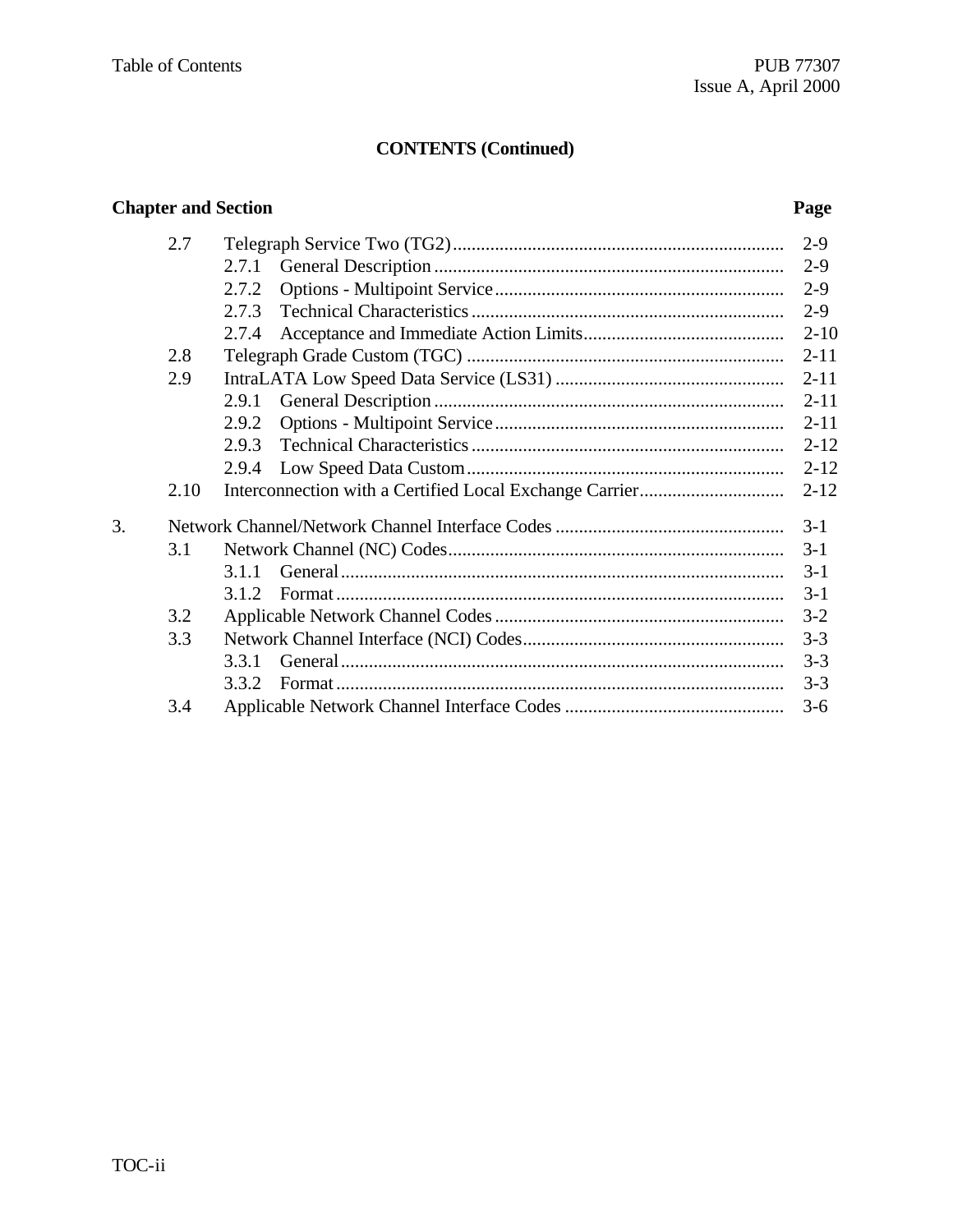## **Chapter and Section**

4.

## Page

|      |       | $4 - 1$  |
|------|-------|----------|
| 4.1  |       | $4-1$    |
| 4.2  |       | $4 - 1$  |
| 4.3  |       | $4 - 2$  |
| 4.4  |       | $4 - 3$  |
| 4.5  |       | $4 - 4$  |
| 4.6  |       | $4 - 5$  |
|      | 4.6.1 | $4 - 5$  |
|      | 4.6.2 | $4 - 6$  |
|      | 4.6.3 | $4 - 6$  |
| 4.7  |       | $4 - 7$  |
|      | 4.7.1 | $4 - 7$  |
|      | 4.7.2 | $4 - 8$  |
|      | 4.7.3 | $4-9$    |
| 4.8  |       | $4 - 10$ |
| 4.9  |       | $4 - 10$ |
|      | 4.9.1 | $4 - 10$ |
|      | 4.9.2 | $4 - 11$ |
| 4.10 |       | $4 - 12$ |
| 4.11 |       | $4 - 13$ |
|      |       | $4 - 13$ |
|      |       | $4 - 14$ |
|      |       | $4 - 14$ |
|      |       | $4 - 15$ |
| 4.12 |       | $4 - 16$ |
|      |       | $4 - 16$ |
|      |       | $4 - 17$ |
| 4.13 |       | $4 - 18$ |
| 4.14 |       | $4 - 19$ |
|      |       | $4-19$   |
|      |       | $4-19$   |
|      |       | $4 - 19$ |
|      |       |          |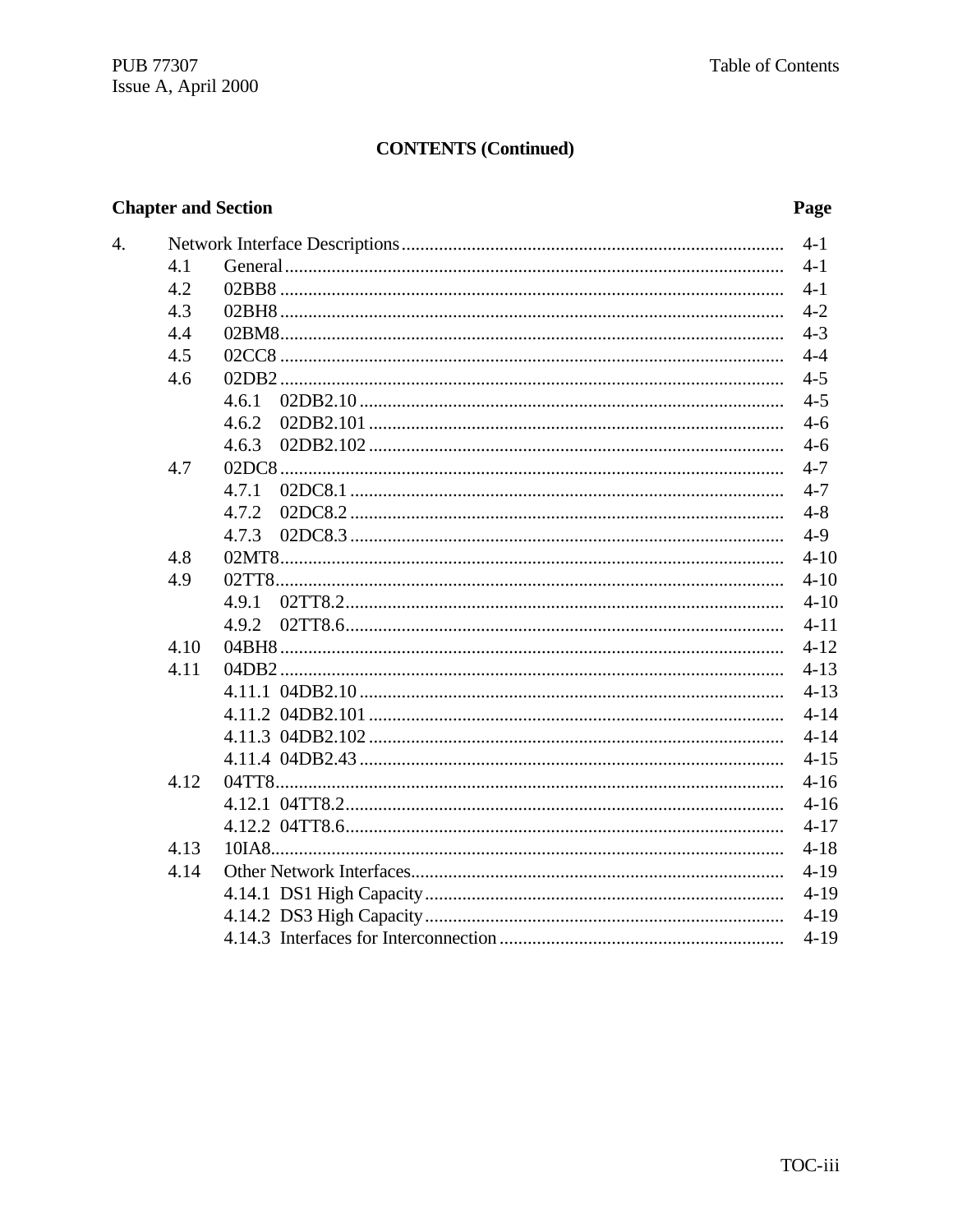## **Chapter and Section**

## Page

| 5. |     |  |          |  |  |  |
|----|-----|--|----------|--|--|--|
|    | 5.1 |  |          |  |  |  |
|    | 5.2 |  |          |  |  |  |
|    | 5.3 |  |          |  |  |  |
|    | 5.4 |  |          |  |  |  |
|    | 5.5 |  |          |  |  |  |
|    | 5.6 |  | $5-9$    |  |  |  |
|    | 5.7 |  | $5 - 10$ |  |  |  |
| 6. |     |  |          |  |  |  |
|    | 6.1 |  | $6-1$    |  |  |  |
|    | 6.2 |  |          |  |  |  |
| 7. |     |  | $7 - 1$  |  |  |  |
|    | 7.1 |  |          |  |  |  |
|    | 7.2 |  |          |  |  |  |
|    | 7.3 |  |          |  |  |  |
|    | 7.4 |  |          |  |  |  |
|    | 7.5 |  | $7 - 2$  |  |  |  |
|    |     |  |          |  |  |  |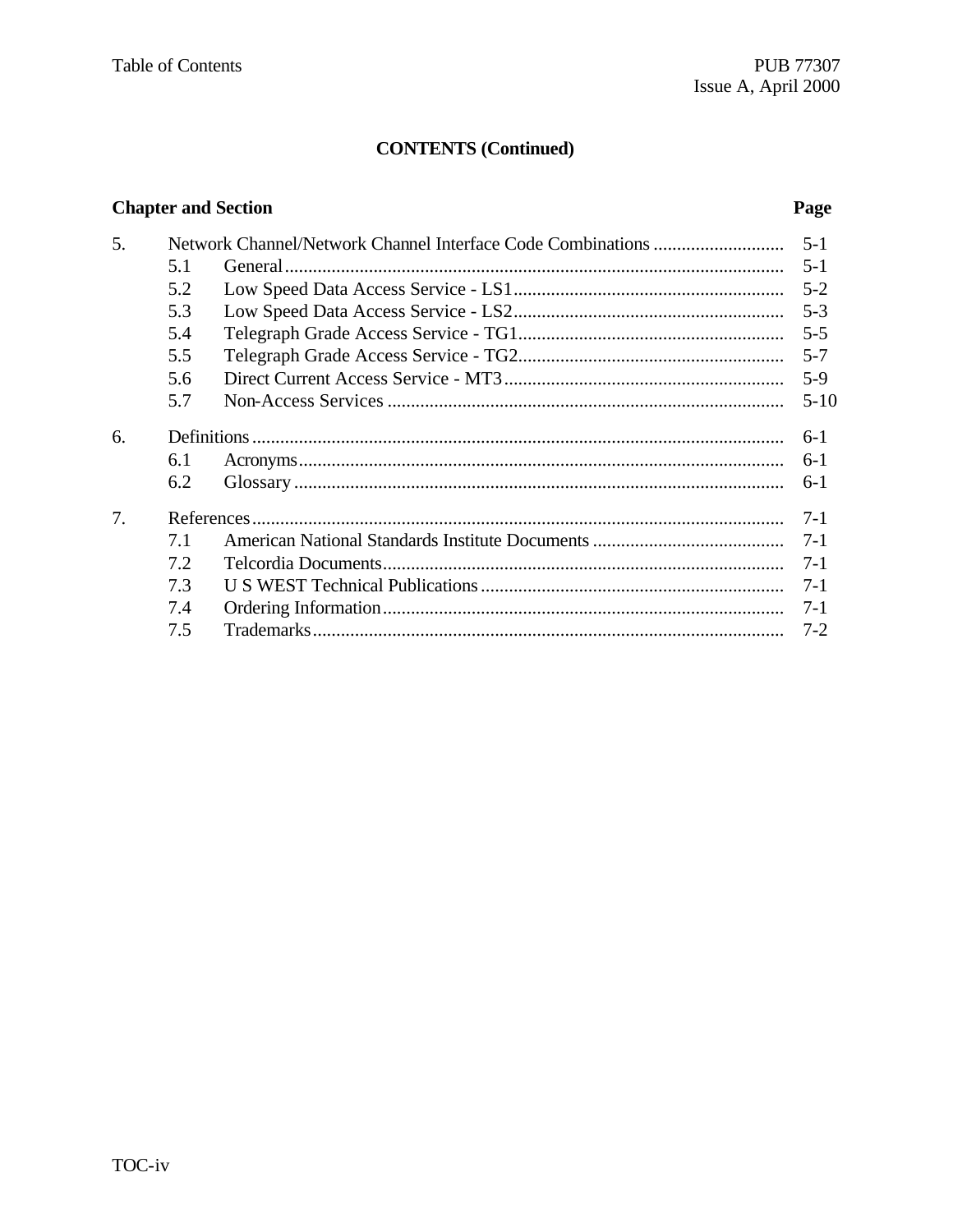#### **Figures** Page  $2-1$  $3-1$  $3 - 2$

#### **Tables**

| $2 - 1$  | $2 - 1$  |
|----------|----------|
| $2 - 2$  |          |
|          | $2 - 7$  |
| $2 - 3$  | $2 - 8$  |
| $2 - 4$  | $2-9$    |
| $2 - 5$  | $2 - 10$ |
| $3 - 1$  | $3 - 2$  |
| $3-2$    | $3 - 4$  |
| $3 - 3$  | $3 - 5$  |
| $3-4$    | $3-6$    |
| $4 - 1$  | $4-19$   |
| $5 - 1$  | $5 - 2$  |
| $5 - 2$  | $5 - 3$  |
| $5 - 3$  | $5 - 4$  |
| $5 - 4$  | $5 - 5$  |
| $5 - 5$  | $5 - 6$  |
| $5 - 6$  | $5 - 7$  |
| $5 - 7$  | $5 - 8$  |
| $5 - 8$  | $5-9$    |
| $5-9$    | $5-9$    |
| $5-10$   | $5-10$   |
| $5 - 11$ | $5 - 11$ |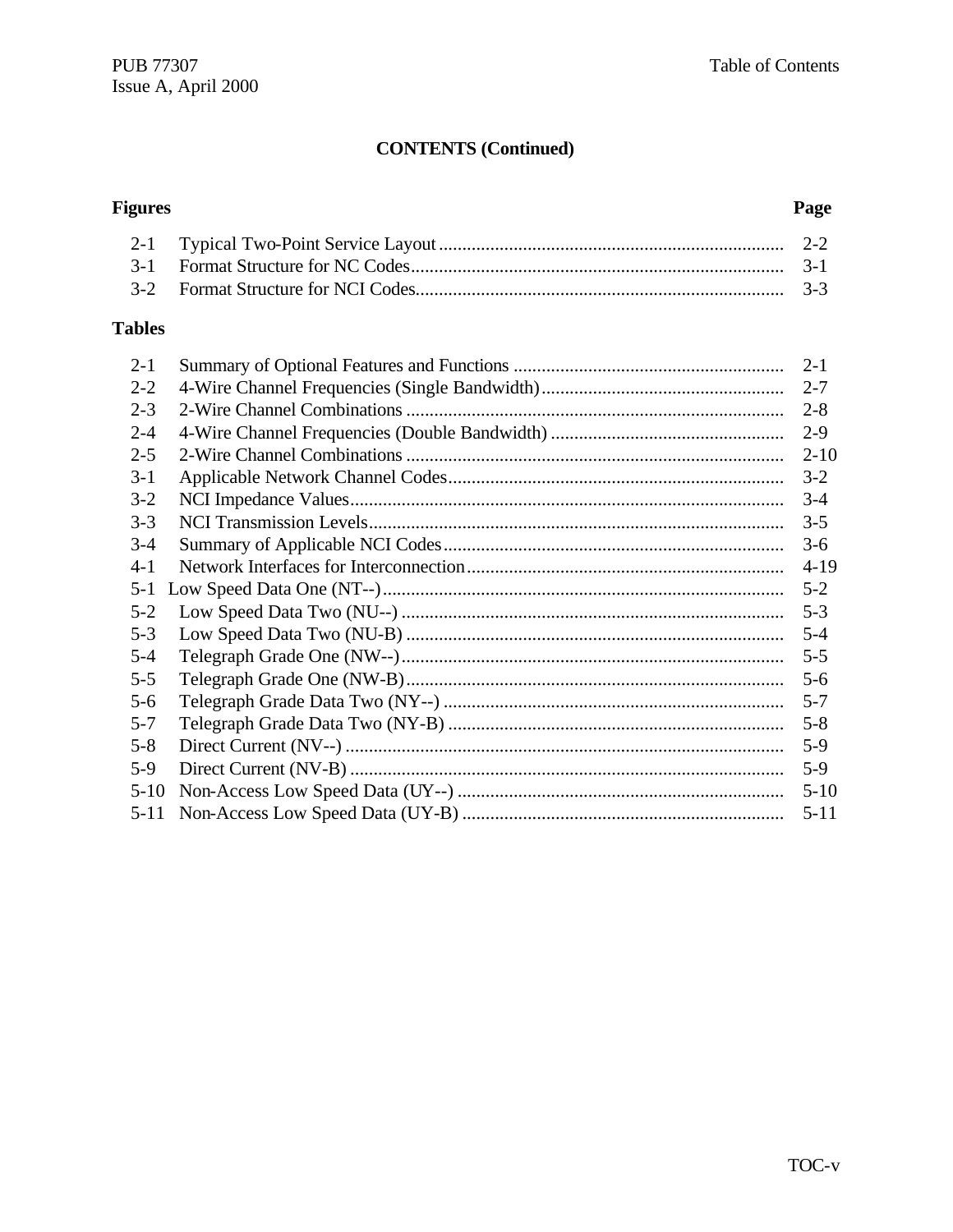## **CONTENTS**

## **Chapter and Section**

## Page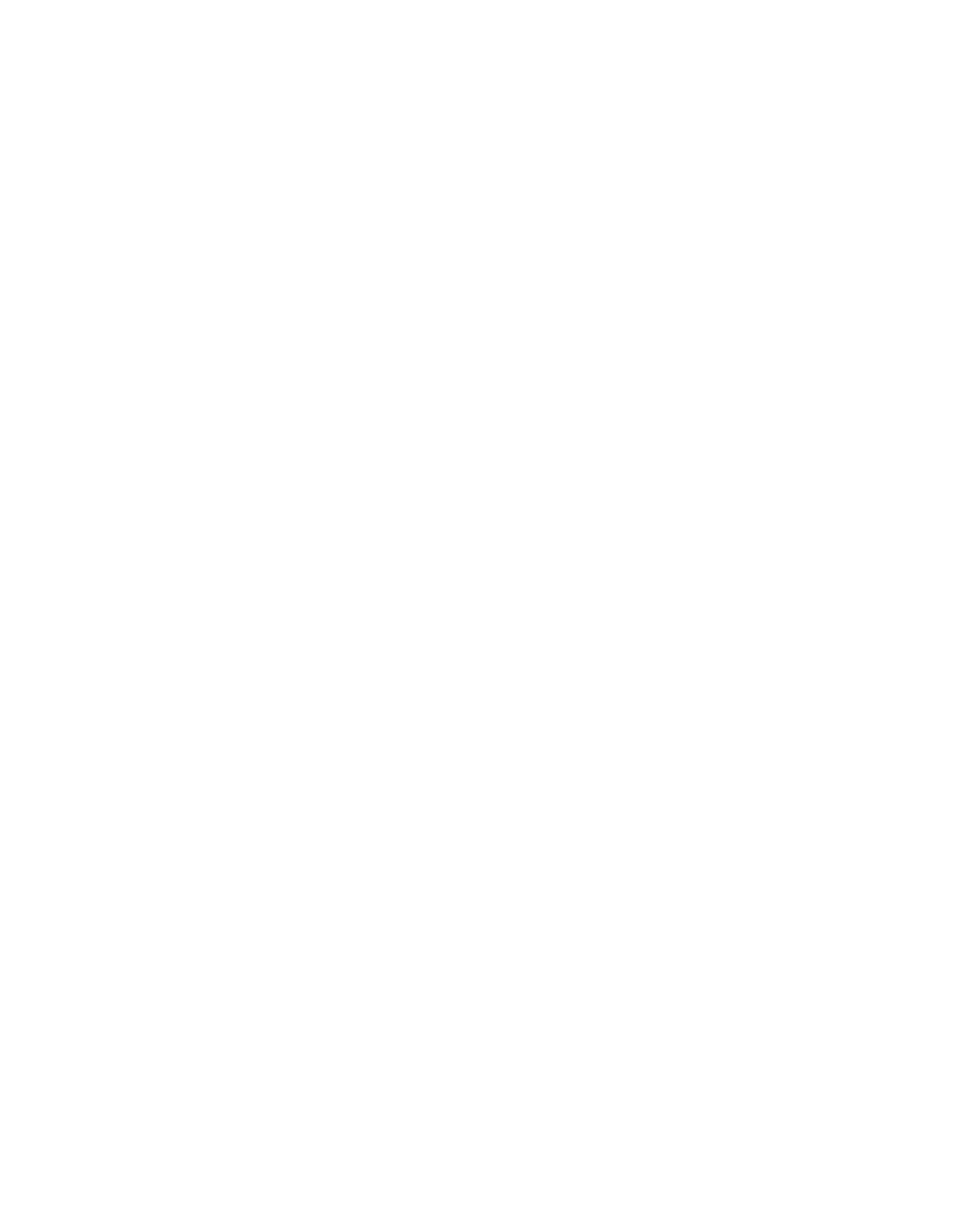#### **1. Introduction**

#### **1.1 General**

This publication describes the Low Speed Data, Telegraph and Metallic Services offered by U S WEST. This publications replaces the U S WEST Technical Publications 77313, *Low Speed Data Channels Interface Specifications and Combinations*, and 77317, *InterLATA Signaling Channels.*

### **1.2 Reason For Reissue**

This is a new publication. If it is reissued, the reason will be noted in this paragraph.

This publication has been written to consolidate information found in three other publications. Information formerly found in PUBs 77313 and 77317 has been updated. Information on Metallic Services has also been added. Information formerly found in the U S WEST Technical Publications 77365, *Network Channel and Network Channel Interface Combinations*, is also included.

Information about Interconnection has been added.

#### **1.3 Scope of Document**

This document describes several low-speed and narrow bandwidth services sold by U S WEST in state and federal tariffs. These services are Low Speed Data, Telegraph and Metallic Services. Included is information about the features, functions and technical characteristics of these services. Network Channel and Network Channel Interface codes are described and provided to use in ordering these services.

The appropriate state or federal tariff should be consulted for further information.

#### **1.4 Document Organization**

This document is organized as follows:

- Chapter 1: General information about this document.
- Chapter 2: Description of the services.
- Chapter 3: List and description of Network Channel and Network Channel Interface codes.
- Chapter 4: Network Interface descriptions.
- Chapter 5: Valid Network Channel and Network Channel Interface combinations.
- Chapter 6: Glossary.
- Chapter 7: References and trademarks.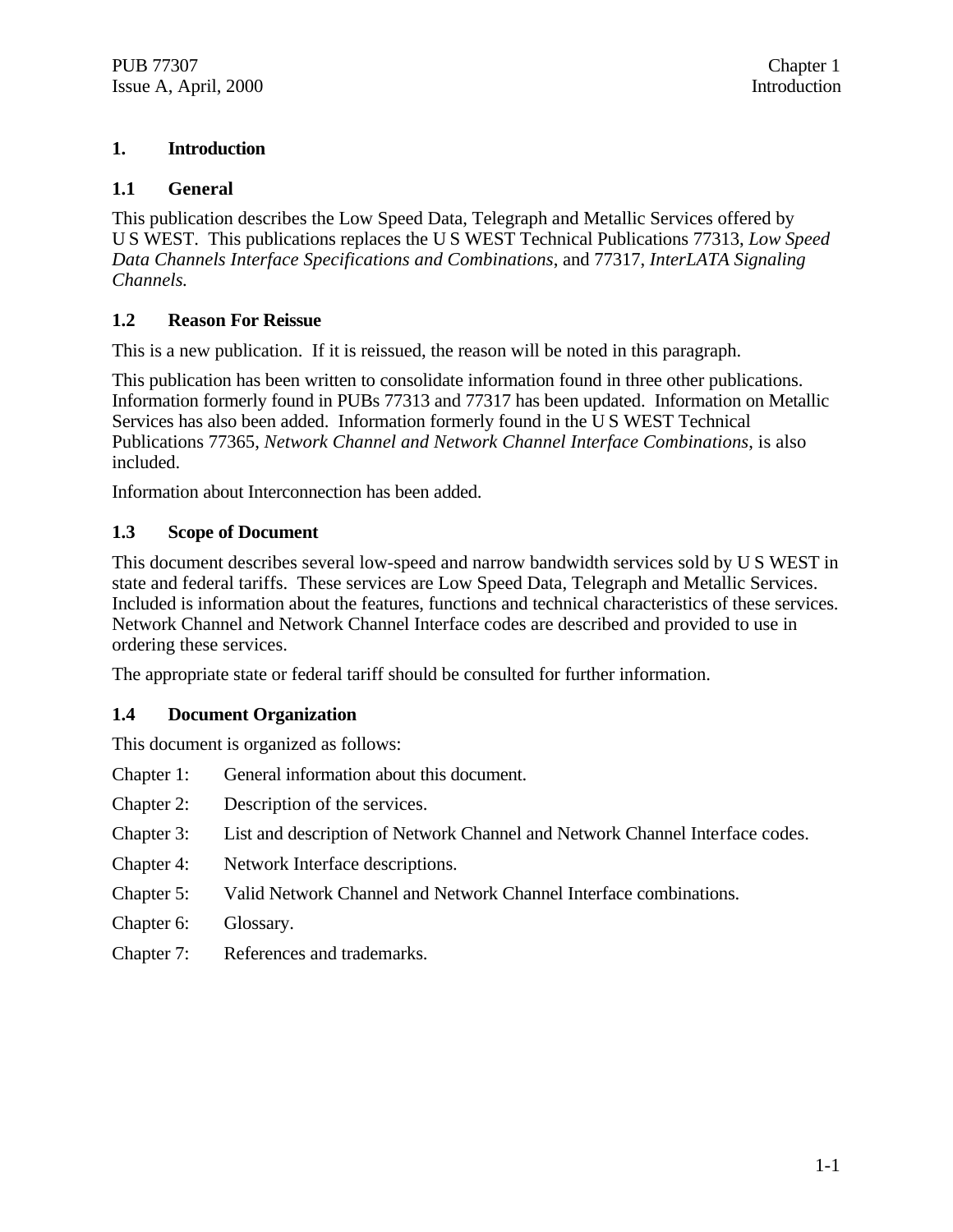#### **1.5 Service Availability Disclaimer**

The customer must be aware that some equipment used to provide some of these services is no longer manufactured. U S WEST reserves the right to not accept new orders for services requiring this obsolete equipment. U S WEST also reserves the right to discontinue such existing services if repair of defective obsolete equipment is not feasible.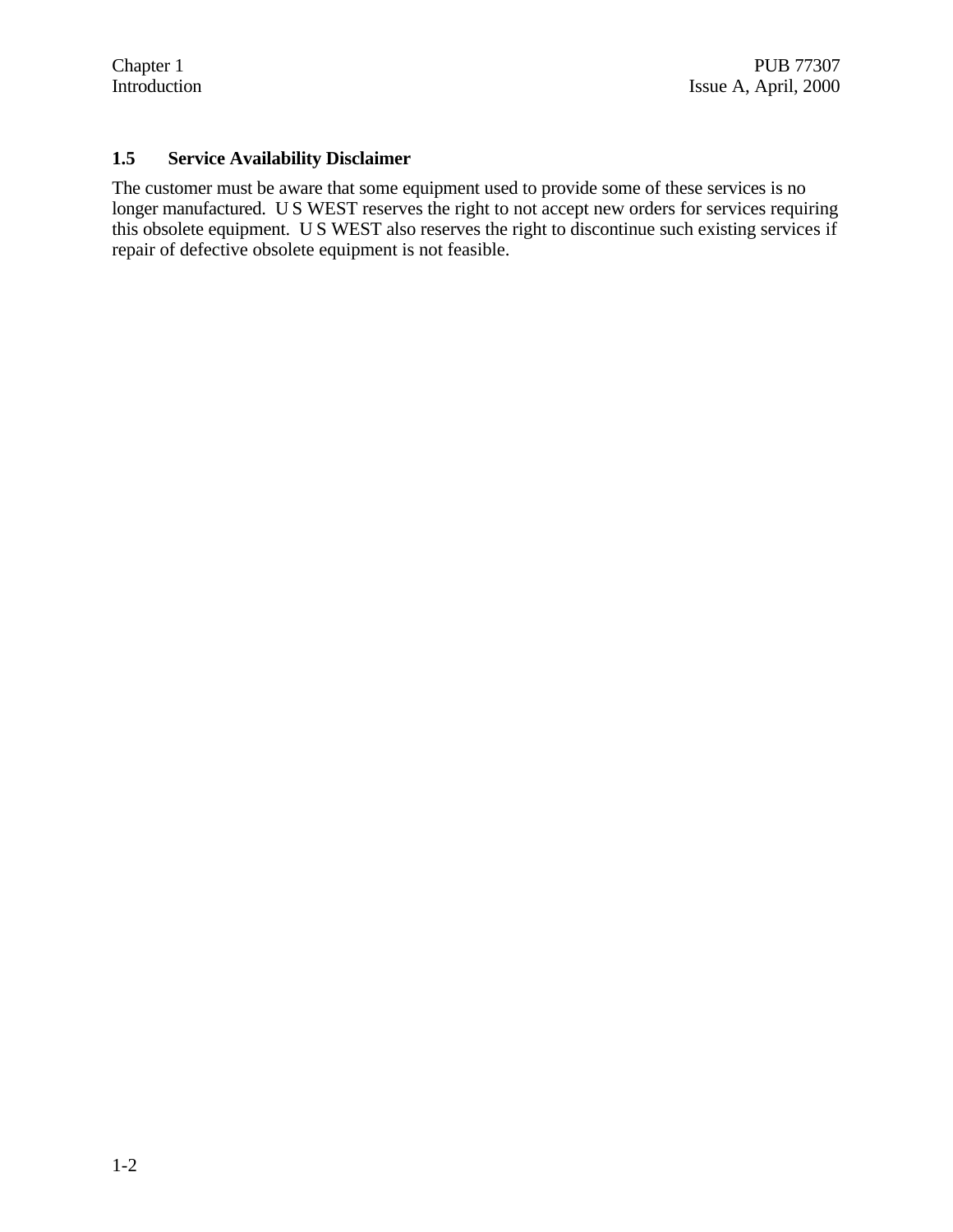## **CONTENTS**

## **Chapter and Section**

## Page

| 2. |     | $2 - 1$          |  |
|----|-----|------------------|--|
|    | 2.1 | $2 - 1$          |  |
|    |     | 2.1.1<br>$2 - 1$ |  |
|    |     | $2 - 1$<br>2.1.2 |  |
|    |     | $2 - 2$<br>2.1.3 |  |
|    | 2.2 | $2 - 2$          |  |
|    |     | $2 - 2$<br>2.2.1 |  |
|    |     | 2.2.2<br>$2 - 2$ |  |
|    |     | 2.2.3<br>$2 - 2$ |  |
|    |     | $2 - 2$<br>2.2.4 |  |
|    | 2.3 | $2 - 2$          |  |
|    |     | $2 - 2$<br>2.3.1 |  |
|    |     | 2.3.2<br>$2 - 2$ |  |
|    |     | $2 - 2$<br>2.3.3 |  |
|    |     | $2 - 2$<br>2.3.4 |  |
|    | 2.4 | $2 - 2$          |  |
|    | 2.5 | $2 - 2$          |  |
|    |     | $2 - 2$<br>2.5.1 |  |
|    |     | 2.5.2<br>$2 - 2$ |  |
|    |     | $2 - 2$<br>2.5.3 |  |
|    |     | $2 - 2$<br>2.5.4 |  |
|    | 2.6 | $2 - 2$          |  |
|    |     | $2 - 2$<br>2.6.1 |  |
|    |     | $2 - 2$<br>2.6.2 |  |
|    |     | $2 - 2$<br>2.6.3 |  |
|    |     | $2 - 2$<br>2.6.4 |  |
|    | 2.7 | $2 - 2$          |  |
|    |     | 2.7.1<br>$2 - 2$ |  |
|    |     | $2 - 2$<br>2.7.2 |  |
|    |     | $2 - 2$<br>2.7.3 |  |
|    |     | $2 - 2$<br>2.7.4 |  |
|    | 2.8 | $2 - 2$          |  |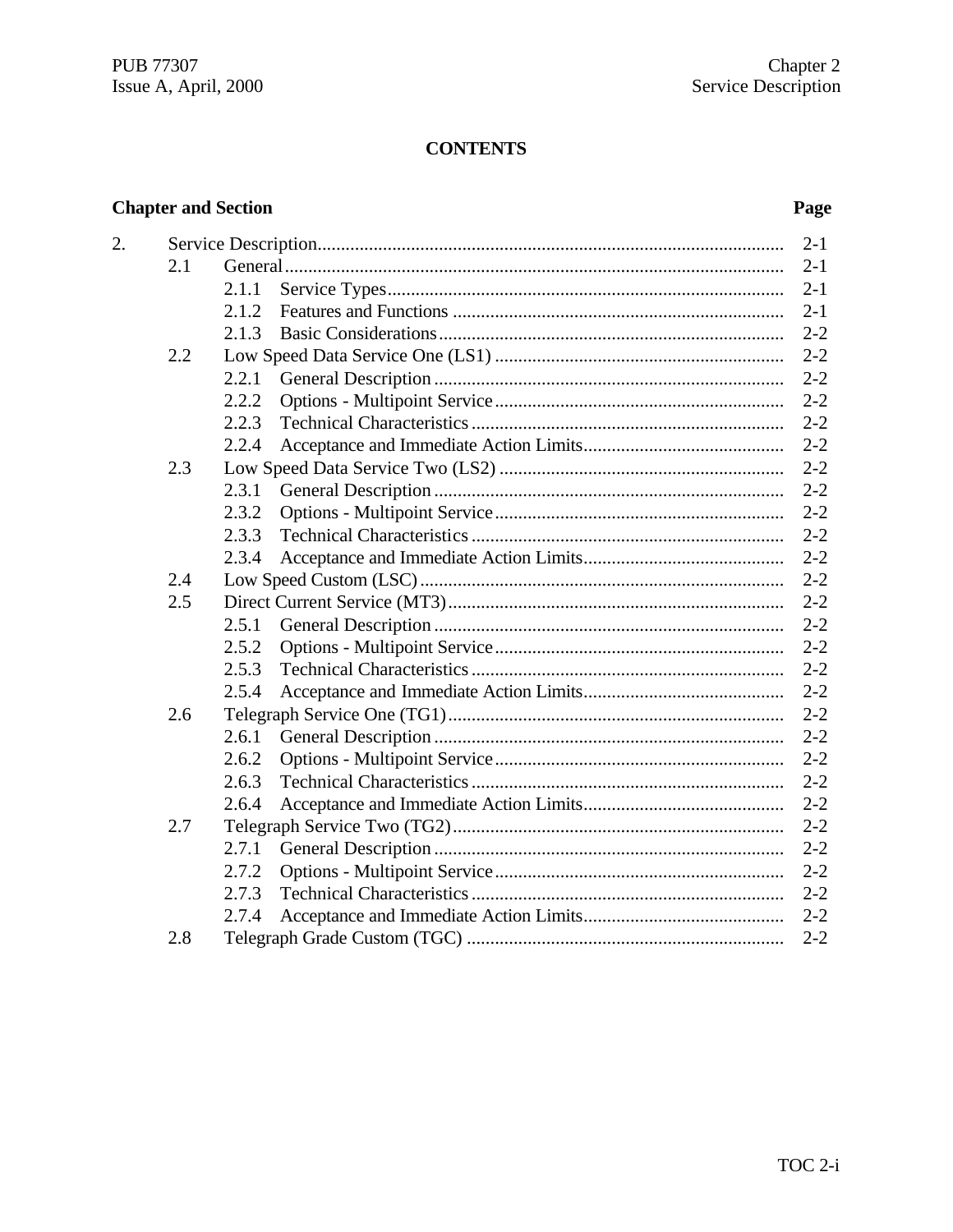| <b>Chapter and Section</b><br>Page |  |         |  |  |  |  |  |
|------------------------------------|--|---------|--|--|--|--|--|
| 2.9                                |  | $2 - 2$ |  |  |  |  |  |
|                                    |  |         |  |  |  |  |  |
|                                    |  | $2 - 2$ |  |  |  |  |  |
|                                    |  | $2 - 2$ |  |  |  |  |  |
| 2.10                               |  |         |  |  |  |  |  |
| <b>Figures</b>                     |  |         |  |  |  |  |  |

## 2-1 Typical Two-Point Service Layout............................................................................. 2-2

## **Tables**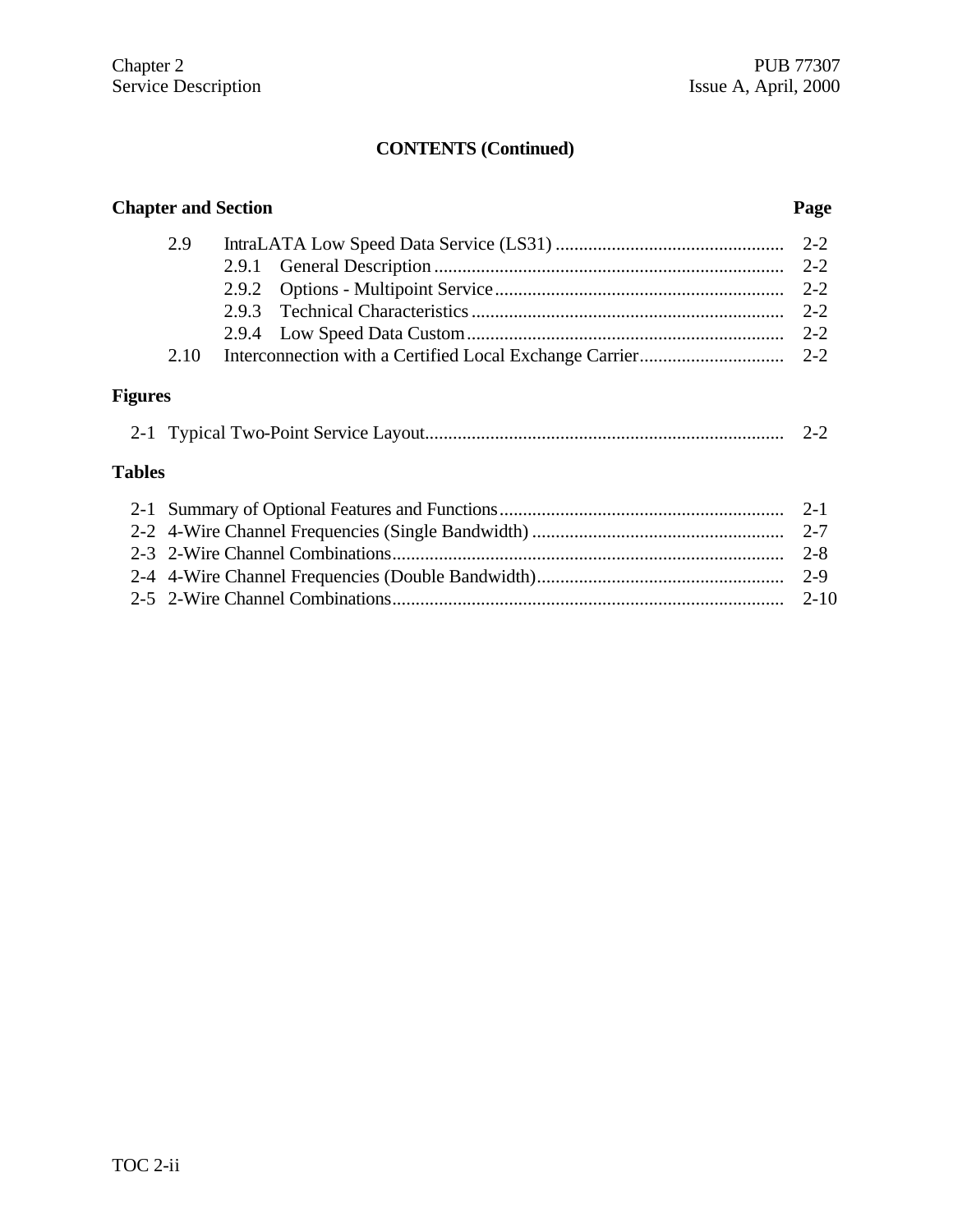#### **2. Service Description**

#### **2.1 General**

#### **2.1.1 Service Types**

Low Speed Data Special Access Services, LS1 and LS2, are non-switched services used for applications such as alarm, pilot wire protective relaying, and Direct Current tripping protective relaying. These services are described in Sections 2.2 and 2.3 respectively. A similar service, Low Speed Custom (LSC), is described in Section 2.4.

Direct Current Service, MT3, is a non-switched service used for applications such as direct current or low frequency (60 Hz) control signals. This service is described in Section 2.5.

Telegraph Special Access Services, TG1 and TG2, are also non-switched services used for applications such as teletypewriter, telegraph grade control/remote metering, telegraph grade channel, and telegraph grade extension. These services are described in Sections 2.6 and 2.7 respectively. A similar service, Telegraph Grade Custom (TGC), is described in Section 2.8.

IntraLATA (Local Access and Transport Area) Low Speed Data Service, LS31, provides services similar to the Access Low Speed Data and Telegraph Services but for the IntraLATA non-Access applications. This service is described in Section 2.9.

Certain services must be provided using metallic facilities. These will be provided only where appropriate metallic facilities are available.

Customers requiring an analog bandwidth (300 to 3000 Hz), higher data rates or longer lengths should order voice grade services as described in PUB 77310, *Private Line Voice Grade Analog Channels For Access Service,* or PUB 77311, *Analog Channels for Non-Access Service.*

Additional information about these services may be found in TR-NPL-000336, *Metallic and Telegraph Grade Special Access Services.* This publication is specific to U S WEST while TR-NPL-000336 is a more generic document.

These services are based on old technology. Some options may require the use of equipment no longer manufactured. U S WEST reserves the right to decline service if the required equipment is no longer available.

#### **2.1.2 Features and Functions**

Table 2-1 provides a brief summary of the optional features and functions available with these services.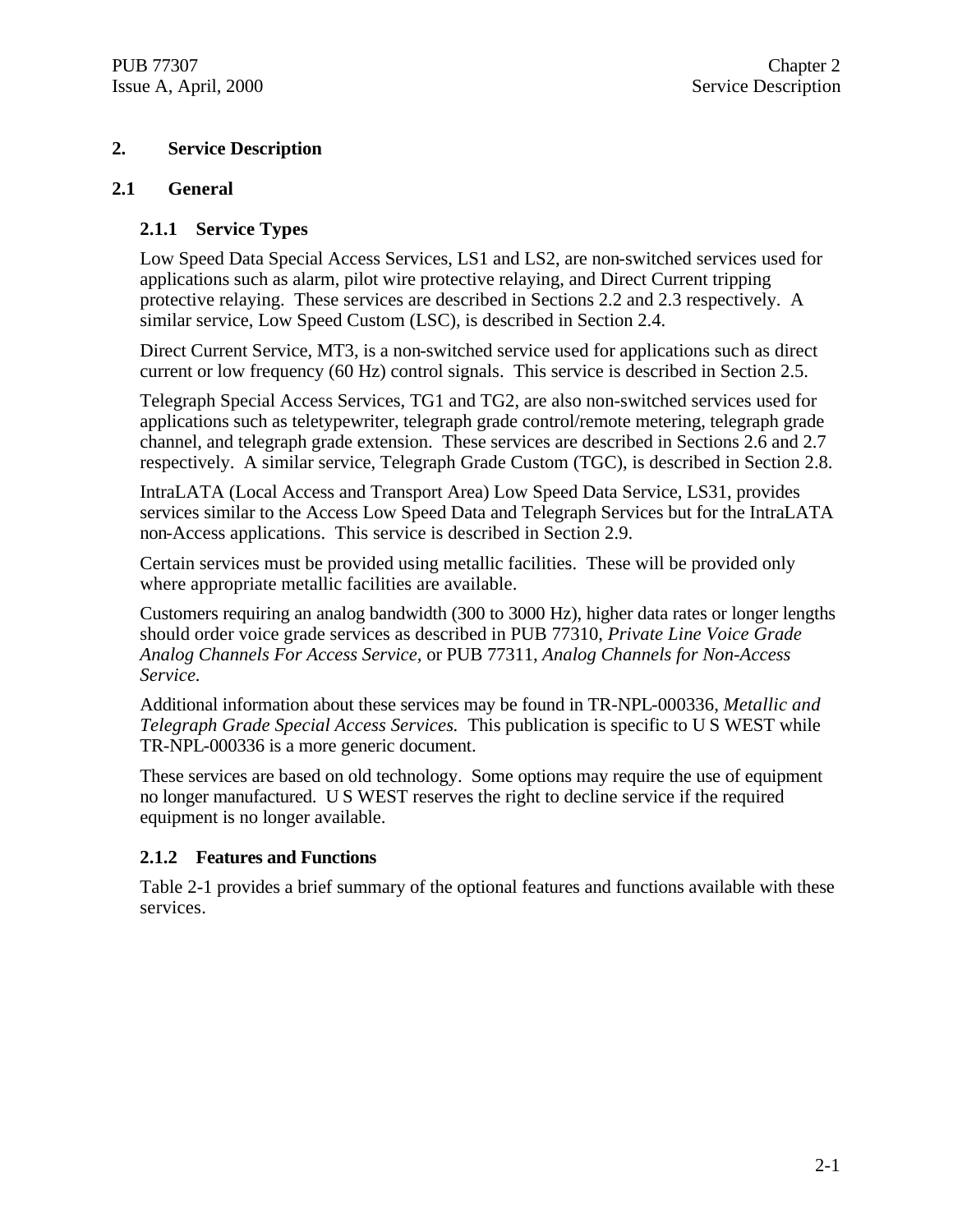| Feature or        |     | <b>SERVICE</b>  |            |                  |     |                 |            |             |  |
|-------------------|-----|-----------------|------------|------------------|-----|-----------------|------------|-------------|--|
| <b>Function</b>   | LS1 | LS <sub>2</sub> | <b>LSC</b> | M <sub>T</sub> 3 | TG1 | TG <sub>2</sub> | <b>TGC</b> | <b>LS31</b> |  |
| 2-wire            | Χ   | X               | X          | X                | X   | X               | X          | X           |  |
| 4-wire            |     |                 | X          |                  | X   | X               | X          | X           |  |
| <b>Two Point</b>  | X   | X               | X          | X                | X   | X               | X          | X           |  |
| Multipoint        |     | X               | X          | X                | X   | X               | X          | X           |  |
| One-way Signaling | X   | X               | Χ          |                  | X   | X               | X          | X           |  |
| Two-way Signaling | Χ   |                 | Χ          |                  | X   | X               | X          | X           |  |
| 0 - 30 Baud       | Χ   | X               | X          | X                |     |                 |            | X           |  |
| 0 - 75 Baud       |     |                 |            |                  | X   |                 |            | Χ           |  |
| 0 - 150 Baud      |     |                 |            |                  |     | X               | X          | Χ           |  |

**Table 2-1** Summary of Optional Features and Functions

#### **2.1.3 Basic Considerations**

Figure 2-1 illustrates a typical two-point service. The service provided by U S WEST goes between two Network Interfaces (NIs) (or Points of Termination) passing through one (or more in the case of the LS2 service) U S WEST Central Offices or wire centers. The customer provides equipment on their side of the NI. The channel between the two NIs and the NIs themselves are described by Network Channel and Network Channel Interface codes respectively. These codes are described in Chapter 3.



**Figure 2-1** Typical Two-Point Service Layout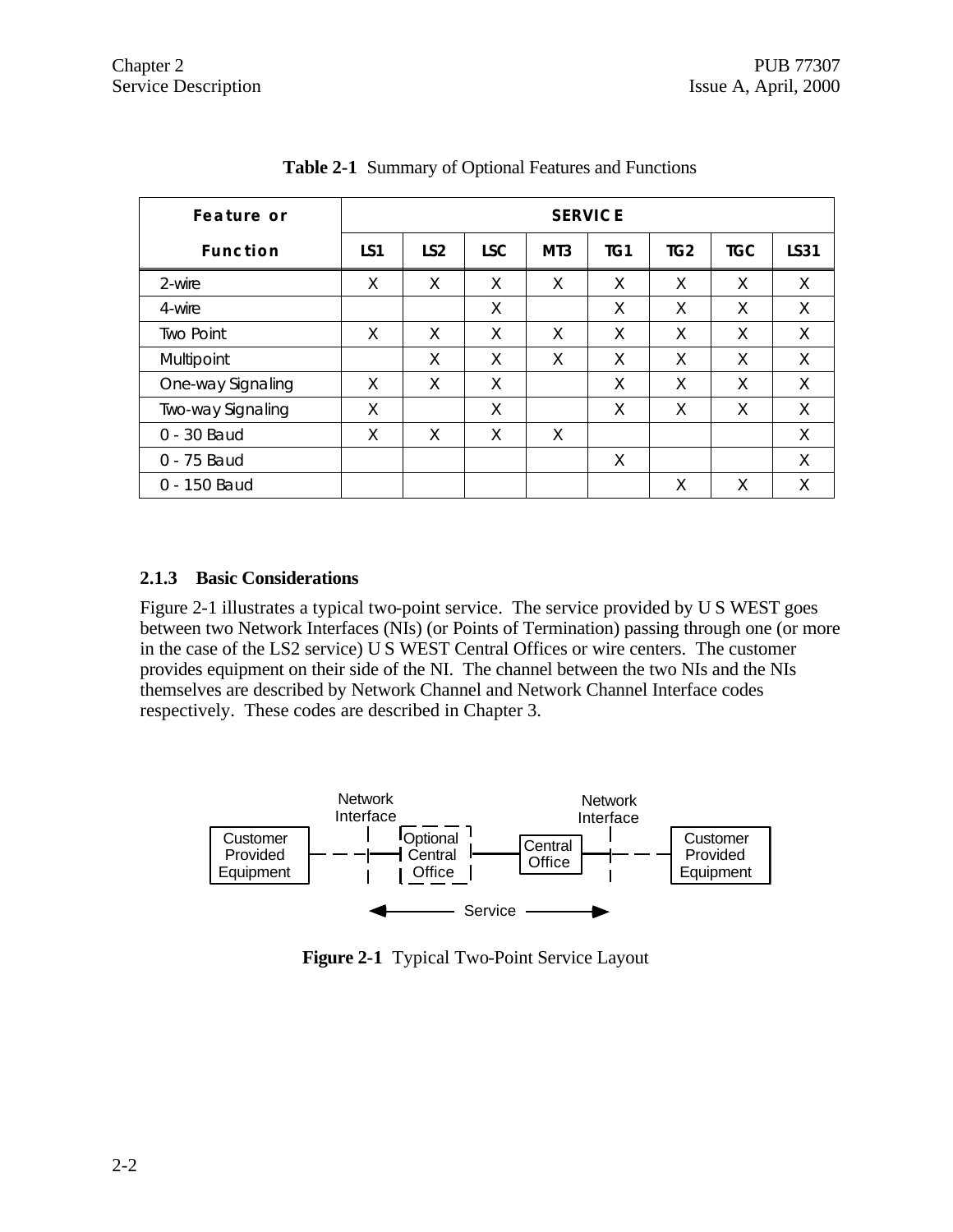Constraints must be placed on the signal power applied by the customer to prevent excessive noise and crosstalk in the network. This information is included later in this chapter.

The service is transported on a facility that may be metallic or carrier derived at the option of U S WEST. Direct current continuity is not inherent in the Low Speed Data and Telegraph Grade services.

The availability of these services and their options varies between jurisdictions. Consult the appropriate tariff of catalog for further information.

#### **2.2 Low Speed Data Service One (LS1)**

#### **2.2.1 General Description**

Access service LS1 provides a two-point metallic or equivalent pair between an End-User and an Access Customer Point of Termination (POT) or Network Interface (NI). Service can also be provided between a customer premises and a U S WEST Central Office. Signal transfer rates up to 30 baud are accommodated.

The LS1 Service is nationally known as Metallic Access Service MT1.

Service will be furnished on metallic or equivalent facilities at U S WEST's option.

#### **2.2.2 Options - Multipoint Service**

Multipoint service is not available with the LS1 service.

#### **2.2.3 Technical Characteristics**

The following requirements apply:

| 270 Vdc                          | Maximum direct current (dc) voltage between conductors     |
|----------------------------------|------------------------------------------------------------|
| 135 Vdc                          | Maximum, dc voltage, conductor to ground                   |
| $62.5 \text{ ma}$                | Maximum dc current                                         |
| $70.7$ v $(20 \text{ Hz})$       | Maximum peak signal voltage                                |
| $100 \text{ ma} (20 \text{ Hz})$ | Maximum alternating current (ac)                           |
| 30 k ohms                        | Least dc resistance per loop between conductors and ground |

#### **2.2.4 Acceptance and Immediate Action Limits**

The design limit for dc resistance between the conductors in each customer pair and the resistance between individual serving pair conductors and ground is 30k ohms or greater. The immediate action limit is any dc resistance less than 30k ohms on any individual customer pair.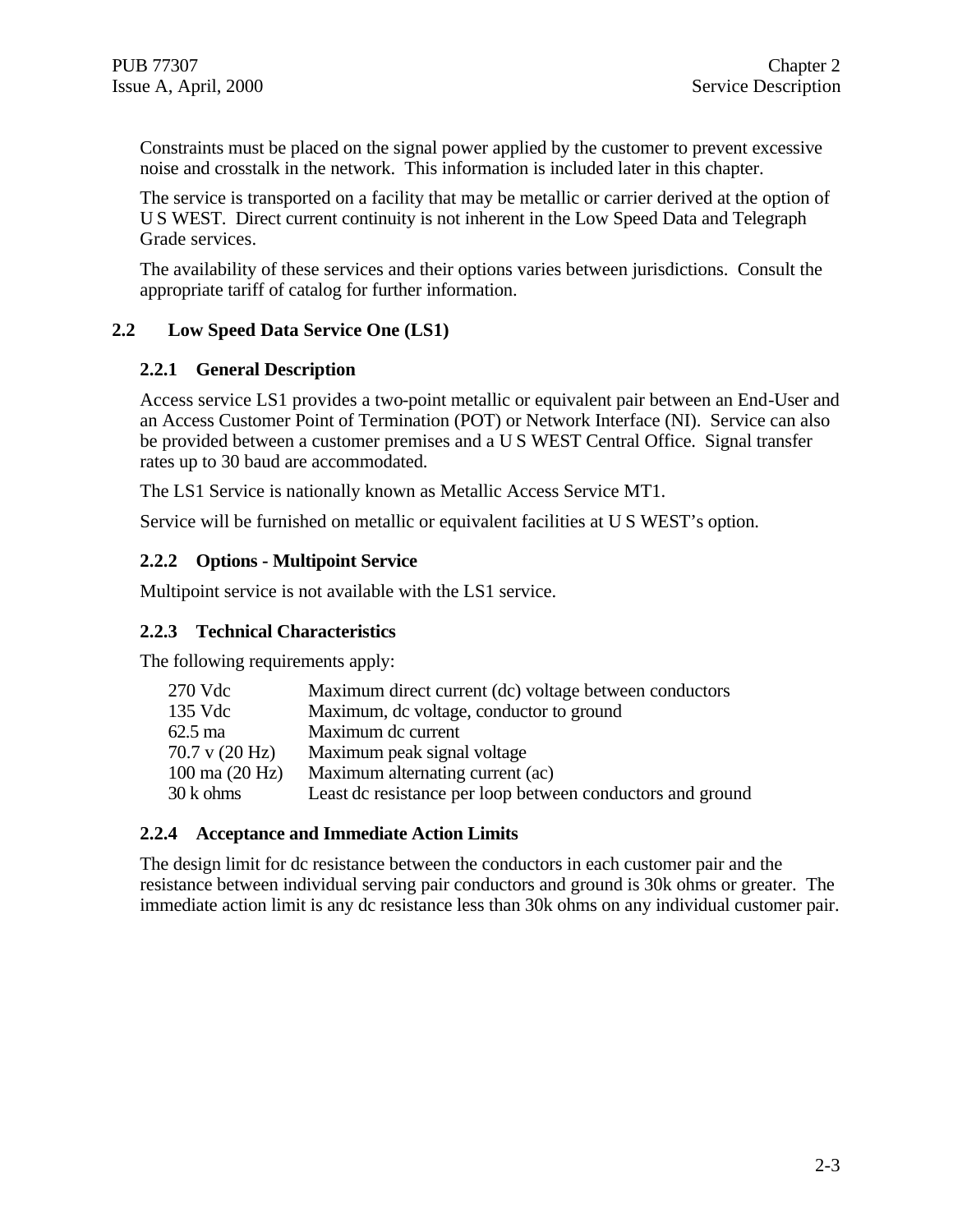## **2.3 Low Speed Data Service Two (LS2)**

#### **2.3.1 General Description**

Access service LS2 provides a metallic or derived low-frequency, narrowband electrical transmission path, which may connect an number of End-User locations to an Access Customer or between a customer's premises and a U S WEST Central Office. The service is suitable for one-way signaling. The transmission function of the path is dependent upon the End-User's requirements. McCulloh alarm signaling, and Bell and Lights are examples of access services provided by LS2. The resulting simplex transmission path may or may not have direct current continuity. Signaling speeds are up to 30 bit/s.

McCulloh applications are limited to a maximum of 26 Network Interfaces wired in a series (or equivalent) electrical path. The number of remote stations may be further limited by U S WEST to less than 25 to the extent necessary to allow the Central Office equipment to function properly.

The receiver at the customer's master station and the transmitters at the customer's remote stations are provided by the customer. U S WEST will provide an energized channel from the serving wire center to each remote station.

Master and remote stations will be connected by 2-wire metallic or equivalent facilities to U S WEST's Central Office bridging equipment in a series configuration. When interoffice carrier facilities are provided, two separate channels are required to convey loop-ground (G-lead) and loop-open (N-lead) conditions. Facilities will be provided by metallic or non-metallic means at U S WEST's option.

The LS2 Service is nationally known as Metallic Access Service MT2.

#### **2.3.2 Options - Multipoint Service**

LS2 Service may be provided as a multipoint service using Central Office Bridging. McCulloh applications are limited to 26 network interfaces wired in a series (or equivalent) electrical path.

#### **2.3.3 Technical Characteristics**

The following requirements apply:

| 270 Vdc   | Maximum dc voltage between conductors                      |
|-----------|------------------------------------------------------------|
| 135 Vdc   | Maximum, dc voltage, conductor to ground                   |
| 21 ma     | Maximum de current                                         |
| 30 k ohms | Least dc resistance per loop between conductors and ground |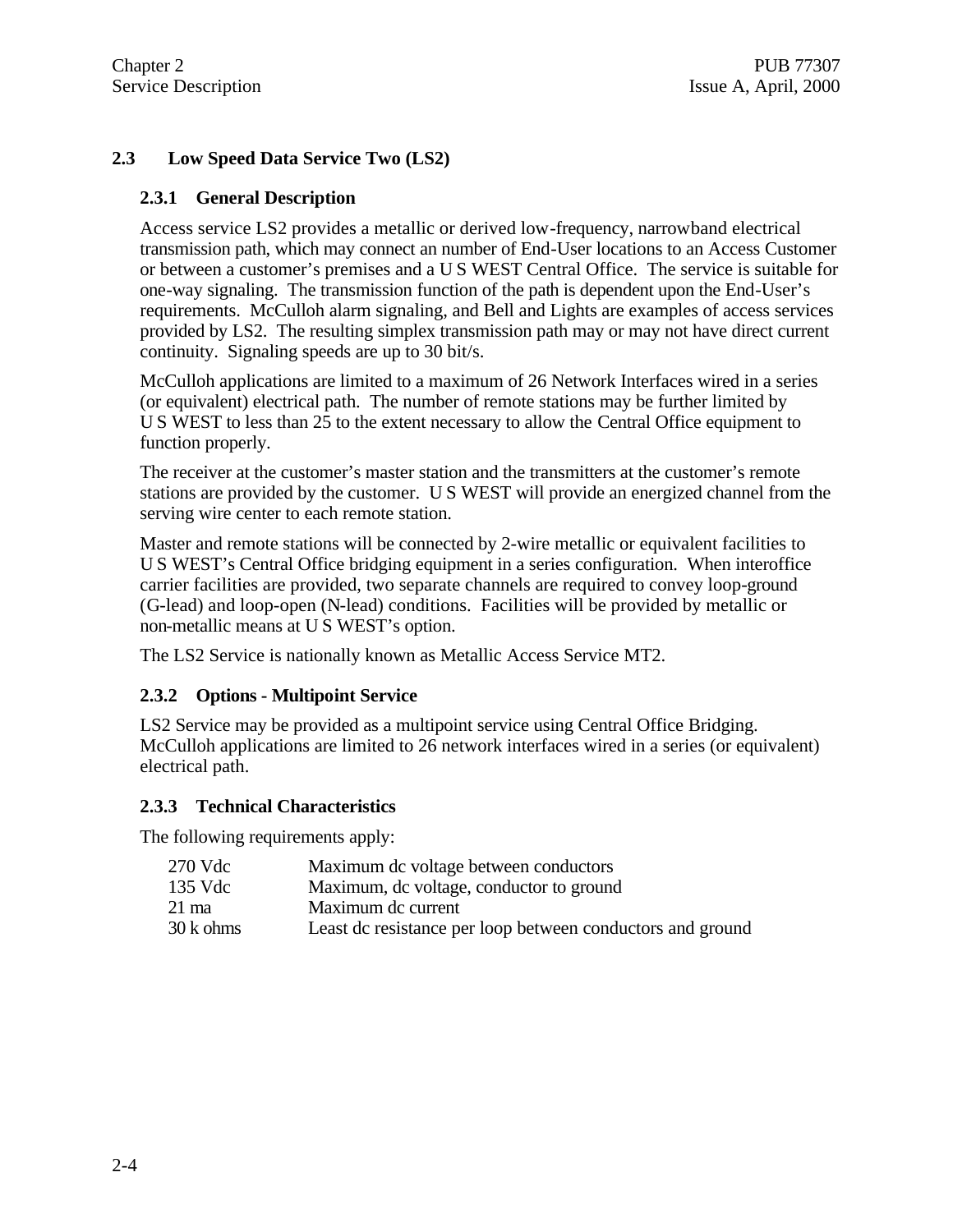#### **2.3.4 Acceptance and Immediate Action Limits**

The acceptance limit for dc resistance between the conductors in each serving pair and the resistance between individual serving pair conductors and ground is 30k ohms or greater. The immediate action limit is any dc resistance less than 30k ohms on any individual customer pair.

#### **2.4 Low Speed Custom (LSC)**

The Low Speed Custom (LSC) category is designed to accommodate unusual circuit arrangements and interfaces. The upper limit of signaling speed is determined by the interface codes selected (not to exceed 30 baud). Service requested under LSC may be one-way or two-way, 2-wire or 4-wire, half-duplex or full-duplex, 2-point or multipoint. The facility may be metallic or carrier derived at the option of U S WEST. End-to-end direct current continuity is not inherent in this service.

U S WEST may reject a service request if not feasible.

#### **2.5 Direct Current Service (MT3)**

#### **2.5.1 General Description**

Access Service MT3 provides for the transmission of direct current and/or low-frequency (60 Hz) control signals between an End-User and an Access Customer, serving the same serving wire center. The service is also available between a customer's premises and the U S WEST serving wire center. This service provides direct current continuity, which may be continuously monitored by the End-User.

This service is nationally known as Metallic Access Service MT3.

#### **2.5.2 Options - Multipoint Service**

MT3 Service may be provided as a multipoint service, limited to three customer locations.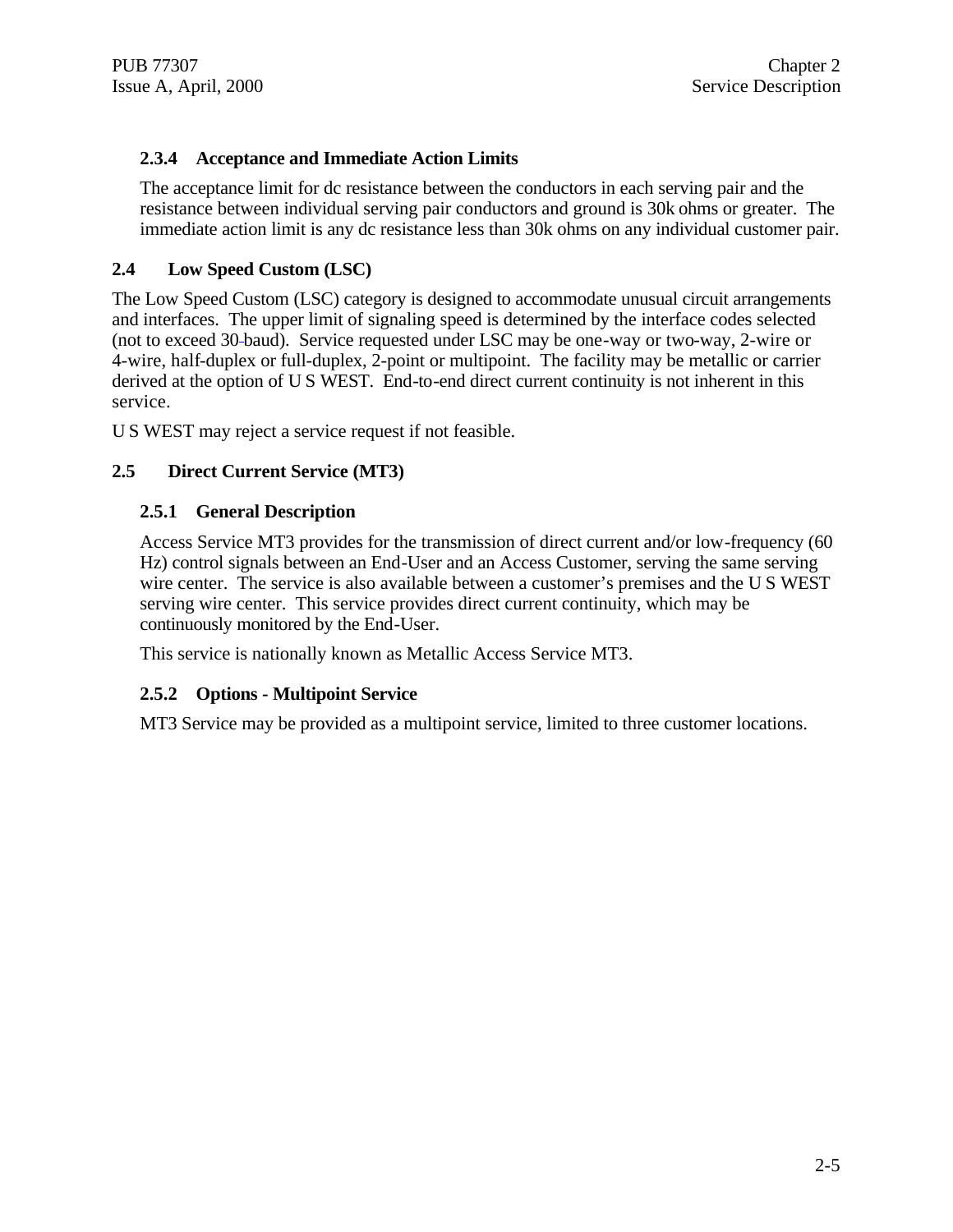## **2.5.3 Technical Characteristics**

The following requirements apply:

| 270 Vdc                          | Maximum dc voltage between conductors                       |
|----------------------------------|-------------------------------------------------------------|
| 135 Vdc                          | Maximum, dc voltage, conductor to ground                    |
| $62.5 \text{ ma}$                | Maximum dc current                                          |
| 70.7 v (60 Hz)                   | Maximum peak signal voltage                                 |
| $100 \text{ ma} (60 \text{ Hz})$ | Maximum ac                                                  |
| 2000 ohms                        | Maximum de loop resistance for two-point channels           |
| 500 ohms                         | Maximum de loop resistance per leg for three-point channels |
| $1.5 \mu F$                      | Maximum shunt capacitance between the conductors on a       |
|                                  | two-point channel                                           |
| $1.8 \mu F$                      | Maximum shunt capacitance between the conductors on a       |
|                                  | three-point channel                                         |

#### **2.5.4 Acceptance and Immediate Action Limits**

The acceptance limit for dc loop resistance is 1900 ohms or less for two-point channels. For three-point channels, the acceptance limit for dc loop resistance per leg is 450 ohms or less. The immediate action limit for two-point channels is any dc loop resistance greater than 2000 ohms. For three-point channels, it is any dc loop resistance greater than 500 ohms per leg.

The design limit for shunt capacitance between the two conductors on two-point channels is 1.3  $\mu$ F or less. For three-point channels, it is 1.5  $\mu$ F or less. The immediate action limit for two-point channels is any shunt capacitance greater than 1.5 µF. For three-point channels, it is any shunt capacitance greater than 1.8 µF.

#### **2.6 Telegraph Service One (TG1)**

#### **2.6.1 General Description**

Access Service TG1 provides for the transmission of asynchronous transitions between two current levels are rates up to 75 baud between an End-User and an Access Customer locations or between a customer's premises and a U S WEST Central Office. This service is furnished for half-duplex or duplex operation. Neither direct current continuity, nor the capability to transport (continuously) varying alternating current is assured.

#### **2.6.2 Options - Multipoint Service**

TG1 Service may have active or passive multipoint bridging. The maximum number of bridge ports is determined by design limitations.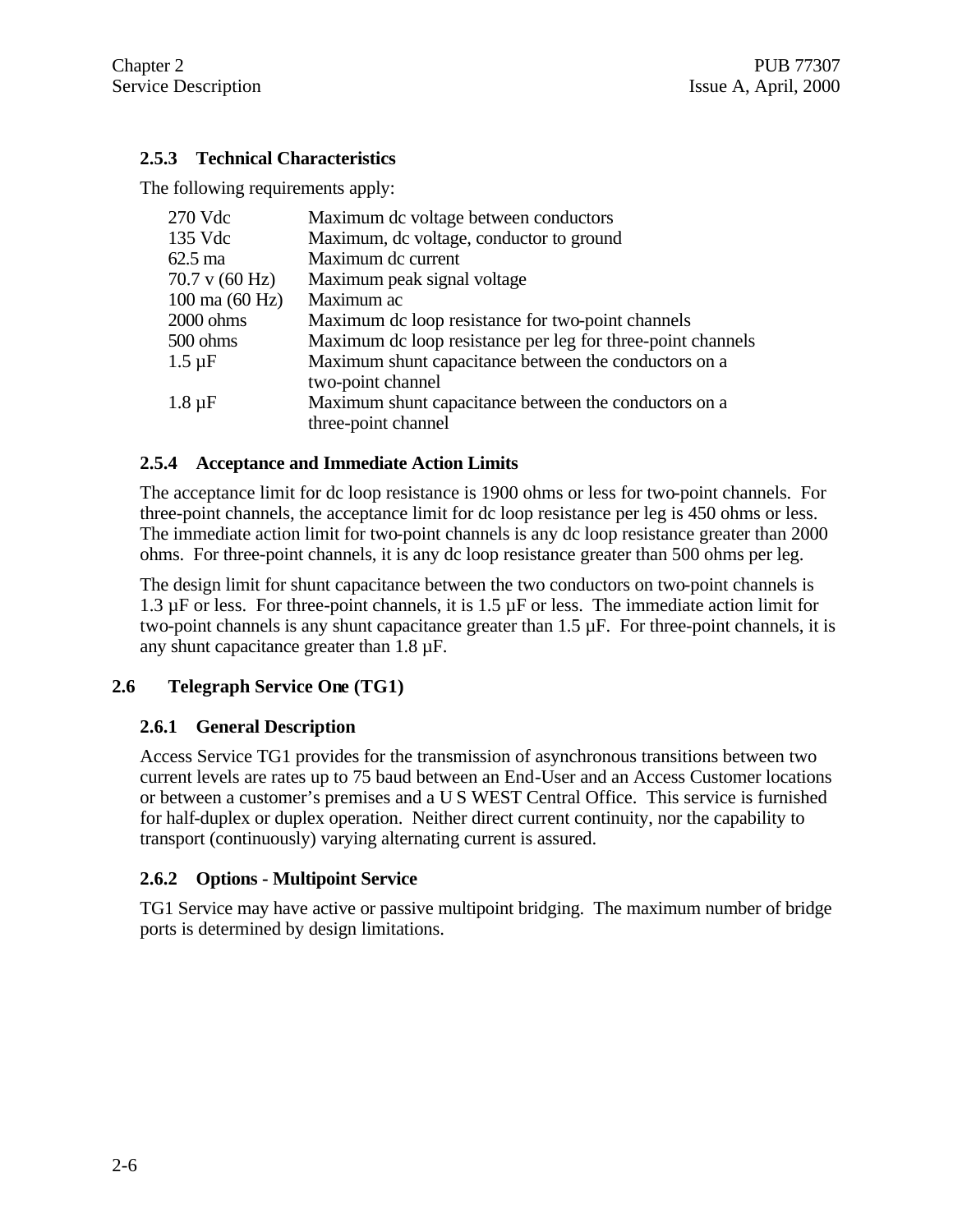#### **2.6.3 Technical Characteristics**

The following requirements apply:

| 270 Vdc     | Maximum dc voltage between conductors    |
|-------------|------------------------------------------|
| 135 Vdc     | Maximum, dc voltage, conductor to ground |
| 21 or 63 ma | Maximum dc current (chosen by U S WEST)  |

The number of network interface ports determined by service application design limitations.

Frequency-Shift Keying signal 1070 Hz and 1270 Hz (mark and space signals, respectively) in one direction, 2025 Hz and 2225 Hz for the other direction for single-channel service.

Multiplexed 4-wire services up to 17 channels use frequencies as shown in Table 2-2.

| <b>Channel Number</b> | <b>Space Frequency</b><br>(Hz) | <b>Center Frequency</b><br>(Hz) | <b>Mark Frequency</b><br>(Hz) |  |
|-----------------------|--------------------------------|---------------------------------|-------------------------------|--|
| 1                     | 390                            | 425                             | 460                           |  |
| $\overline{2}$        | 560                            | 595                             | 630                           |  |
| 3                     | 730                            | 765                             | 800                           |  |
| $\overline{4}$        | 900                            | 935                             | 970                           |  |
| 5                     | 1070                           | 1105                            | 1140                          |  |
| 6                     | 1240                           | 1275                            | 1310                          |  |
| 7<br>1410             |                                | 1445                            | 1480                          |  |
| 8<br>1580             |                                | 1615                            | 1650                          |  |
| 9                     | 1750                           | 1785                            | 1820                          |  |
| 10                    | 1920                           | 1955                            | 1990                          |  |
| 11                    | 2090                           | 2125                            | 2160                          |  |
| 12                    | 2260                           | 2295                            | 2330                          |  |
| 13                    | 2430                           | 2465                            | 2500                          |  |
| 14                    | 2600                           | 2635                            | 2670                          |  |
| 15                    | 2770                           | 2805                            | 2840                          |  |
| 16                    | 2940                           | 2975                            | 3010                          |  |
| 17                    | 3110                           | 3145                            | 3180                          |  |

**Table 2-2** 4-Wire Channel Frequencies (Single Bandwidth)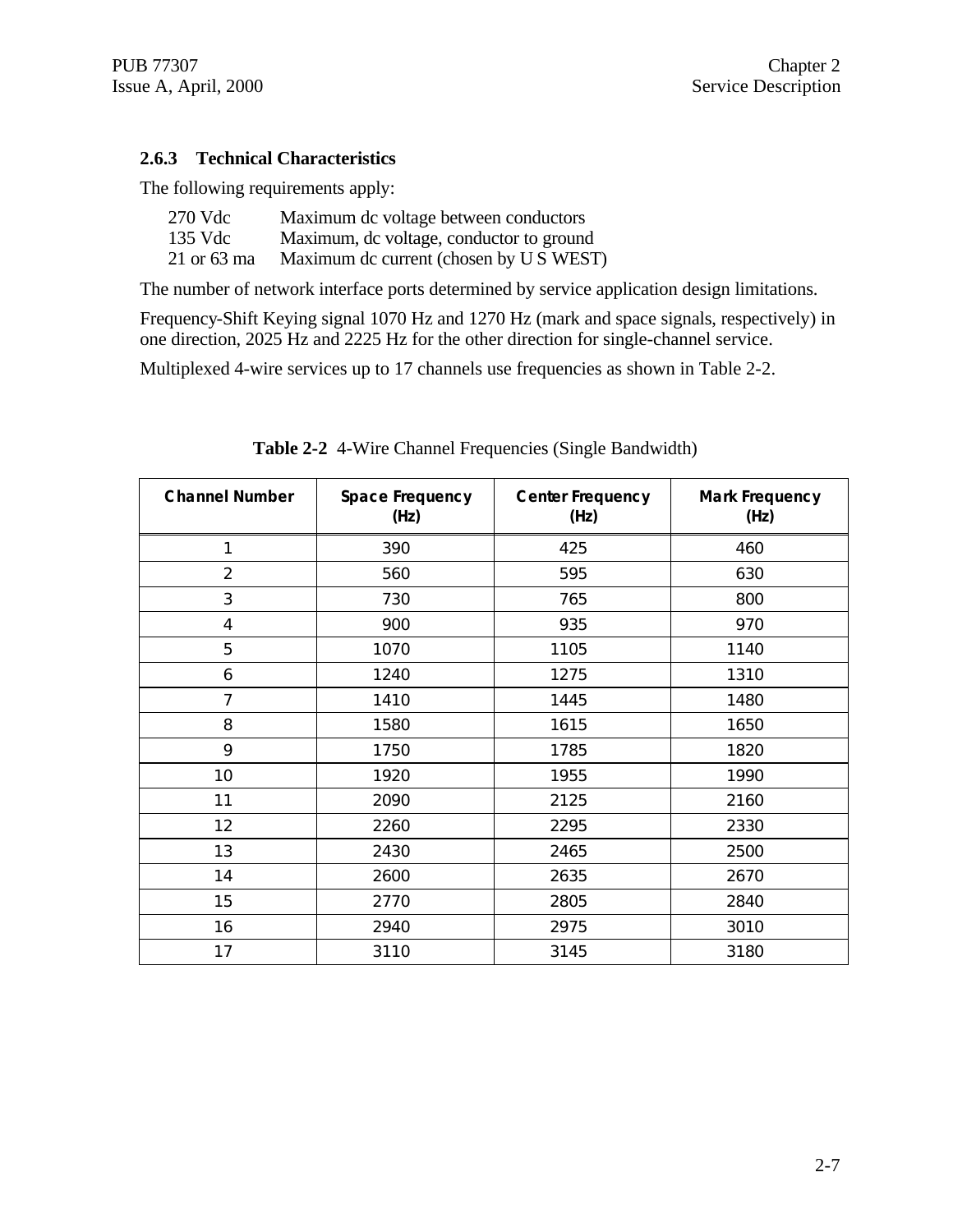Multiplexed 2-wire services may have up to eight 2-way and one 1-way channels having the same frequency assignments as shown in Table 2-2. Table 2-3 illustrates the combinations of channels possible for 2-wire services (one voice-frequency channel).

|              | Network Interface / Point of Termination |         |                             |               |  |  |  |
|--------------|------------------------------------------|---------|-----------------------------|---------------|--|--|--|
|              | <b>US WEST Side</b>                      |         | <b>Access Customer Side</b> |               |  |  |  |
|              |                                          | or      |                             |               |  |  |  |
|              | <b>Access Customer Side</b>              |         | <b>US WEST Side</b>         |               |  |  |  |
| Direction of | <b>Channels</b>                          |         | <b>Channels</b>             |               |  |  |  |
| Transmission | Send                                     | Receive | Send<br>Receive             |               |  |  |  |
| One-way      | 1                                        |         |                             | 1             |  |  |  |
| Two-way      | 2                                        | 17      | 17                          | $\mathcal{P}$ |  |  |  |
| Two-way      | 3                                        | 16      | 16                          | 3             |  |  |  |
| Two-way      | 4                                        | 15      | 15                          | 4             |  |  |  |
| Two-way      | 5                                        | 14      | 14                          | 5             |  |  |  |
| Two-way      | 6                                        | 13      | 13                          | 6             |  |  |  |
| Two-way      | 7                                        | 12      | 12                          | 7             |  |  |  |
| Two-way      | 8                                        | 11      | 11                          | 8             |  |  |  |
| Two-way      | 9                                        | 10      | 10                          | 9             |  |  |  |

**Table 2-3** 2-Wire Channel Combinations

#### **2.6.4 Acceptance and Immediate Action Limits**

Telegraph distortion will not exceed 5 percent when the service is activated (acceptance limit) and remedial action will be taken whenever the telegraph distortion is observed to be greater than 9 percent (immediate action limit).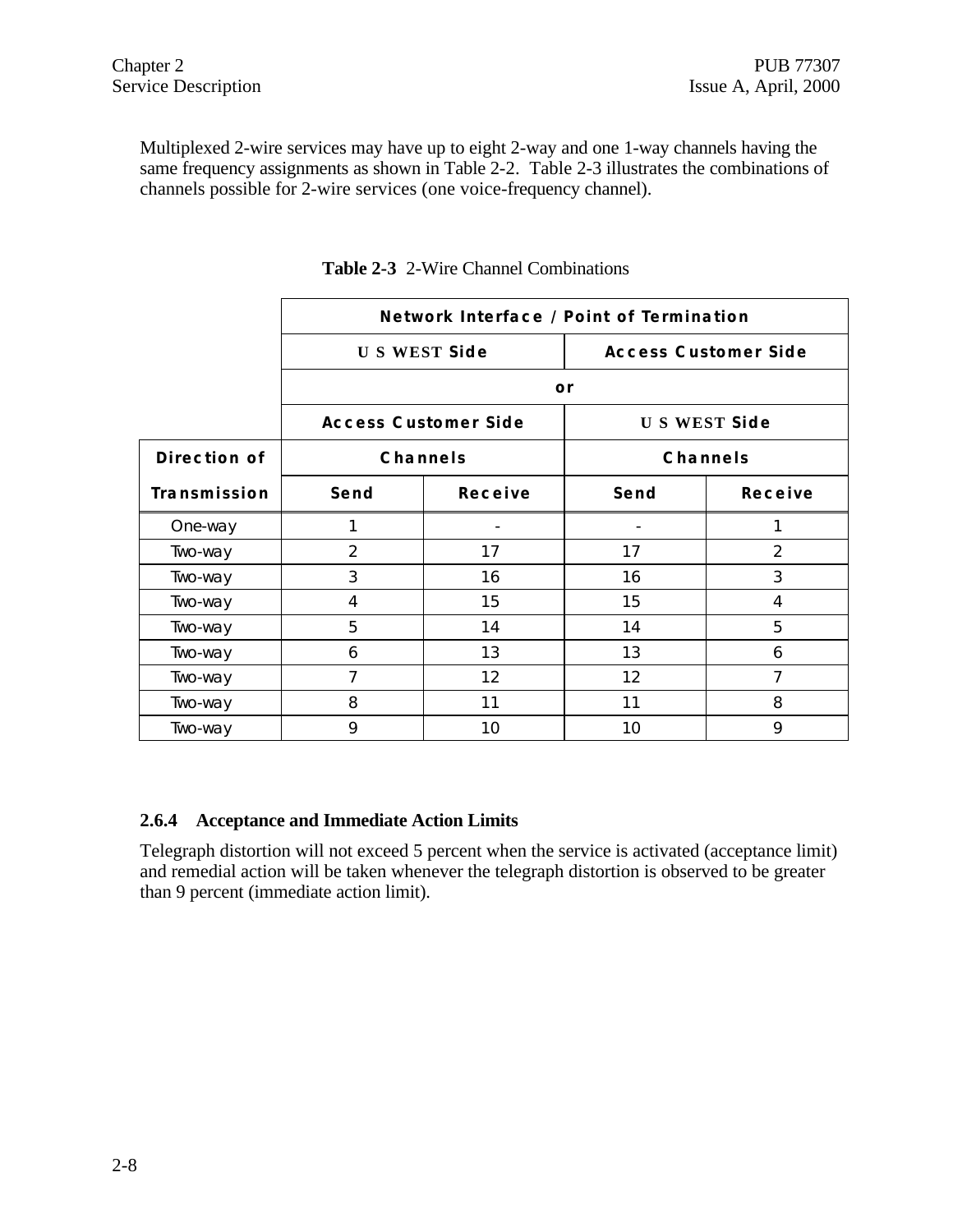#### **2.7 Telegraph Service Two (TG2)**

#### **2.7.1 General Description**

Access Service TG2 provides for the transmission of asynchronous transitions between two current levels at rates up to 150 baud between an End-User and an Access Customer locations or between a customer's premises and a U S WEST Central Office. This service is furnished for half-duplex or duplex operation. Neither direct current continuity, nor the capability to transport (continuously) varying alternating current is assured.

#### **2.7.2 Options - Multipoint Service**

TG2 Service may have active or passive multipoint bridging. The maximum number of bridge ports is determined by design limitations.

#### **2.7.3 Technical Characteristics**

The number of network interface ports is determined by design limitations.

Frequency Shift Keying Signal 1070 Hz and 1270 Hz (mark and space signals, respectively) in one direction, 2025 Hz and 2225 Hz for the other direction for single-channel service. Multiplexed 4-wire services up to eight channels use the frequencies as shown in Table 2-4.

| <b>Channel Number</b> | <b>Space Frequency</b><br>(Hz) | <b>Center Frequency</b><br>(Hz) |      |
|-----------------------|--------------------------------|---------------------------------|------|
| 57                    | 610                            | 680                             | 750  |
| 58                    | 950                            | 1020                            | 1090 |
| 51                    | 1290                           | 1360                            | 1430 |
| 52                    | 1630                           | 1700                            | 1770 |
| 53                    | 1970                           | 2040                            | 2110 |
| 54                    | 2310                           | 2380                            | 2450 |
| 55                    | 2650                           | 2720                            | 2790 |
| 56                    | 2990                           | 3060                            | 3130 |

**Table 2-4** 4-Wire Channel Frequencies (Double Bandwidth)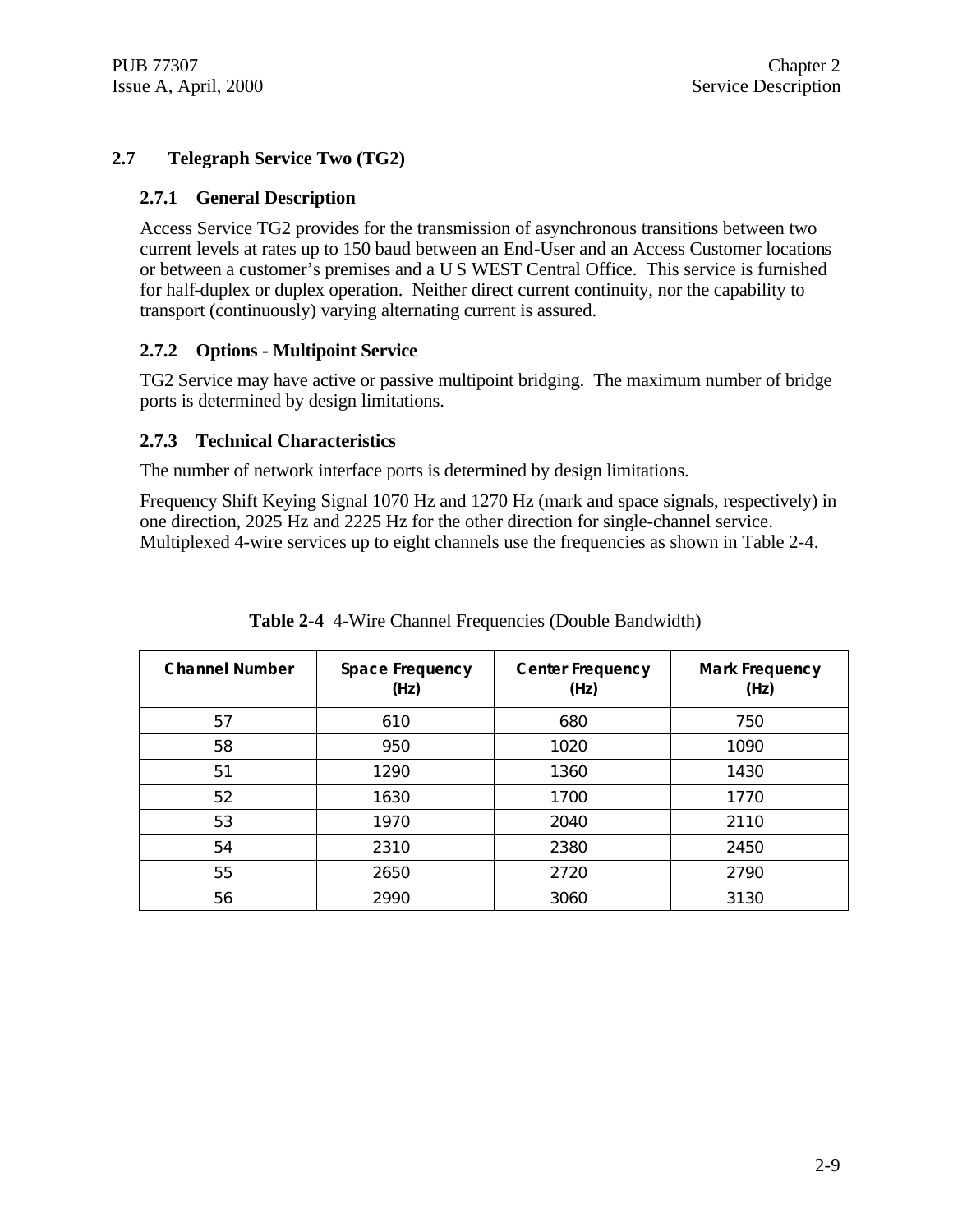Multiplexed 2-wire services may have up to five 2-way and one 1-way channels having the same frequency assignments as shown in Tables 2-2 and 2-4. Table 2-5 illustrates the combinations of channels possible for 2-wire service (one voice-frequency channel).

|              | Network Interface / Point of Termination           |                             |                          |                     |  |  |  |
|--------------|----------------------------------------------------|-----------------------------|--------------------------|---------------------|--|--|--|
|              | <b>US WEST Side</b><br><b>Access Customer Side</b> |                             |                          |                     |  |  |  |
|              |                                                    |                             | or                       |                     |  |  |  |
|              |                                                    | <b>Access Customer Side</b> |                          | <b>US WEST Side</b> |  |  |  |
| Direction of |                                                    | <b>Channels</b>             |                          | Channels            |  |  |  |
| Transmission | Send                                               | Receive                     | Send                     | Receive             |  |  |  |
| One-way      | 1                                                  |                             |                          | 1                   |  |  |  |
| Two-way      | 57                                                 | 56                          | 56                       | 57                  |  |  |  |
| Two-way      | 58                                                 | 55                          | 55                       | 58                  |  |  |  |
| Two-way      | 51                                                 | 54                          | 54                       | 51                  |  |  |  |
| Two-way      | 52                                                 | 53                          | 53                       | 52                  |  |  |  |
|              |                                                    | or                          |                          |                     |  |  |  |
| One-way      | 1                                                  |                             | $\overline{\phantom{a}}$ | 1                   |  |  |  |
| Two-way      | 2                                                  | 4                           | 4                        | 2                   |  |  |  |
| Two-way      | 3                                                  | 5                           | 5                        | 3                   |  |  |  |
| Two-way      | 51                                                 | 54                          | 54                       | 51                  |  |  |  |
| Two-way      | 52                                                 | 55                          | 55                       | 52                  |  |  |  |
| Two-way      | 53                                                 | 56                          | 56                       | 53                  |  |  |  |

**Table 2-5** 2-Wire Channel Combinations

#### **2.7.4 Acceptance and Immediate Action Limits**

Telegraph distortion will not exceed 8 percent when the service is activated (acceptance limit) and remedial action will be taken whenever the telegraph distortion is observed to be greater than 12 percent (immediate action limit).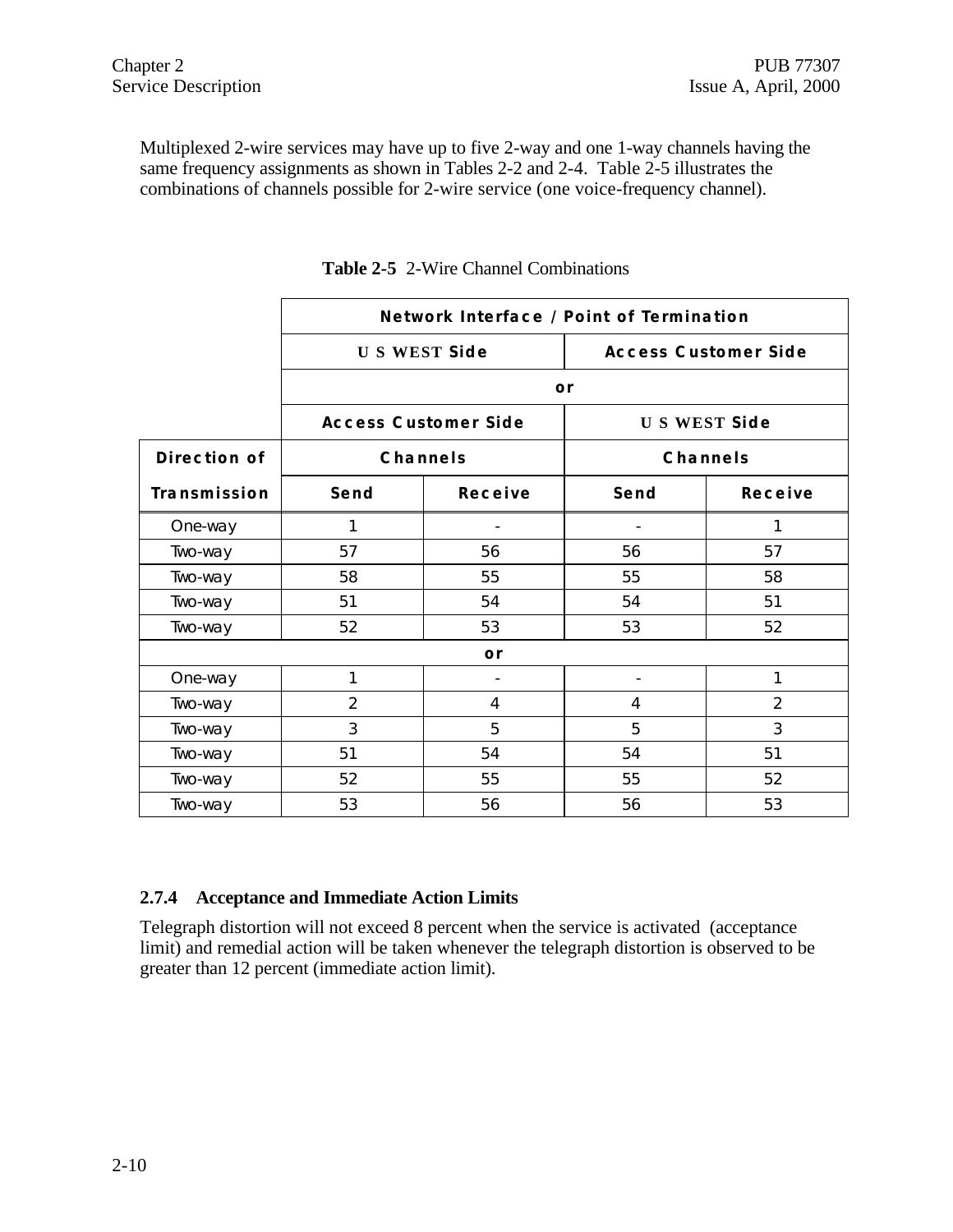## **2.8 Telegraph Grade Custom (TGC)**

Access Service Telegraph Grade Custom (TGC) allows the customer to request telegraph grade service up to 150 baud with parameters and/or features not available in the standard channels. The selected Network Interfaces may limit the baud rate (e.g., maximum rate for 02CC8 is 30 baud).

U S WEST may reject a service request if not feasible.

#### **2.9 IntraLATA Low Speed Data Service (LS31)**

#### **2.9.1 General Description**

IntraLATA Low Speed Data Service includes much of the previously mentioned Access Services except that they apply to End -User to End-User or End-User to U S WEST Central Office IntraLATA applications sold under state jurisdictions.

Rates may be as high as 150 baud. Typical applications include control, status, alarm, metering, telegraph and teletypewriter. A Low Speed Custom Service is also available.

The availability of the services and options may vary from state to state jurisdiction.

These services are transported on facilities, which may be metallic, or carrier derived at the option of U S WEST. Direct Current continuity is not inherent in this service.

Low Speed data channels may be two-point or multipoint service which accommodates 0 - 30 baud, 0 - 75 baud or 0 - 150 baud rates. The attributes of the service are defined by the Network Channel Interface codes rather than in the Network Channel code. Both codes are defined in Chapter 3.

#### **2.9.2 Options - Multipoint Service**

Central Office Bridging and Transfer Arrangement provide the customer with multipoint circuit capability. These options are available only at selected offices identified as U S WEST Low-Speed Data Bridging locations.

Several types of bridging are available:

#### **Direct Bridging**

Provides parallel bridging (Bunch Block) for the 3-point Metallic Facilities Service.

#### **Telegraph Hub**

Provides multipoint capability for telegraph/teletypewriter service via a Telegraph Hub function in selected U S WEST Central Offices.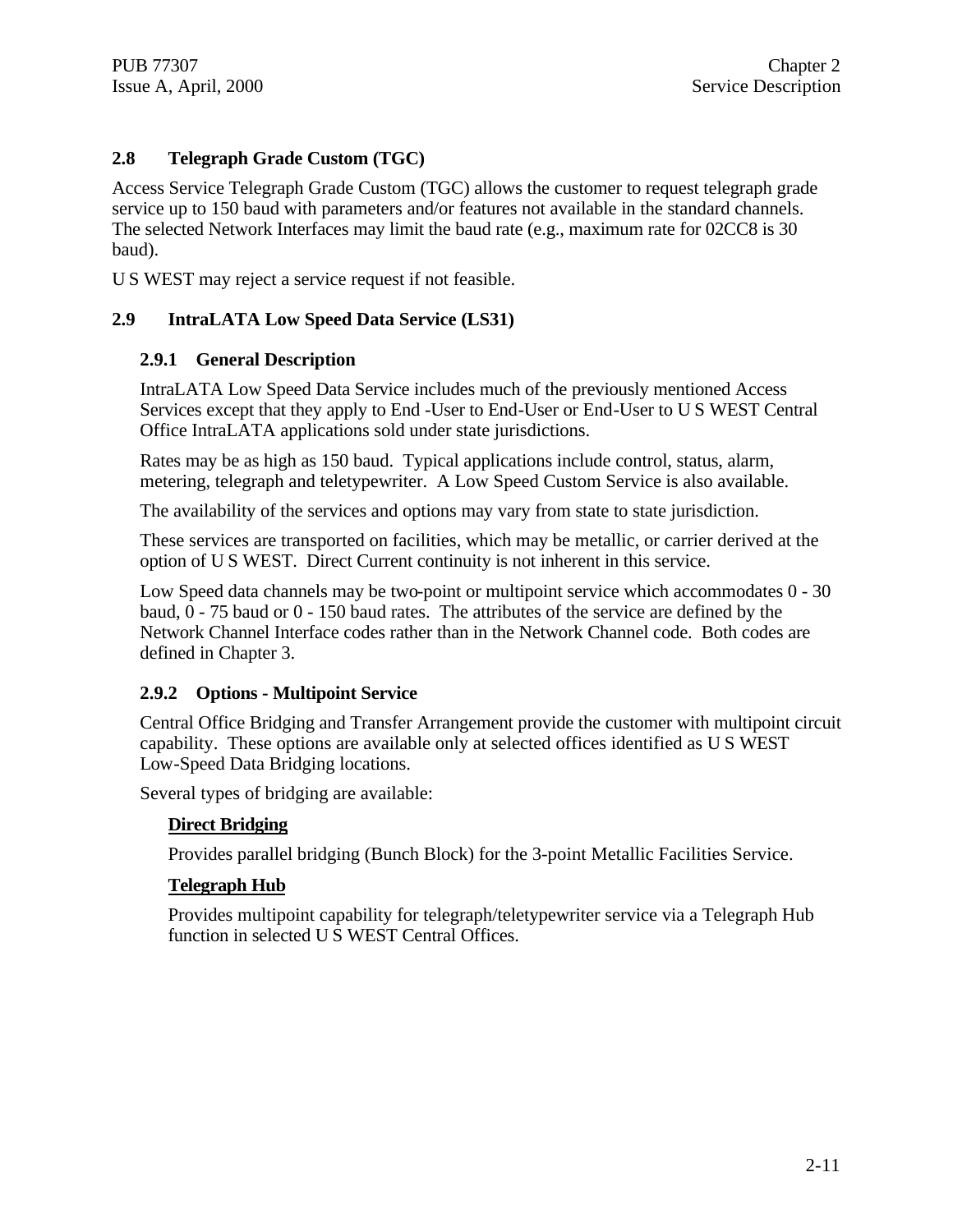## **McCulloh Bridging**

Provides the multipoint capability for McCulloh alarm services of up to 26 customer locations. This bridging is available only with McCulloh alarm-type formatted service, as a series or equivalent series electrical path.

## **2.9.3 Technical Characteristics**

The technical characteristics for this service are similar to the comparable Access Services (LS and TG) and vary with the Network Interfaces. See also Chapter 4 for further information.

### **2.9.4 Low Speed Data Custom**

Low Speed Data Custom is designed to accommodate unusual circuit arrangements and interfaces. The upper limit of signaling speed is determined by the Network Channel Interface codes selected but not to exceed 150 baud. Some interfaces (such as 02CC8) are restricted to a 30 baud maximum. Service may be requested for one-way or two-way, 2-wire or 4-wire, half duplex or full duplex, two-point or multipoint.

The facility may be metallic or carrier derived at the option of U S WEST. Direct current continuity is not inherent in this service.

Metallic facility interfaces may be provided on a 2-wire basis only. Available only on an intra-wire center basis where, at U S WEST's option, facilities and operations permit.

U S WEST may reject a service request if not feasible.

#### **2.10 Interconnection with a Certified Local Exchange Carrier**

Certified Local Exchange Carriers (CLECs) may interconnect with U S WEST in U S WEST's wire centers. Further information about interconnection may be found in PUB 77386, *Interconnection and Collocation for Transport and Switched Unbundled Network Elements and Finished Services.*

Selected services and options described in this publication may be ordered by a CLEC from the appropriate tariff or catalog to be delivered to the CLEC's collocation site within a U S WEST wire center. These services are described as *Finished Services* in PUB 77386. Chapter 16 of PUB 77386 includes the more relevant information.

Chapter 5 of this publication describes some valid NC/NCI code combinations. Some new NCI codes are introduced for use in the U S WEST wire center. These new codes are listed in Section 4.14.3. The new NCI codes are further described in PUB 77386.

The tables in Chapter 5 identify valid code combinations listing a *QC*-type of NCI code in the *Interconnector* column.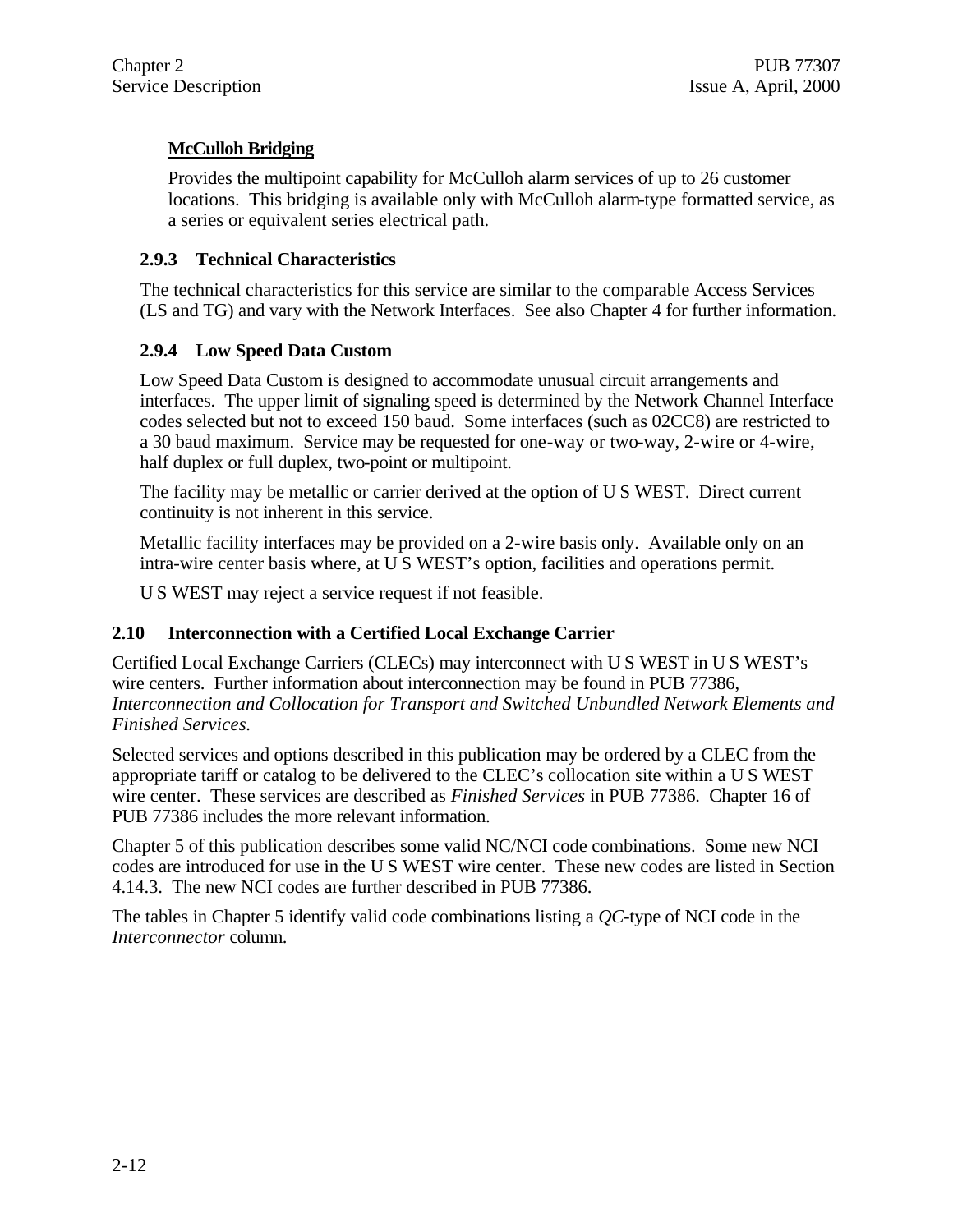## **CONTENTS**

|                |     | <b>Chapter and Section</b> | Page    |
|----------------|-----|----------------------------|---------|
| 3.             |     |                            | $3-1$   |
|                | 3.1 |                            | $3-1$   |
|                |     | 3.1.1                      | $3-1$   |
|                |     | 3.1.2                      | $3-1$   |
|                | 3.2 |                            | $3 - 2$ |
|                | 3.3 |                            | $3 - 3$ |
|                |     | 3.3.1                      | $3 - 3$ |
|                |     | 3.3.2                      | $3 - 3$ |
|                | 3.4 |                            | $3-6$   |
| <b>Figures</b> |     |                            |         |
| $3-1$          |     |                            | $3-1$   |
| $3 - 2$        |     |                            | $3-3$   |
| <b>Tables</b>  |     |                            |         |
| $3-1$          |     |                            | $3-2$   |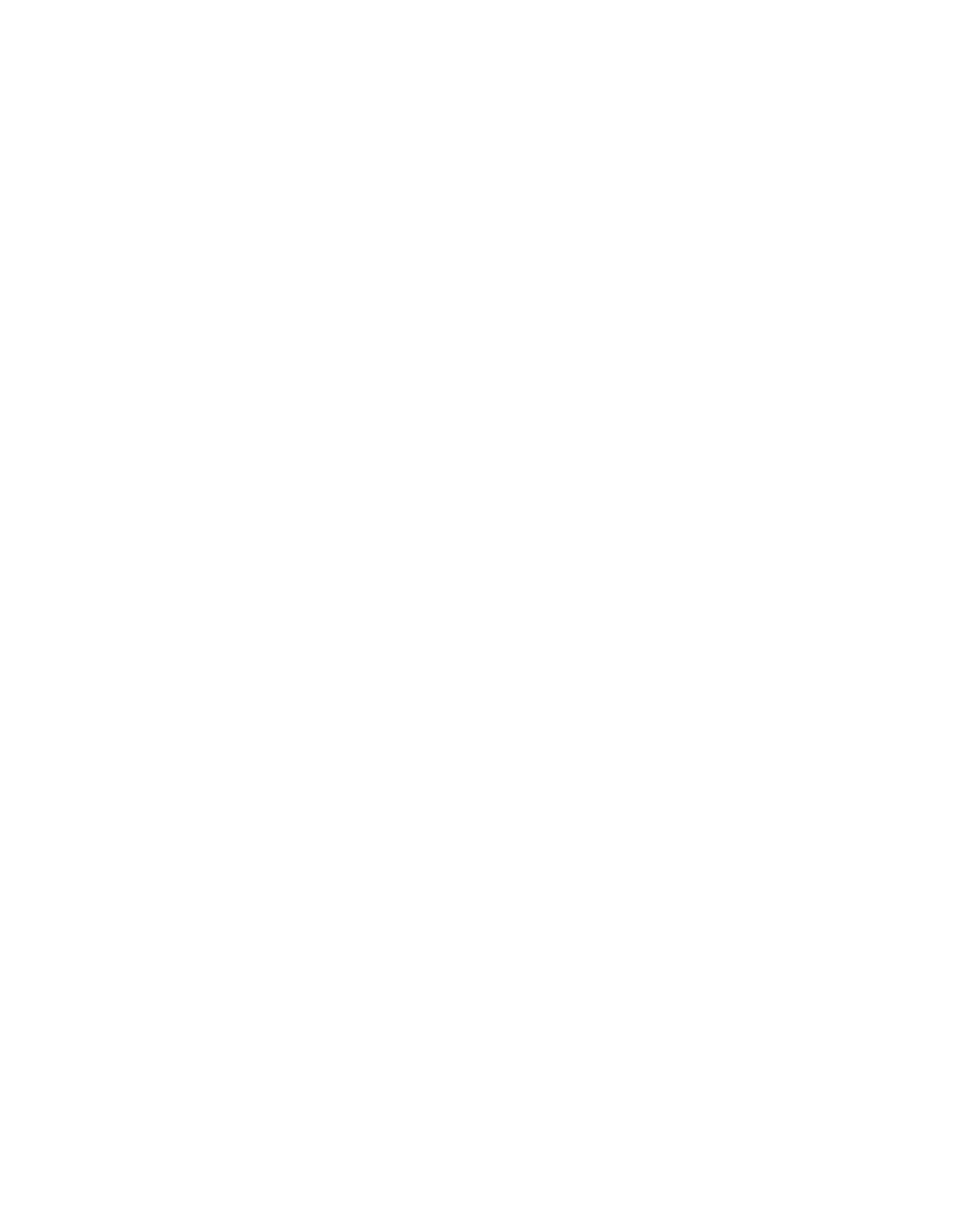#### **3. Network Channel/Network Channel Interface Codes**

#### **3.1 Network Channel (NC) Codes**

#### **3.1.1 General**

Network Channel (NC) codes are a part of the Bellcore COMMON LANGUAGE<sup>®</sup> code set. The NC code is used to identify a channel used with the service. This section identifies the available channels and their NC codes.

#### **3.1.2 Format**

An NC code is a four-character code with two data elements:

Channel Code Optional Feature Code

The format is illustrated in Figure 3-1.

| Data Element         | Channel Code | <b>Optional Feature Code</b> |        |  |  |
|----------------------|--------------|------------------------------|--------|--|--|
| l Character Position |              |                              |        |  |  |
| Character Key        |              | $X$ or $-$                   | X ∩r - |  |  |

**Network Channel Code**

 $X =$  Alphanumeric

 $=$  Hyphen

#### **Figure 3-1:** Format Structure for NC Codes

The **Channel Code** (character positions 1 and 2) is a two character alpha or alphanumeric code that describes the channel service in an abbreviated form. The channel code will frequently, but not always, be specified as the service code of the special service circuits or the transmission grade of the message trunk circuit. The NC channel code field is always filled.

The **Optional Feature Code** (character positions 3 and 4) is a two character alpha or alphanumeric or hyphen code that represents the option codes available for each channel code. Varying combinations of this code will allow the customer to enhance the technical performance of the requested channel, or to further identify the type of service. It is also used to specify options such as conditioning, effective 4-wire, multiplexing, etc. The NC optional code field is always filled.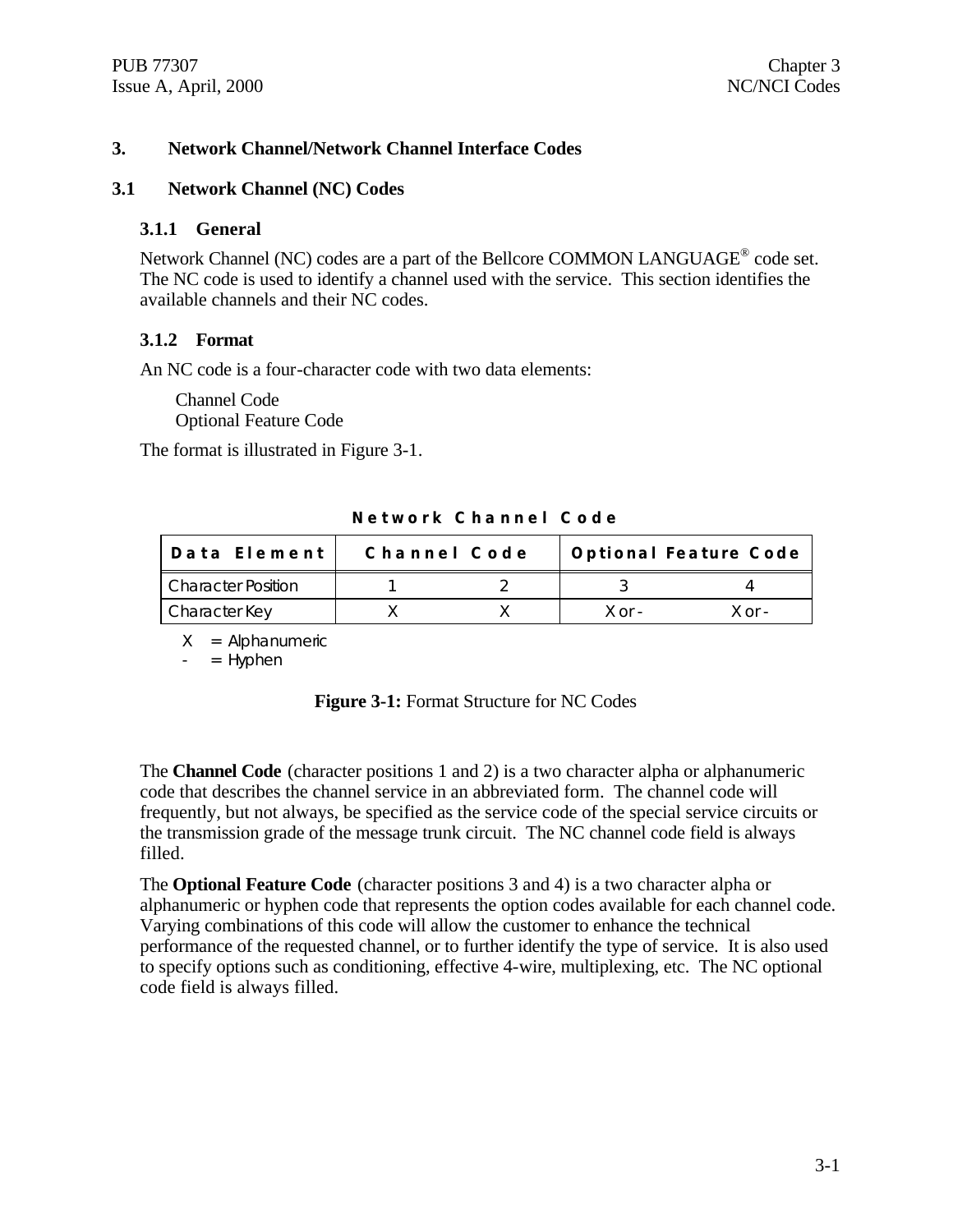Further information about NC Codes may be found in ANSI T1.223-1997, *Information Interchange — Structure and Representation of Network Channel (NC) and Network Channel Interface (NCI) Codes for the North American Telecommunications System.*.

#### **3.2 Applicable Network Channel Codes**

Table 3-1 lists the available Network Channel (NC) codes for Low Speed Data, Telegraph and Direct Current Services.

| <b>Network</b><br><b>Channel Code</b> | Description                                                         |          |  |  |  |  |  |
|---------------------------------------|---------------------------------------------------------------------|----------|--|--|--|--|--|
|                                       | Access Services                                                     |          |  |  |  |  |  |
| $MO-Z$                                | Metallic Channel Service - Nonstandard (MTC)                        | na       |  |  |  |  |  |
| $NO-Z$                                | Telegraph Channel Service - Nonstandard (TGC)                       | na       |  |  |  |  |  |
|                                       | <b>Low Speed Data Service</b>                                       |          |  |  |  |  |  |
| $NT - -$                              | Low Speed Signaling One (LS1 *) - No options                        | $5-5$    |  |  |  |  |  |
| $NU-$                                 | Low Speed Signaling Two (LS2 $*$ ) - No options                     | $5-6$    |  |  |  |  |  |
|                                       | <b>Telegraph Services</b>                                           |          |  |  |  |  |  |
| $NW -$                                | Telegraph Grade One (TG1) - No options                              | $5 - 7$  |  |  |  |  |  |
| $NW-B$                                | Telegraph Grade One (TG1) - Central Office Bridging (Telegraph Hub) | $5-8$    |  |  |  |  |  |
| $NY - -$                              | Telegraph Grade Two (TG2) - No options                              | $5-9$    |  |  |  |  |  |
| $NY-B$                                | Telegraph Grade Two (TG2) - Central Office Bridging (Telegraph Hub) | $5-10$   |  |  |  |  |  |
|                                       | <b>Direct Current</b>                                               |          |  |  |  |  |  |
| $NV - -$                              | Metallic Channel Service (MT3) - No options                         | $5 - 11$ |  |  |  |  |  |
| $NV - B$                              | Metallic Channel Service (MT3) - Central Office Bridging            | $5-12$   |  |  |  |  |  |
|                                       | Non-Access Services                                                 |          |  |  |  |  |  |
| $UN-Z$                                | Low Speed Data Custom                                               | na       |  |  |  |  |  |
| $UY - -$                              | Low Speed Data - No Options                                         | $5 - 13$ |  |  |  |  |  |
| $UY - B$                              | Low Speed Data - Central Office Bridging                            | $5 - 14$ |  |  |  |  |  |

#### **Table 3-1:** Applicable Network Channel Codes

\* LS1 is nationally known as MT1, LS2 is nationally known as MT2.

na Nonstandard or Customer services do not have standard NC/Network Channel Interface (NCI) code combinations.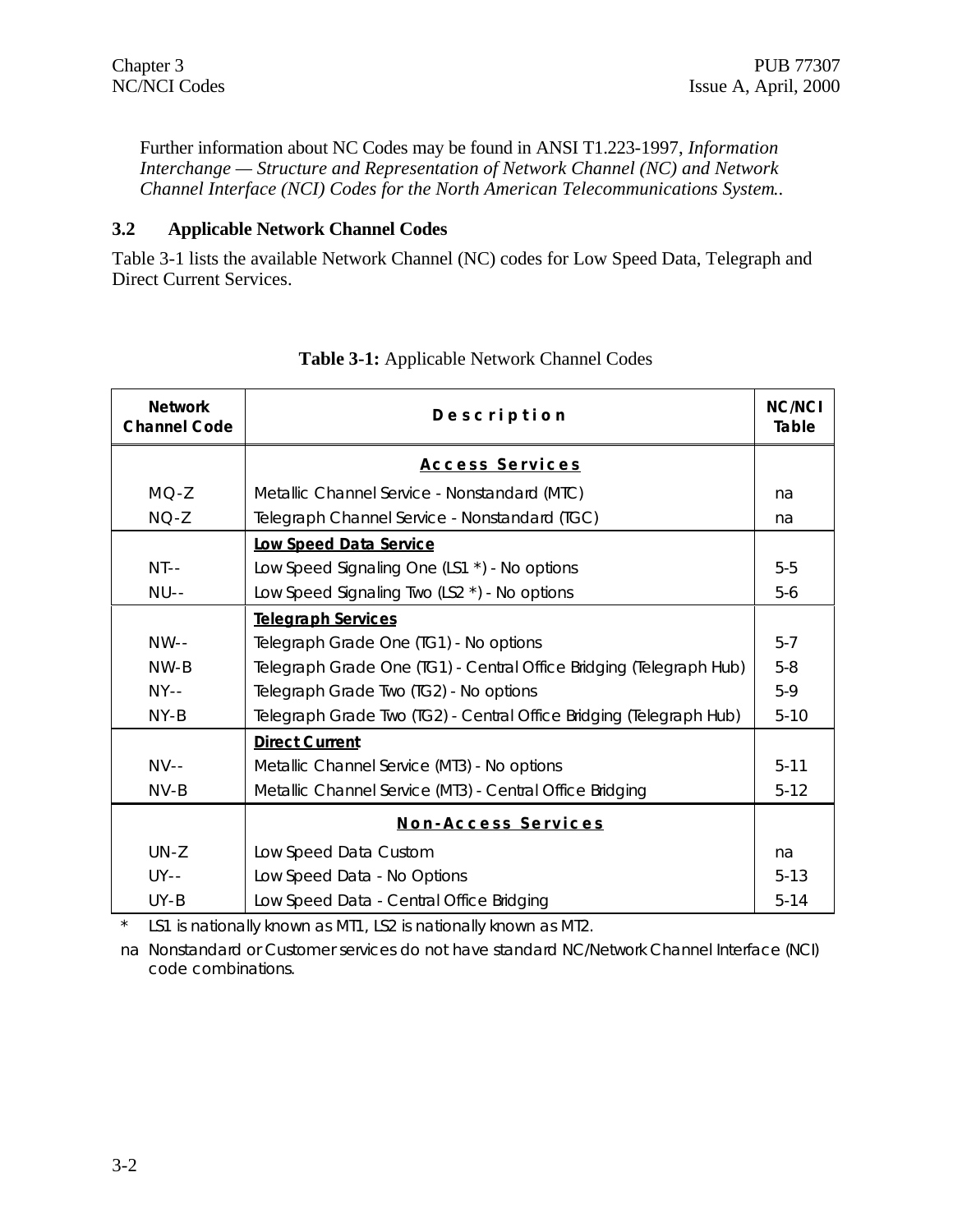#### **3.3 Network Channel Interface (NCI) Codes**

#### **3.3.1 General**

Network Channel Interface (NCI) codes are a part of the COMMON LANGUAGE<sup>®</sup> code set. The NCI code is used to identify a network interface of a service in our mechanized systems. This chapter defines the NCI codes used with voice grade services.

#### **3.3.2 Format**

An NCI code is a maximum twelve-character code that consists of five (5) data elements:

Total Conductors Protocol Impedance Protocol Options Transmission Level Point(s) (TLP)

The first three fields are required, the last two are optional (some services require their use). The format is illustrated in Figure 3-2.

|   | <b>Total Conductors</b> |   | Protocol |   | D | <b>Protocol Options</b> |   | D |    | <b>TLP Level</b> |              |
|---|-------------------------|---|----------|---|---|-------------------------|---|---|----|------------------|--------------|
|   |                         |   |          | m | e |                         |   |   | e  |                  | R            |
|   |                         |   |          | p |   |                         |   |   |    |                  | e            |
|   |                         |   |          | e |   |                         |   |   |    | a                | $\mathbf{C}$ |
|   |                         |   |          | d | m |                         |   |   | m  | n                | e            |
|   |                         |   |          | a | e |                         |   |   |    | S                |              |
|   |                         |   |          | n |   |                         |   |   |    | m                | v            |
|   |                         |   |          | C | e |                         |   |   | e  |                  | e            |
|   |                         |   |          | e |   |                         |   |   |    |                  |              |
|   | 2                       | 3 | 4        | 5 | 6 | ⇁                       | 8 | 9 | 10 | 11               | 12           |
| N | N                       | A | Α        | Χ | ٠ | Χ                       | Χ | Χ |    | X or -           | X or -       |

**Network Channel Interface Code**

 $A = Alpha$ 

 $N =$  Numeric

 $X =$  Alphanumeric

 $\cdot$  = Delimiter (normally a period)

 $-$  = Hyphen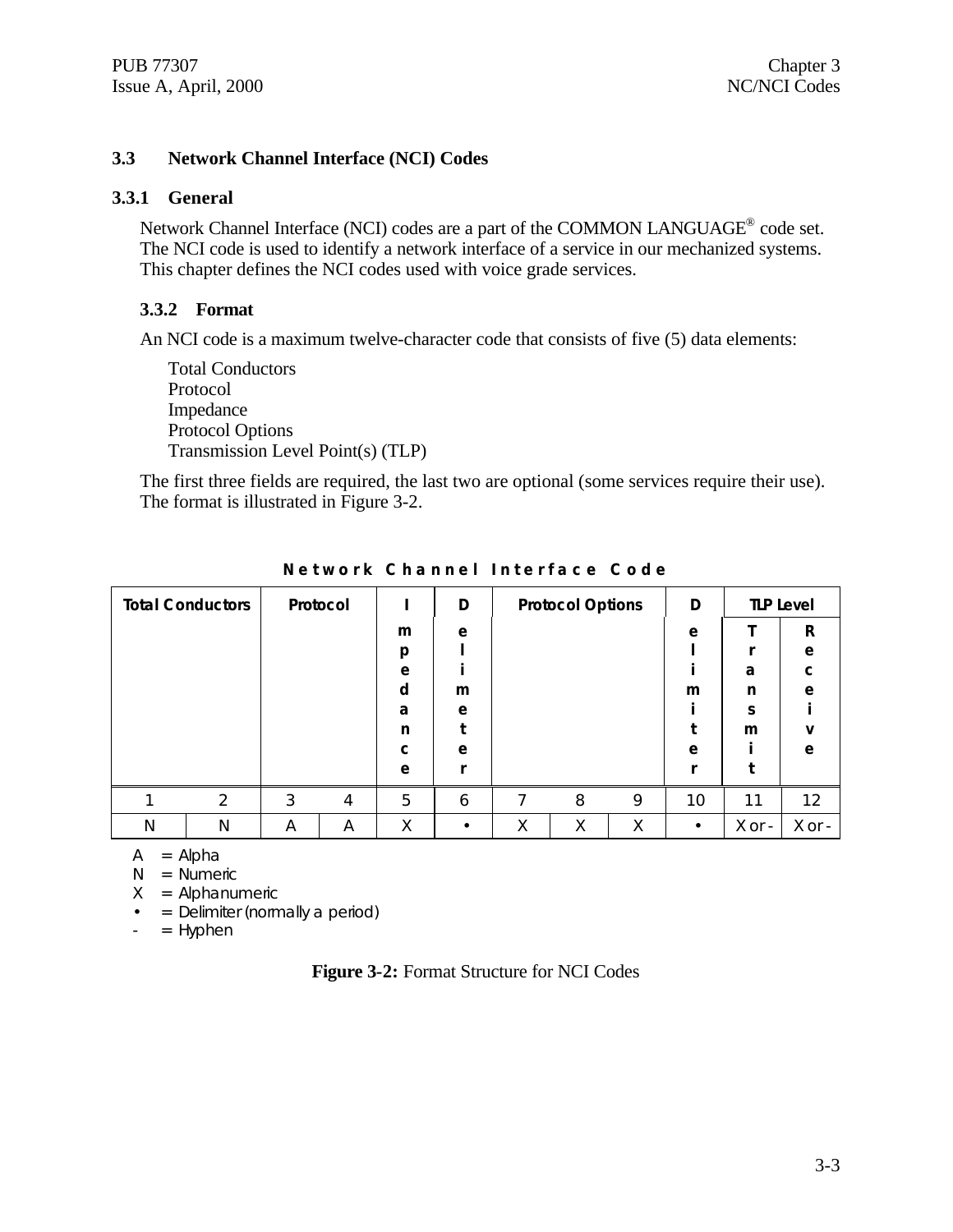**Total Conductors** (character positions 1 and 2) is a two-character numeric code that represents the total number of physical conductors (e.g., wires or fibers) required at the interface.

**Protocol** (character position 3 and 4) is a two-character alpha code that defines requirements for the interface regarding signaling/transmission.

**Impedance** (character position 5) is a one-character alpha or numeric code representing the nominal reference impedance that will terminate the channel for the purpose of evaluating transmission performance. Values are listed in Table 3-2

| Impedance in Ohms<br>(Character Position 5) |      |            |      |  |  |
|---------------------------------------------|------|------------|------|--|--|
| Data Value                                  | Code | Data Value | Code |  |  |
| 600                                         |      | Variable   |      |  |  |
| 100                                         |      |            |      |  |  |

| Table 3-2: NCI Impedance Values |  |  |  |
|---------------------------------|--|--|--|
|---------------------------------|--|--|--|

**Protocol Options** (character positions 7, 8, and 9) is a one to three character alpha, numeric, or alphanumeric code that describes additional features (e.g., bit rate or bandwidth) on the Protocol to be used. It is an optional field that is always left justified when less than three characters are specified.

**Transmission Level Point(s)** (character positions 8 through 12) is assigned one or two-character alpha code corresponding to a value for Transmission Level Point(s) (TLPs) from either the Exchange Carrier/service provider or customer end. Values are listed in Table 3-3.

The convention for TLP Levels is as follows:

- Transmitting TLP Level signifies the TLP transmit signal level at the U S WEST interface when transmitting to the customer.
- Receiving TLP Level signifies the TLP transmit signal level at the U S WEST interface when receiving from the customer.

Further information about NCI Codes may be found in ANSI T1.223-1997.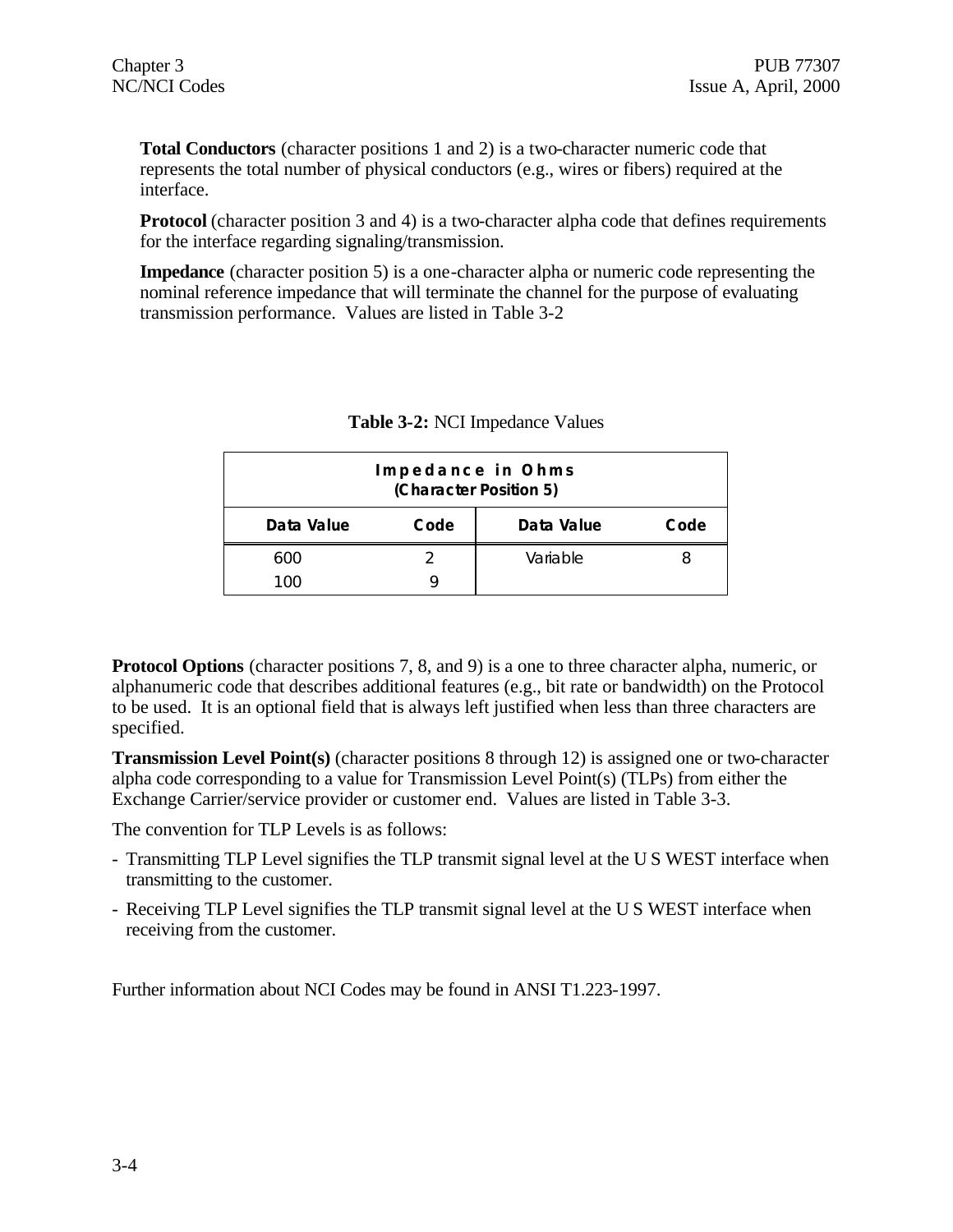| Transmission Level Point Code<br>(Character Positions 11 and 12) |                                       |  |
|------------------------------------------------------------------|---------------------------------------|--|
| Data Value                                                       | Code                                  |  |
| $-16.0$                                                          | Α                                     |  |
| $-15.0$                                                          | B                                     |  |
| $-14.0$                                                          | $\mathsf{C}$                          |  |
| $-13.0$                                                          | D                                     |  |
| $-12.0$                                                          | E                                     |  |
| $-11.0$                                                          | $\mathsf F$                           |  |
| $-10.0$                                                          | G                                     |  |
| $-9.0$                                                           | $\boldsymbol{\mathsf{H}}$             |  |
| <b>Fractional TLPs</b>                                           | $\begin{array}{c} \hline \end{array}$ |  |
| $-8.0$                                                           | J                                     |  |
| $-7.0$                                                           | К                                     |  |
| $-6.0$                                                           | $\mathsf{L}$                          |  |
| $-5.0$                                                           | M                                     |  |
| $-4.0$                                                           | ${\sf N}$                             |  |
| None This Direction (One-way Service)                            | $\bigcirc$                            |  |
| $-3.0$                                                           | ${\sf P}$                             |  |
| $-2.0$                                                           | Q                                     |  |
| $-1.0$                                                           | ${\sf R}$                             |  |
| 0.0                                                              | $\mathsf S$                           |  |
| $+1.0$                                                           | $\mathsf T$                           |  |
| $+2.0$                                                           | $\sf U$                               |  |
| $+3.0$                                                           | V                                     |  |
| $+4.0$                                                           | W                                     |  |
| $+5.0$                                                           | Χ                                     |  |
| $+6.0$                                                           | Υ                                     |  |
| $+7.0$                                                           | Z                                     |  |
| U S WEST Specified                                               |                                       |  |
| Recommended                                                      | (Blank)                               |  |

## **Table 3-3:** NCI Transmission Levels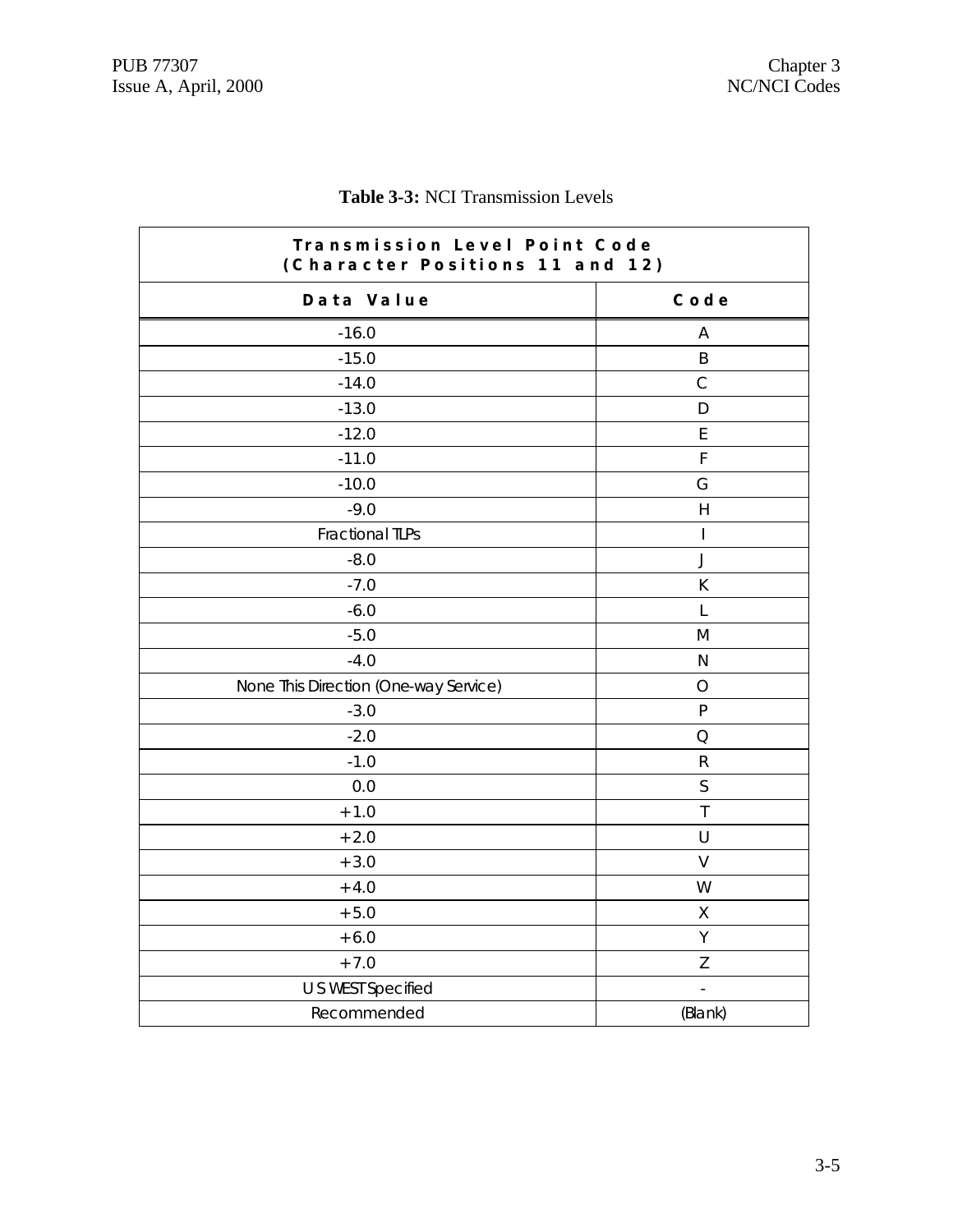## **3.4 Applicable Network Channel Interface Codes**

Table 3-4 lists the NCI codes available for Low Speed Data, Telegraph and Direct Current Services. These Network Interfaces are defined in Chapter 4. Additional NCI codes used for interconnection are listed in Section 4.14.3.

| Protocol  |                |                                                                                                                                                                                        |  |  |  |
|-----------|----------------|----------------------------------------------------------------------------------------------------------------------------------------------------------------------------------------|--|--|--|
| Code      | Option         | Definition                                                                                                                                                                             |  |  |  |
| 34        | 789            |                                                                                                                                                                                        |  |  |  |
| <b>BB</b> |                | Central Office Bridging - Direct Bridge (Bunch Block) used on Low Speed<br>Data Service                                                                                                |  |  |  |
| <b>BH</b> |                | Central Office Bridging - Telegraph Hub                                                                                                                                                |  |  |  |
| <b>BM</b> |                | Central Office Bridging - 3-state (McCulloh) Bridge                                                                                                                                    |  |  |  |
| CC        |                | Contact Closure - Dry Contact Closure Towards Interface                                                                                                                                |  |  |  |
| DB        |                | Connects Access Customer to an Access Service Suitable for the<br>Transmission of Data and/or Control Supervisory Signals Data stream in VF<br>frequency band at IC terminal Location. |  |  |  |
|           | 10             | Frequency Shift (108 Data set type)                                                                                                                                                    |  |  |  |
|           | 101            | Frequency Shift (108 Data set type) - Network Generated F1 Frequency Pair                                                                                                              |  |  |  |
|           | 102            | Frequency Shift (108 Data set type) - Network Generated F2 Frequency Pair                                                                                                              |  |  |  |
|           | 43             | 43A1 to 43B1 Carrier Format                                                                                                                                                            |  |  |  |
| DC        |                | Direct Current or Voltage                                                                                                                                                              |  |  |  |
|           | 1              | Monitoring Interface with Series RC Combination (McCulloh Format)                                                                                                                      |  |  |  |
|           | $\overline{2}$ | Telephone Company Energized Alarm Signal                                                                                                                                               |  |  |  |
|           | 3              | Metallic Facilities (DC Continuity) for Direct Current/Low Speed Data (30<br>Baud)                                                                                                     |  |  |  |
|           | 4              | U S WEST Facilities (Derived DC Continuity) $\leq$ 30 baud.                                                                                                                            |  |  |  |
| <b>DJ</b> |                | Carrier to carrier DS1 interface specification that is the result of joint<br>engineering.                                                                                             |  |  |  |
| <b>DS</b> |                | Digital Hierarchy Interface at DS1 rate (or higher)                                                                                                                                    |  |  |  |
| <b>DU</b> |                | Digital Access Interface at DS1 rate (1.544 Mbit/s) for use at End-User<br>Network Interface                                                                                           |  |  |  |
|           |                | (Several protocol options may be ordered as listed in PUB 77375.)                                                                                                                      |  |  |  |
| IA        |                | E. I. A. (25 pin RS232)                                                                                                                                                                |  |  |  |
| MT        |                | Metallic Facilities (Direct Current Continuity) for Direct Current/Low speed<br>Data (30 Baud) Non-standard code. Use DC.3.                                                            |  |  |  |
| $\Pi$     |                | Telegraph/Teletypewriter Interface                                                                                                                                                     |  |  |  |
|           | $\overline{2}$ | 20.0 milliamperes                                                                                                                                                                      |  |  |  |
|           | 6              | 62.5 milliamperes                                                                                                                                                                      |  |  |  |

| Table 3-4: Summary of Applicable NCI Codes |
|--------------------------------------------|
|                                            |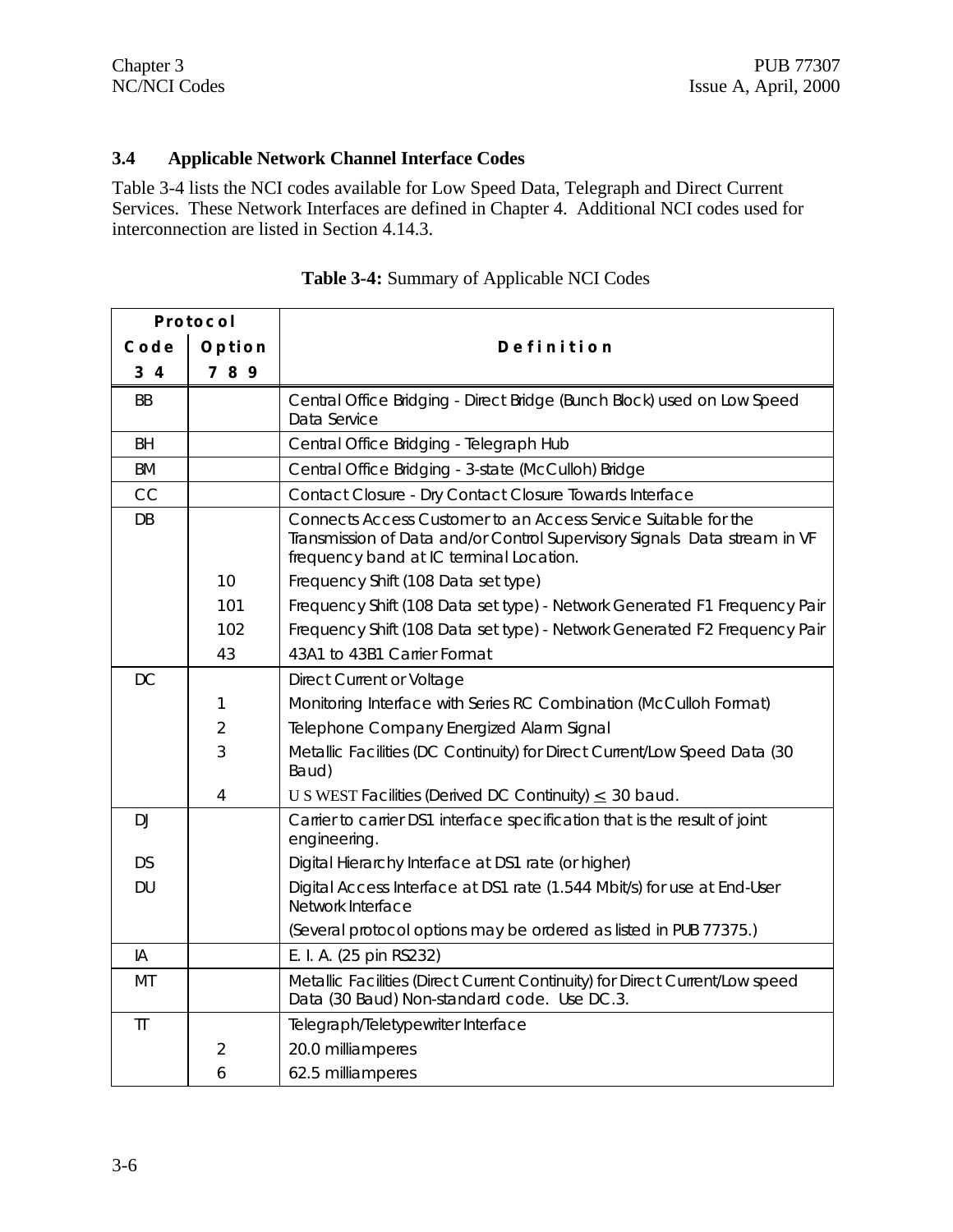# **CONTENTS**

### **Chapter and Section**

### Page

| $\overline{4}$ . |      |       | $4-1$    |
|------------------|------|-------|----------|
|                  | 4.1  |       | $4 - 1$  |
|                  | 4.2  |       | $4 - 1$  |
|                  | 4.3  |       | $4 - 2$  |
|                  | 4.4  |       | $4 - 3$  |
|                  | 4.5  |       | $4 - 4$  |
|                  | 4.6  |       | $4 - 5$  |
|                  |      |       | $4 - 5$  |
|                  |      | 4.6.2 | $4-6$    |
|                  |      | 4.6.3 | $4 - 6$  |
|                  | 4.7  |       | $4 - 7$  |
|                  |      |       | $4 - 7$  |
|                  |      | 4.7.2 | $4 - 8$  |
|                  |      | 4.7.3 | $4-9$    |
|                  | 4.8  |       | $4 - 10$ |
|                  | 4.9  |       | $4 - 10$ |
|                  |      | 4.9.1 | $4 - 10$ |
|                  |      | 4.9.2 | $4 - 11$ |
|                  | 4.10 |       | $4 - 12$ |
|                  | 4.11 |       | $4 - 13$ |
|                  |      |       | $4 - 13$ |
|                  |      |       | $4 - 14$ |
|                  |      |       | $4 - 14$ |
|                  |      |       | $4 - 15$ |
|                  | 4.12 |       | $4 - 16$ |
|                  |      |       | $4 - 16$ |
|                  |      |       | $4 - 17$ |
|                  | 4.13 |       | $4 - 18$ |
|                  | 4.14 |       | $4 - 19$ |
|                  |      |       | $4 - 19$ |
|                  |      |       | $4 - 19$ |
|                  |      |       | $4 - 19$ |
| <b>Tables</b>    |      |       |          |

# **Tables**

|  |  | $4-19$ |  |
|--|--|--------|--|
|--|--|--------|--|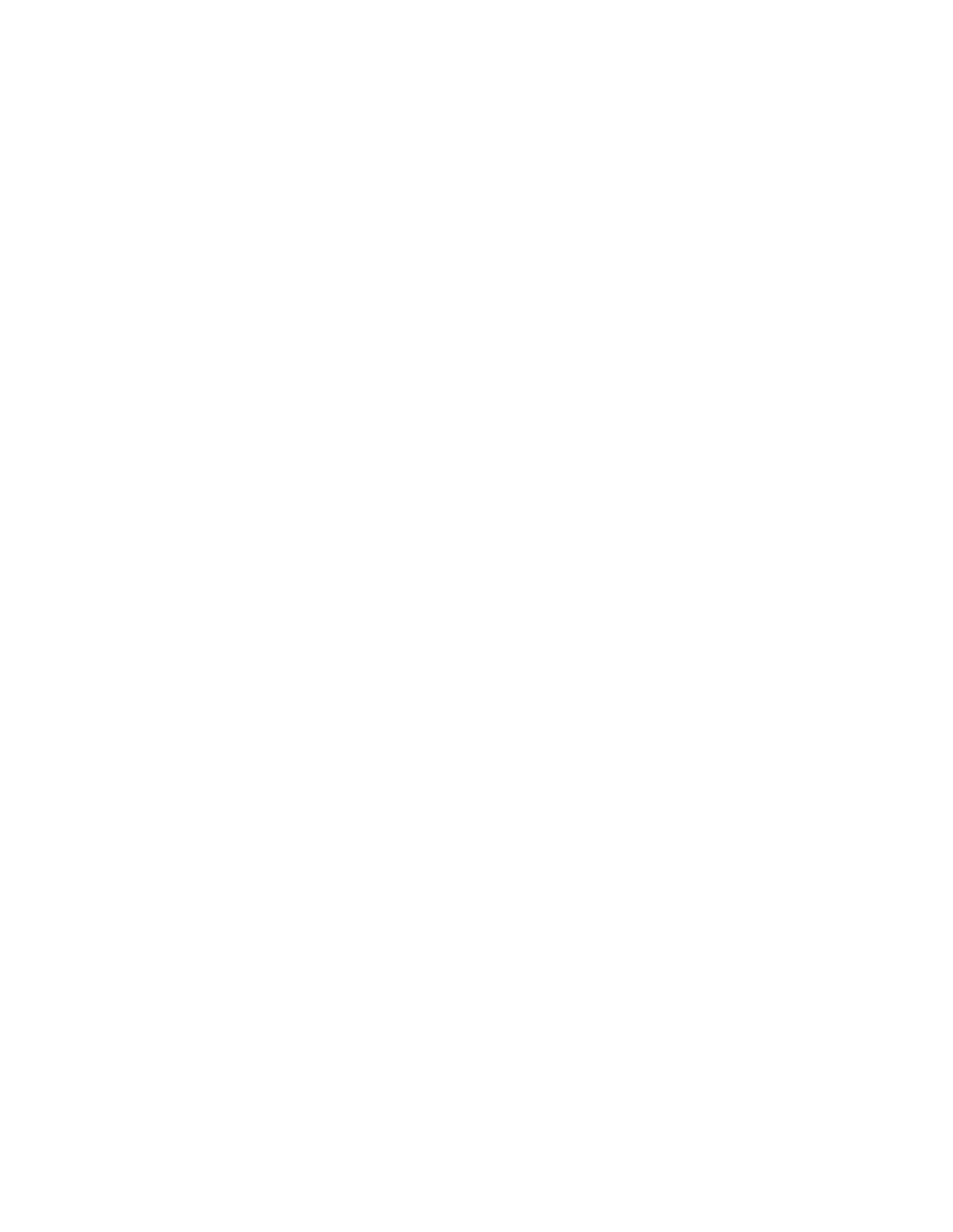#### **4. Network Interface Descriptions**

#### **4.1 General**

This chapter includes technical descriptions of the Network Channel interfaces represented by Network Channel Interface (NCI) codes. The NCI codes are used as the section titles.

U S WEST may not use NCI codes for bridging arrangements. The codes are included for informative purposes. They may be used for orders.

#### **4.2 02BB8**

| Application                  | Central Office bridging arrangement - Direct Bridge (Bunch Block)<br>2-wire, parallel. |
|------------------------------|----------------------------------------------------------------------------------------|
| <b>Operating Mode:</b>       |                                                                                        |
| <b>Physical Description:</b> | $2$ -wire $(T, R)$                                                                     |
| Access Service               |                                                                                        |
| Electrical Features          |                                                                                        |
| Impedance:                   | Variable (Constant current source)                                                     |
| Levels:                      |                                                                                        |
| Speed:                       | 30 baud maximum                                                                        |
| Reference:                   |                                                                                        |
| Illustration:                |                                                                                        |
|                              |                                                                                        |

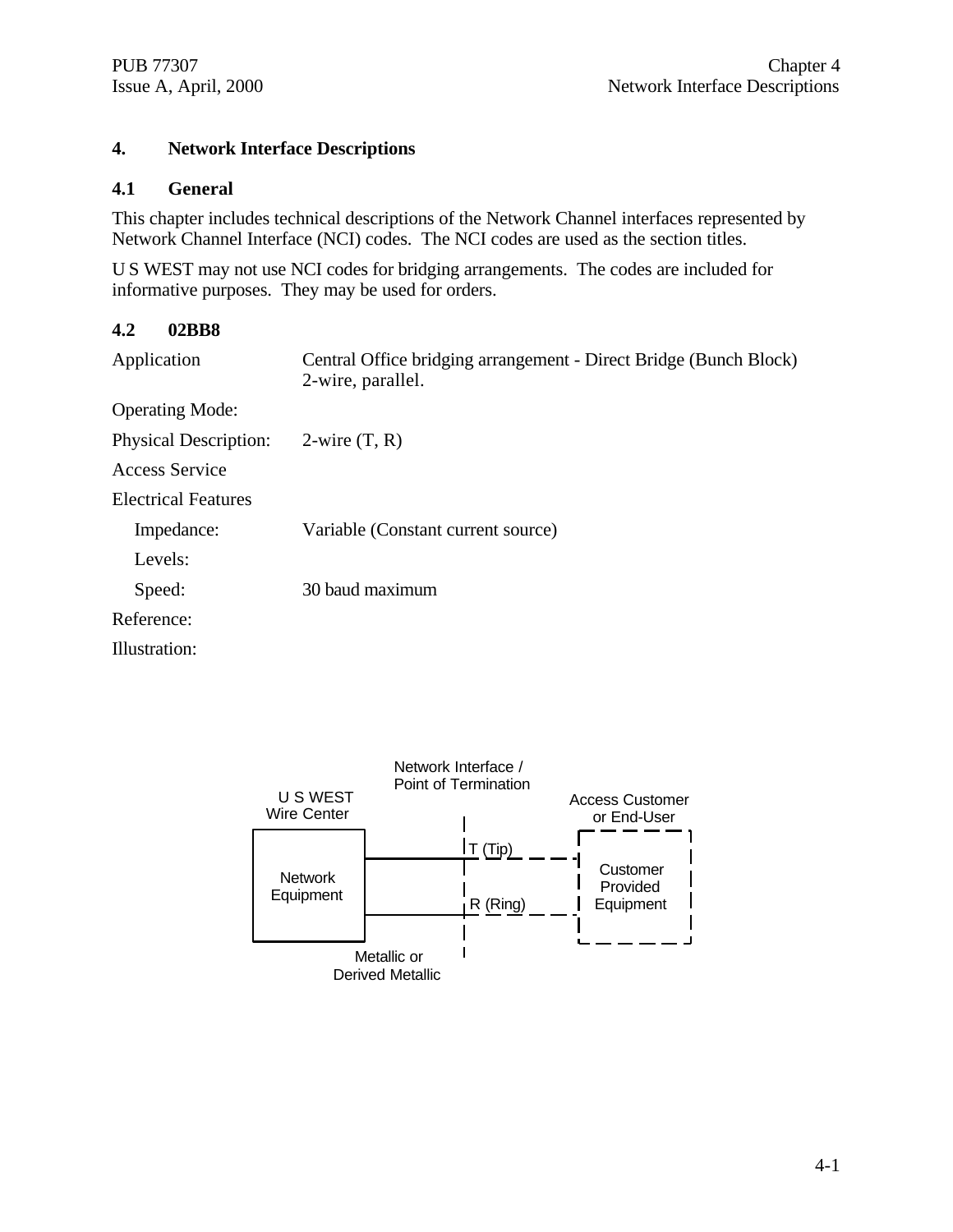### **4.3 02BH8**

| Application                  | Central Office bridging arrangement - Telegraph Hub Equipment. |
|------------------------------|----------------------------------------------------------------|
| <b>Operating Mode:</b>       | <b>Half Duplex</b>                                             |
| <b>Physical Description:</b> | $2$ -wire $(T, R)$                                             |
| Access Service               |                                                                |
| Electrical Features          |                                                                |
| Impedance:                   | Variable (Constant current source)                             |
| Levels:                      |                                                                |
| Speed:                       | 75 baud maximum                                                |
| Reference:                   |                                                                |
| Illustration:                |                                                                |

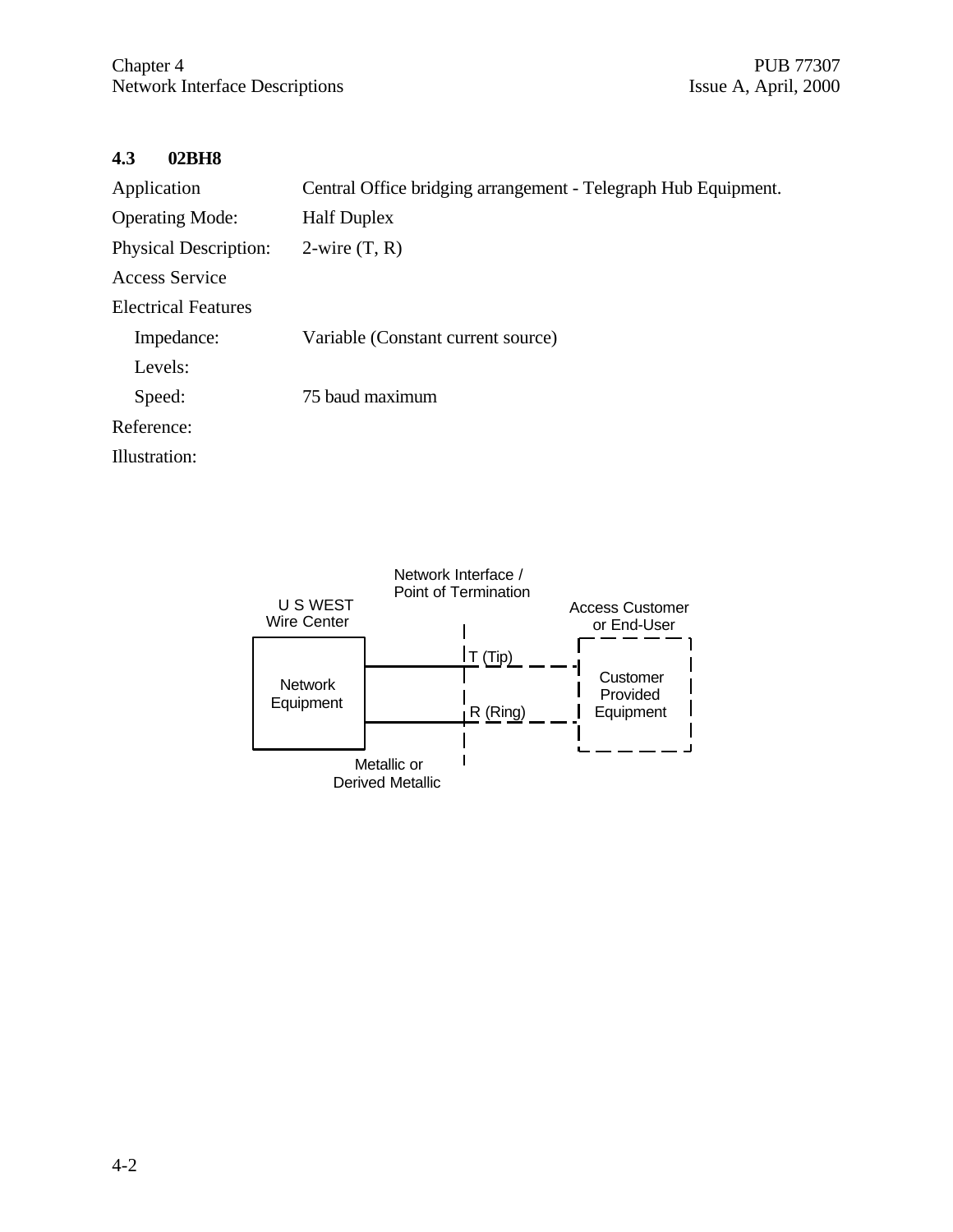### **4.4 02BM8**

| Central Office bridging arrangement $-3$ -State (McCulloh) bridge |
|-------------------------------------------------------------------|
|                                                                   |
| $2$ -wire $(T, R)$                                                |
|                                                                   |
|                                                                   |
| Variable                                                          |
|                                                                   |
| 30 baud maximum                                                   |
|                                                                   |
|                                                                   |
|                                                                   |

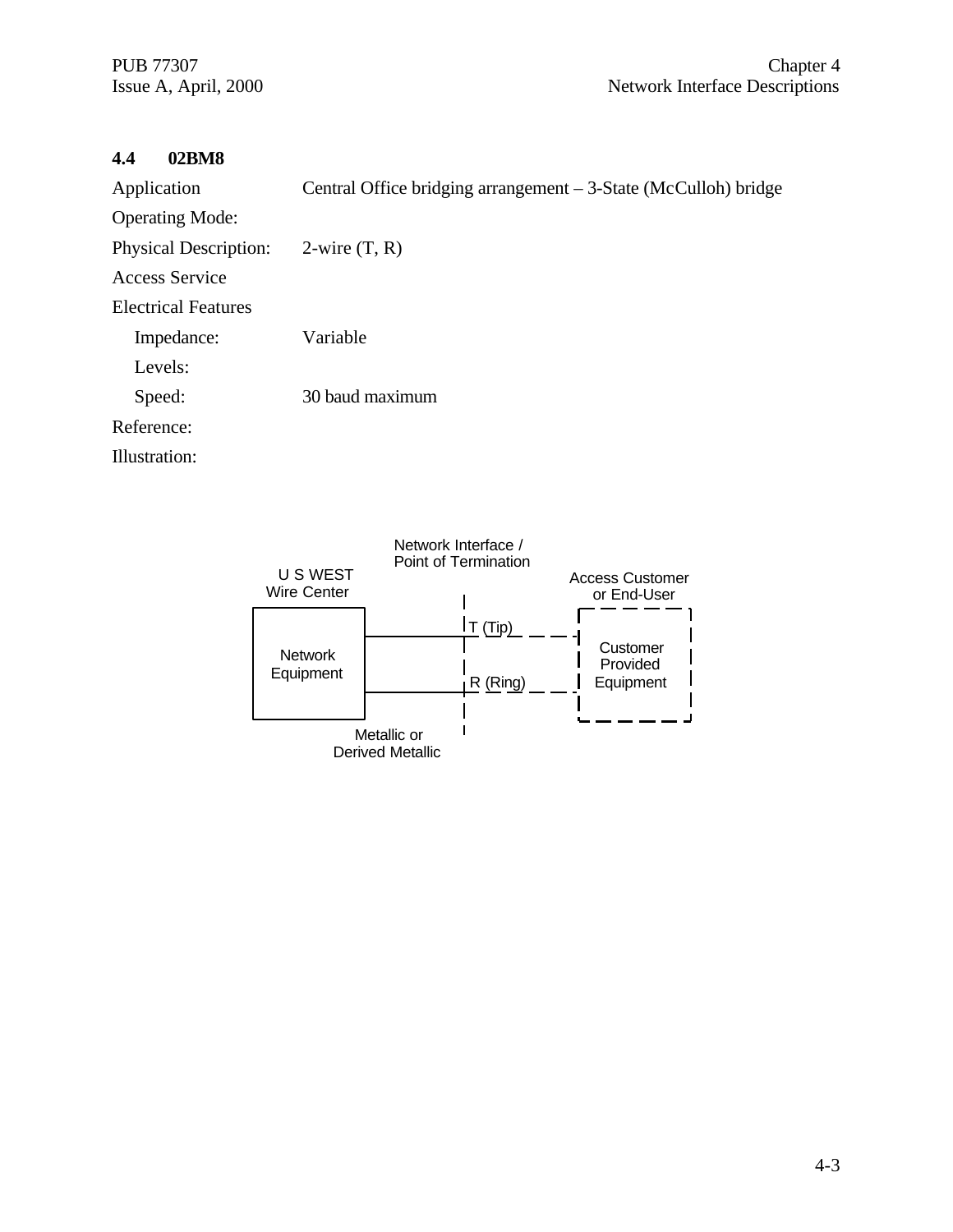$\bar{z}$ 

### **4.5 02CC8**

| Application                  | Connects an Access Customer or End-User premises equipment to a<br>service suitable for Low-Speed signaling with dry contact closure<br>provided by U S WEST towards the interface. |
|------------------------------|-------------------------------------------------------------------------------------------------------------------------------------------------------------------------------------|
| <b>Operating Mode:</b>       | Contact Closure - U S WEST provided dry contact closure toward<br>interface. (1-way signaling only.)                                                                                |
| <b>Physical Description:</b> | $2$ -wire $(T, R)$                                                                                                                                                                  |
| Access Service               |                                                                                                                                                                                     |
| <b>Electrical Features</b>   |                                                                                                                                                                                     |
| Impedance:                   | Variable                                                                                                                                                                            |
| Levels:                      |                                                                                                                                                                                     |
| <b>Contact Open</b>          | Greater than 30K ohms. (Customer to limit voltage to 90 volts AC or<br>$130$ volts dc.)                                                                                             |
| <b>Contact Closed</b>        | 2 volt drop plus network wiring from network equipment to Network<br>Interface. (Customer to limit contact current to less than 100 ma.)                                            |
| Speed:                       | 30 baud maximum                                                                                                                                                                     |
| Reference:                   |                                                                                                                                                                                     |
| Illustration:                |                                                                                                                                                                                     |

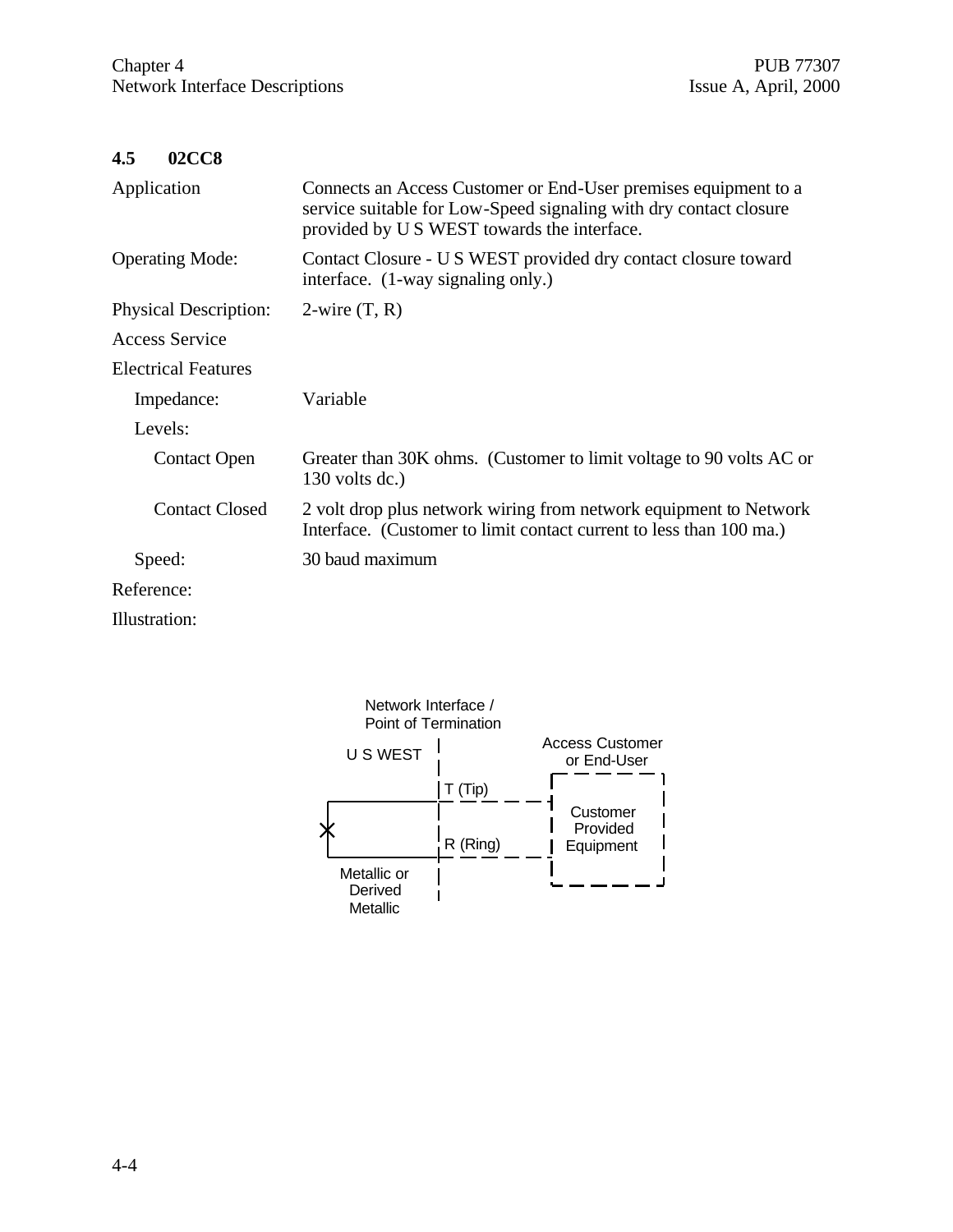### **4.6 02DB2**

The 02DB2 type of interface is available with several options.

| 02DB2.10<br>4.6.1            |                                                                                                                                |
|------------------------------|--------------------------------------------------------------------------------------------------------------------------------|
| Application                  | Connects an Access Customer to voice grade facilities suitable for<br>transmission of data or control and supervisory signals  |
| <b>Operating Mode:</b>       | Full duplex                                                                                                                    |
| <b>Physical Description:</b> | $2$ -wire $(T, R)$                                                                                                             |
| Access Service               | TG1 and TG2                                                                                                                    |
| Electrical Features          |                                                                                                                                |
| Impedance:                   | $600 \text{ ohms}$                                                                                                             |
| Levels $*$ :                 | Nominal 0 dB Transmit (from Access Customer to U S WEST); not<br>less than -10.0 dB Receive (from U S WEST to Access Customer) |
| <b>Frequency Range:</b>      | $300$ Hz to 3 kHz                                                                                                              |
| Reference:                   | TR-NPL-000336                                                                                                                  |
| Illustration:                |                                                                                                                                |



\* Transmission Level Point (TLP) unless noted otherwise.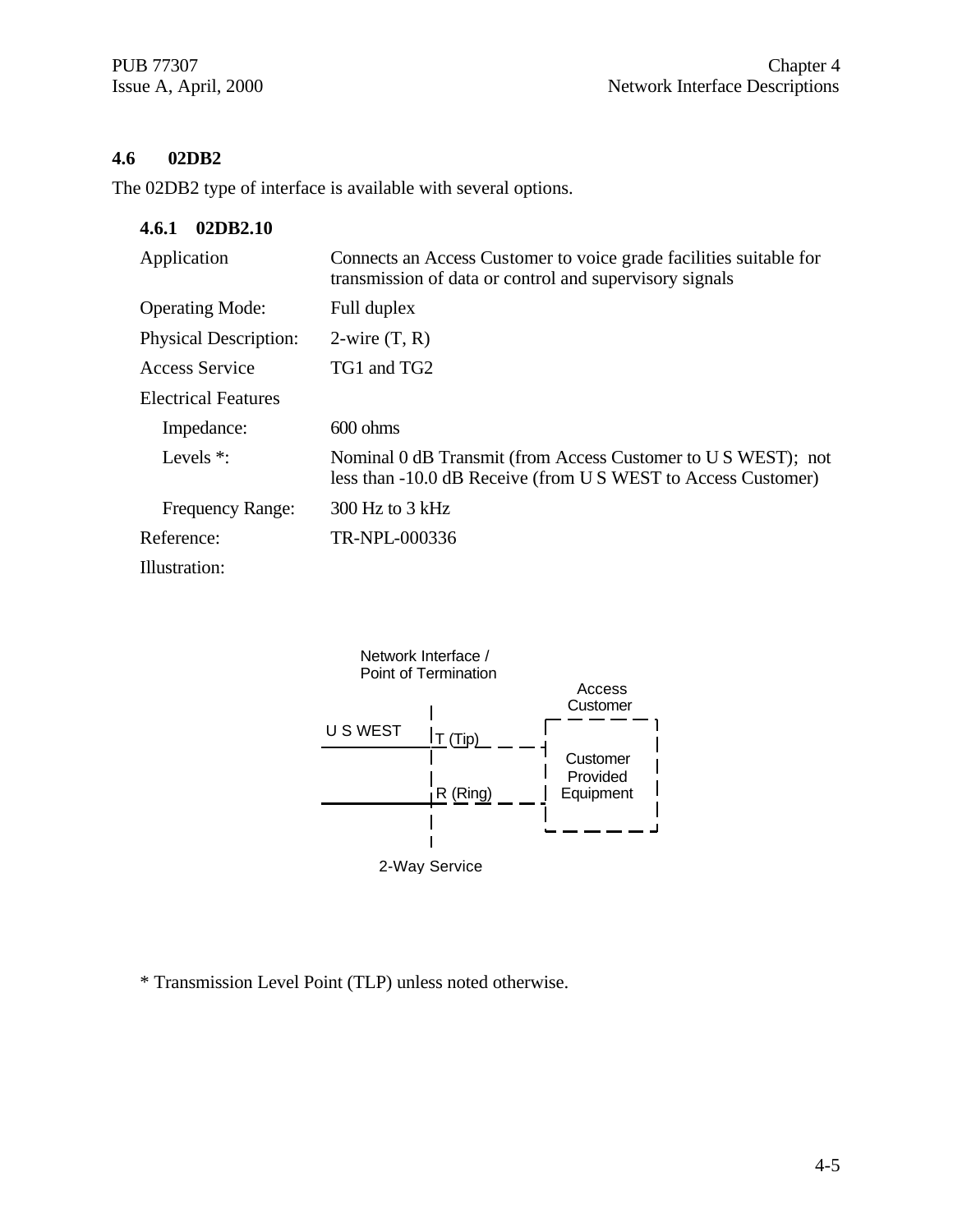#### **4.6.2 02DB2.101**

| Application                  | Connects an Access Customer to voice grade facilities suitable for<br>transmission of data or control and supervisory signals |
|------------------------------|-------------------------------------------------------------------------------------------------------------------------------|
| <b>Operating Mode:</b>       | Full duplex                                                                                                                   |
| <b>Physical Description:</b> | $2$ -wire $(T, R)$                                                                                                            |
| Access Service               |                                                                                                                               |
| <b>Electrical Features</b>   |                                                                                                                               |
| Impedance:                   | $600 \text{ ohms}$                                                                                                            |
| Levels $*$ :                 | Nominal 0 dB transmit (from Access Customer to U S WEST;<br>not less than -10.0 dB receive (from U S WEST to Access Customer) |
| <b>Frequency Range:</b>      | 300 Hz to 3000 Hz                                                                                                             |
| Reference:                   |                                                                                                                               |

Illustration:



Frequency set F1 (mark  $= 1270$  Hz, space  $= 1070$  Hz) expected from U S WEST. Frequency set F2 (mark  $= 2225$  Hz, space  $= 2025$  Hz) expected from customer.

#### **4.6.3 02DB2.102**

Identical to 02DB2.101 except for the following:

Frequency set F1 (mark  $= 1270$  Hz, space  $= 1070$  Hz) expected from customer. Frequency set F2 (mark = 2225 Hz, space = 2025 Hz) expected from U S WEST.

\* Transmission Level Point (TLP) unless noted otherwise.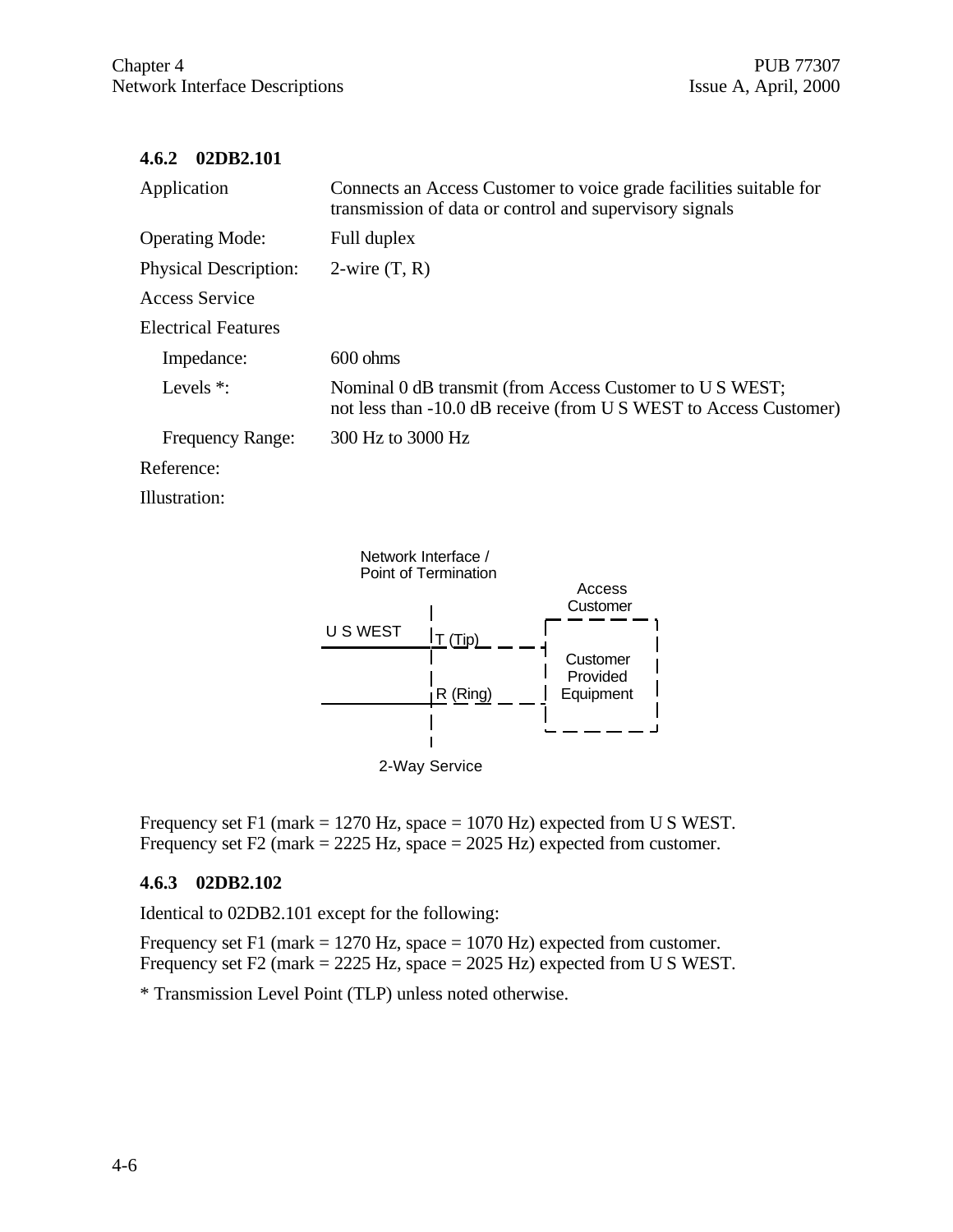### **4.7 02DC8**

The 02DC8 Network Interface is available with several options.

| 4.7.1 02DC8.1                |                                                                                                                                                  |
|------------------------------|--------------------------------------------------------------------------------------------------------------------------------------------------|
| Application                  | Connects End-User or Access Customer to U S WEST metallic or<br>derived metallic facilities.                                                     |
| <b>Operating Mode:</b>       | Fire and burglar alarm (McCulloh format)                                                                                                         |
| <b>Physical Description:</b> | 2-wire $(T, R)$                                                                                                                                  |
| Access Service               | LS2(MT2)                                                                                                                                         |
| Electrical Features          |                                                                                                                                                  |
| Impedance:                   | Variable                                                                                                                                         |
| Levels:                      | Maximum dc voltage between conductors $= 270$ volts<br>Maximum dc voltage from conductor to ground $= 135$ volts<br>Maximum dc current $= 21$ ma |
| Speed:                       | 30 baud maximum                                                                                                                                  |
| Reference:                   | TR-NPL-000336                                                                                                                                    |
| Illustration:                |                                                                                                                                                  |



DC is supplied by the customer and regulated to 20 ma.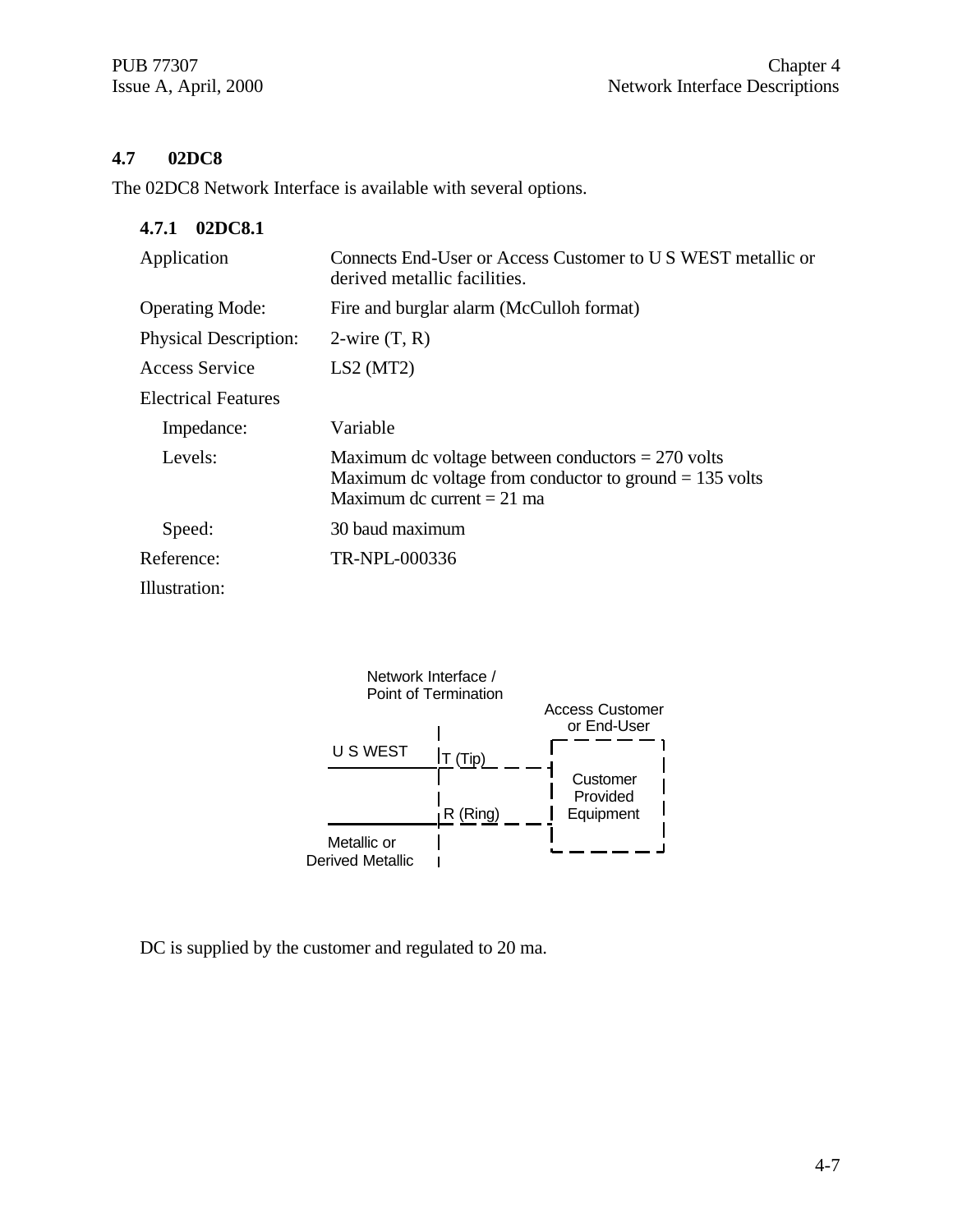### **4.7.2 02DC8.2**

| Application                  | Connects End-User or Access Customer to U S WEST metallic or<br>derived metallic facilities.                                                     |
|------------------------------|--------------------------------------------------------------------------------------------------------------------------------------------------|
| <b>Operating Mode:</b>       | Bell and Lights, channel service, fire and burglar alarms, etc.<br>(U S WEST energized)                                                          |
| <b>Physical Description:</b> | $2$ -wire $(T, R)$                                                                                                                               |
| <b>Access Service</b>        | LS2(MT2)                                                                                                                                         |
| <b>Electrical Features</b>   |                                                                                                                                                  |
| Impedance:                   | Variable                                                                                                                                         |
| Levels:                      | Maximum dc voltage between conductors $= 270$ volts<br>Maximum dc voltage from conductor to ground $= 135$ volts<br>Maximum dc current $= 21$ ma |
| Speed:                       | 30 baud maximum                                                                                                                                  |
| Reference:                   | TR-NPL-000336                                                                                                                                    |
| Illustration:                |                                                                                                                                                  |



DC is supplied by the customer and regulated to 20 ma.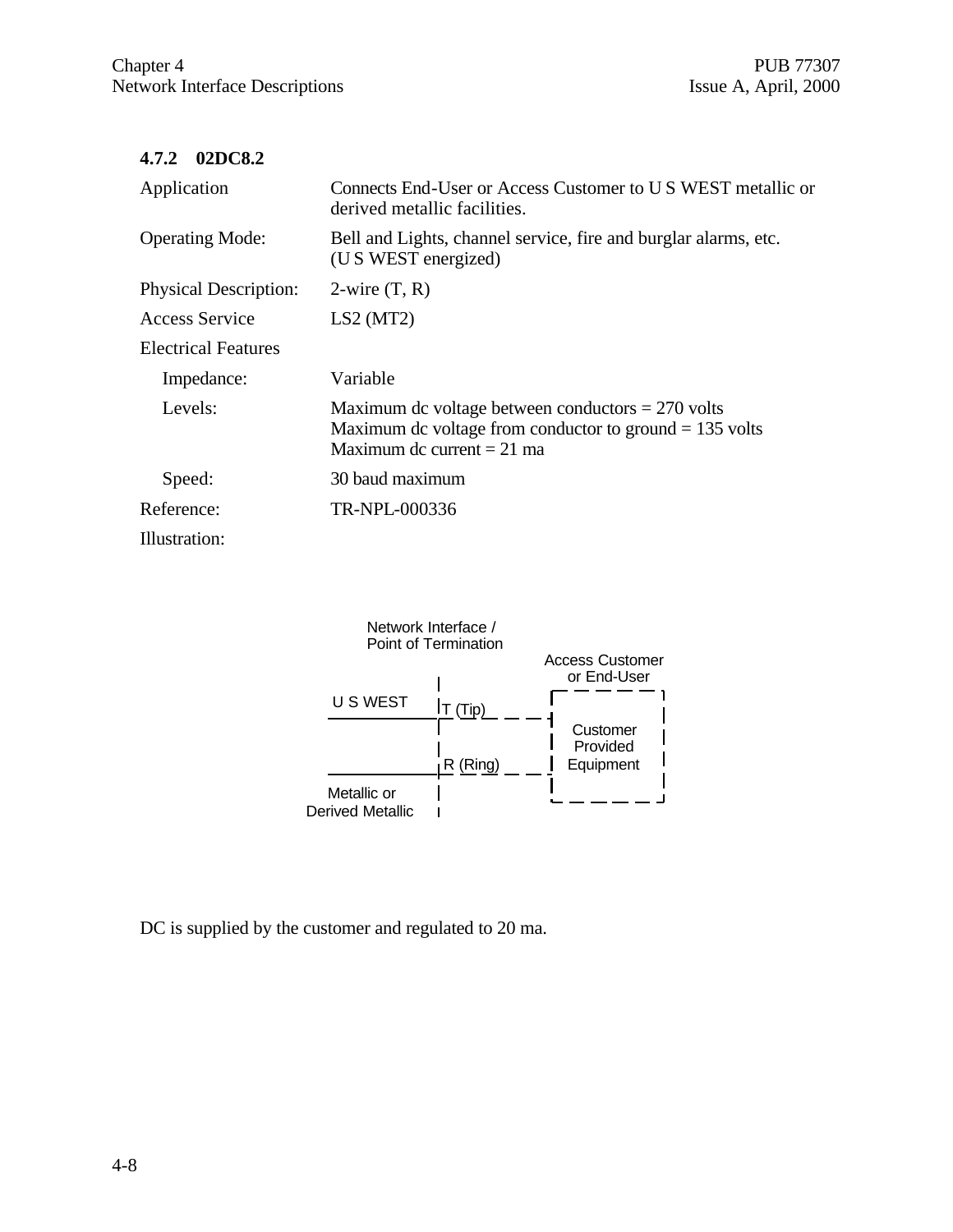| Application                  | Connects End-User or Access Customer to U.S. WEST metallic<br>facilities * according to prescribed resistance or current<br>requirements.                                                                                                                              |
|------------------------------|------------------------------------------------------------------------------------------------------------------------------------------------------------------------------------------------------------------------------------------------------------------------|
| <b>Operating Mode:</b>       | Fire and burglar alarm, pilot wire, etc.                                                                                                                                                                                                                               |
| <b>Physical Description:</b> | $2$ -wire $(T, R)$                                                                                                                                                                                                                                                     |
| <b>Access Service</b>        | LS1 (MT1) or MT3                                                                                                                                                                                                                                                       |
| <b>Electrical Features</b>   |                                                                                                                                                                                                                                                                        |
| Impedance:                   | Variable                                                                                                                                                                                                                                                               |
| Levels:                      | Maximum dc voltage between conductors $= 270$ volts<br>Maximum dc voltage from conductor to ground $= 135$ volts<br>Maximum dc current $= 52.5$ ma<br>Maximum signal voltage = 70.0 peak $\omega$ 20 Hz or 60 Hz<br>Maximum signal current = 100 ma $@$ 20 Hz or 60 Hz |
| Speed:                       | 30 baud maximum                                                                                                                                                                                                                                                        |
| Frequency Range:             | For pilot wire $-0$ to 60 Hz;<br>For fire and burglar alarm - 0 to 20 Hz                                                                                                                                                                                               |
| Reference:                   | TR-NPL-000336 (Modified)                                                                                                                                                                                                                                               |
| Hluotrotion                  |                                                                                                                                                                                                                                                                        |

Illustration:



\* Assuming availability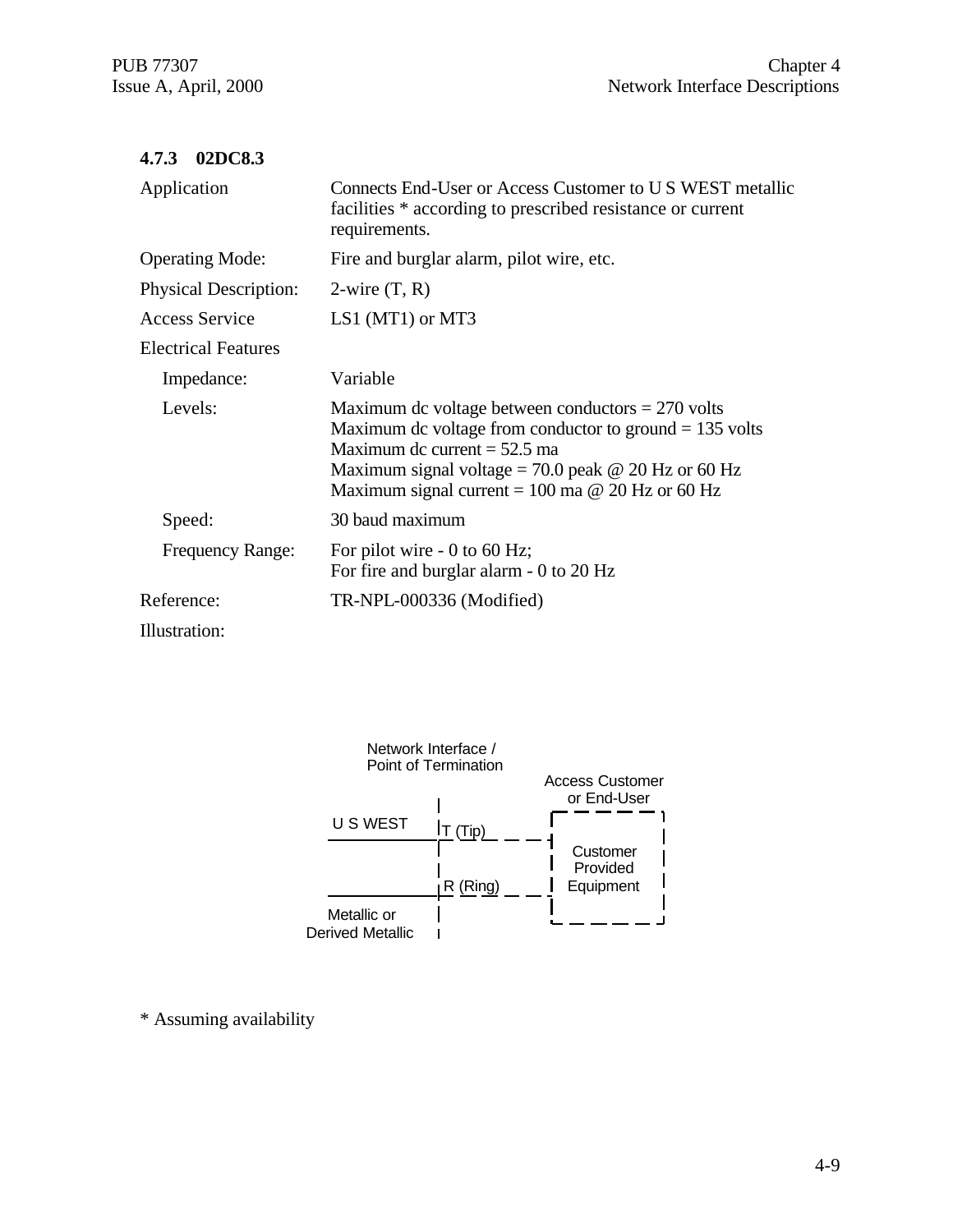#### **4.8 02MT8**

This non-standard Network Channel Interface code may appear in some state jurisdictions and is equivalent to 02DC8.3. The 02DC8.3 NCI code should be used for new orders.

#### **4.9 02TT8**

#### **4.9.1 02TT8.2**

| Application                  | Provides End-User or Access Customer interface arrangement for 75<br>baud service using 20 ma dc neutral.                                        |  |  |  |
|------------------------------|--------------------------------------------------------------------------------------------------------------------------------------------------|--|--|--|
| <b>Operating Mode:</b>       | 75 baud, $20 \pm 1$ ma, neutral                                                                                                                  |  |  |  |
| <b>Physical Description:</b> | $2$ -wire $(T, R)$                                                                                                                               |  |  |  |
| Access Service               | TG1 or TG2                                                                                                                                       |  |  |  |
| <b>Electrical Features</b>   |                                                                                                                                                  |  |  |  |
| Impedance:                   | Variable                                                                                                                                         |  |  |  |
| Levels $*$ :                 | Maximum dc voltage between conductors $= 270$ volts<br>Maximum dc voltage from conductor to ground $= 135$ volts<br>Maximum dc current $= 21$ ma |  |  |  |
| Speed:                       | 75 baud                                                                                                                                          |  |  |  |
| Reference:                   | TR-NPL-000336                                                                                                                                    |  |  |  |
| Illustration:                |                                                                                                                                                  |  |  |  |



\* DC current provided by U S WEST. When optional U S WEST equipment is not used, dc current is provided by End-User or Access Customer.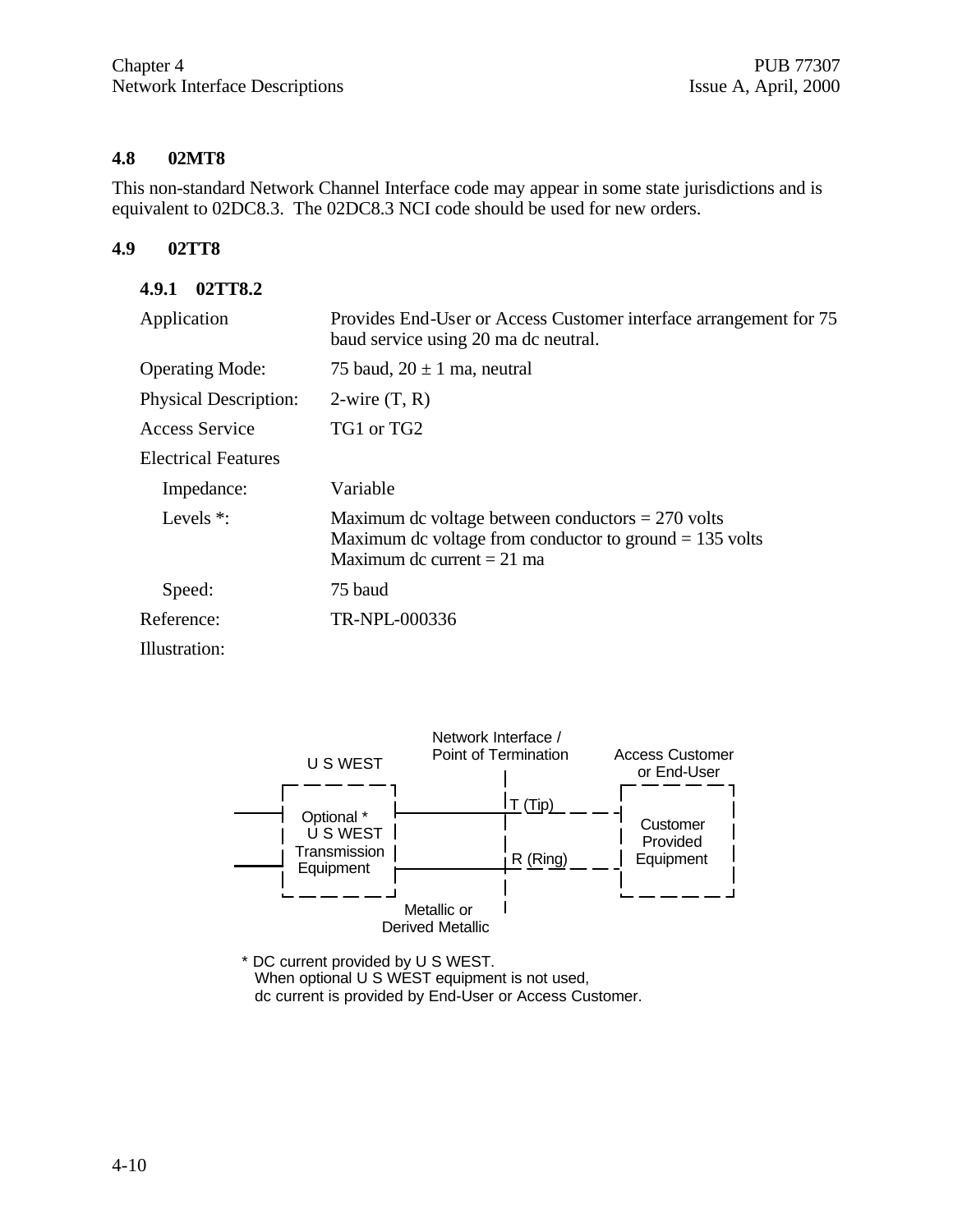#### **4.9.2 02TT8.6**

| Application                  | Provides End-User or Access Customer interface arrangement for 75<br>baud service using 62.5 ma dc neutral.                                      |  |  |
|------------------------------|--------------------------------------------------------------------------------------------------------------------------------------------------|--|--|
| <b>Operating Mode:</b>       | 75 baud, $62.5 \pm 0.5$ ma, neutral                                                                                                              |  |  |
| <b>Physical Description:</b> | $2$ -wire $(T, R)$                                                                                                                               |  |  |
| Access Service               | TG1                                                                                                                                              |  |  |
| <b>Electrical Features</b>   |                                                                                                                                                  |  |  |
| Impedance:                   | Variable                                                                                                                                         |  |  |
| Levels $*$ :                 | Maximum dc voltage between conductors $= 270$ volts<br>Maximum dc voltage from conductor to ground $= 135$ volts<br>Maximum dc current $= 63$ ma |  |  |
| Speed:                       | 75 baud                                                                                                                                          |  |  |
| Reference:                   | TR-NPL-000336                                                                                                                                    |  |  |
| Illustration:                |                                                                                                                                                  |  |  |



\* DC current provided by U S WEST. When optional U S WEST equipment is not used, dc current is provided by End-User or Access Customer.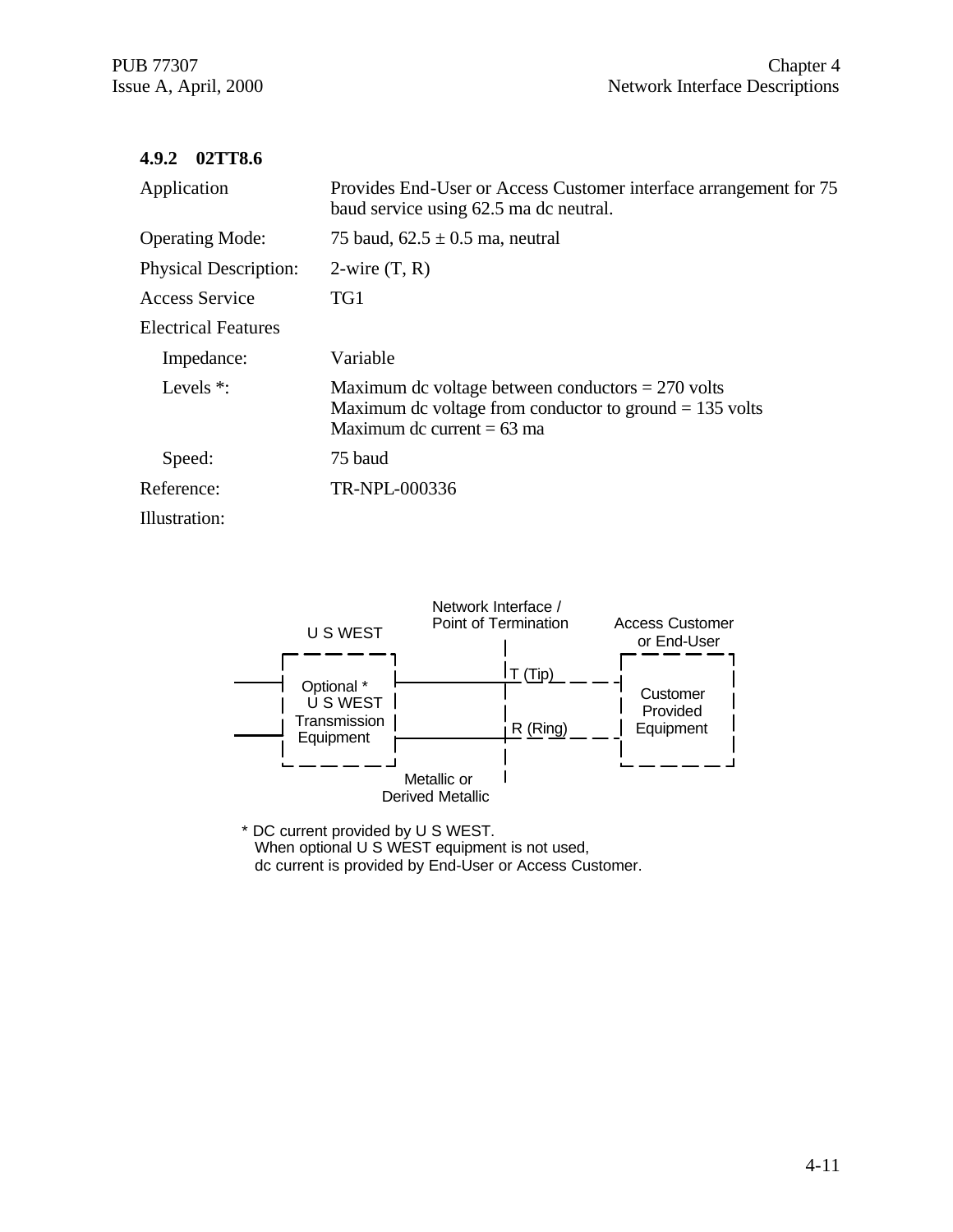#### **4.10 04BH8**

| Application                  | Central Office bridging arrangement - Telegraph Hub equipment                                                                                         |  |  |
|------------------------------|-------------------------------------------------------------------------------------------------------------------------------------------------------|--|--|
| <b>Operating Mode:</b>       | <b>Full Duplex</b>                                                                                                                                    |  |  |
| <b>Physical Description:</b> | 4-wire (T, R powered by U S WEST; T1, R1 powered by customer.)                                                                                        |  |  |
| <b>Access Service</b>        |                                                                                                                                                       |  |  |
| Electrical Features          |                                                                                                                                                       |  |  |
| Impedance:                   | Variable                                                                                                                                              |  |  |
| Levels:                      | Maximum dc voltage between conductors $= 270$ volts<br>Maximum dc voltage from conductors to ground $= 135$ volts<br>Maximum current = 21 ma or 63 ma |  |  |
| Speed:                       | 0 to 150 baud                                                                                                                                         |  |  |
| Reference:                   |                                                                                                                                                       |  |  |
| Illustration:                |                                                                                                                                                       |  |  |



Arrows denote direction of data transmission.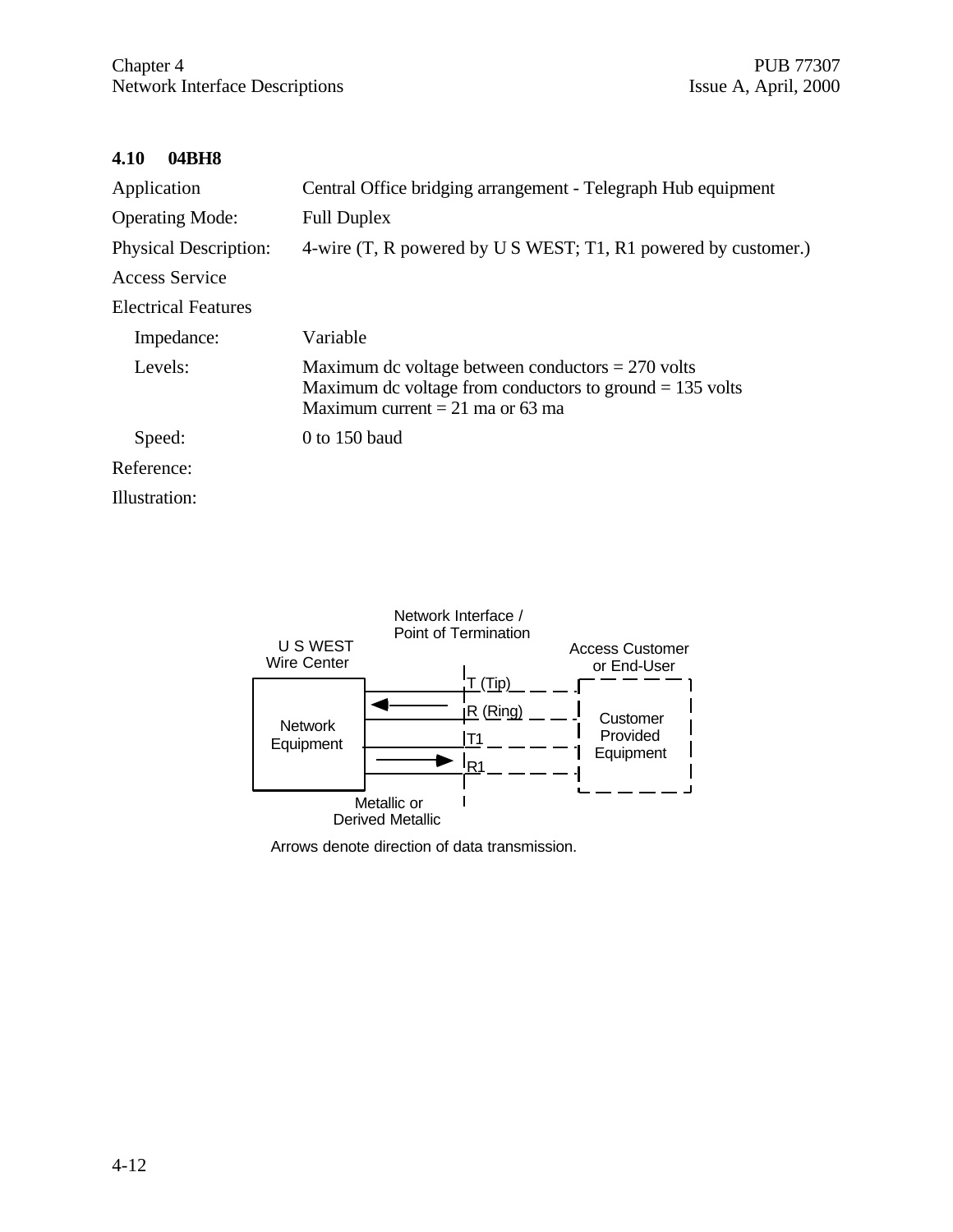#### **4.11 04DB2**

This Network Interface is available with several options.

The code 04DB2 (without options) is similar to 04DB2.10 except that the frequency set is Mark= 1200 Hz, Space= 2200 Hz (303 type data set).

### **4.11.1 04DB2.10**

| Application                  | Connects Access Customer to voice grade facilities for transmission<br>of data or control and supervisory signals. |  |
|------------------------------|--------------------------------------------------------------------------------------------------------------------|--|
| <b>Operating Mode:</b>       | Full duplex                                                                                                        |  |
| <b>Physical Description:</b> | 4-wire $(T, R, T1, R1)$                                                                                            |  |
| Access Service               | TG1 and TG2                                                                                                        |  |
| Electrical Features          |                                                                                                                    |  |
| Impedance:                   | $600 \text{ ohms}$                                                                                                 |  |
| Levels $*$ :                 | Nominal 0 dB transmit (from Access Customer to US WEST); -16.0<br>dB receive (from U S WEST to Access Customer)    |  |
| <b>Frequency Range:</b>      | $300$ Hz to $3$ kHz                                                                                                |  |
| Reference:                   | TR-NPL-000336                                                                                                      |  |
| Illustration:                |                                                                                                                    |  |



\* Transmission Level Point (TLP) unless noted otherwise.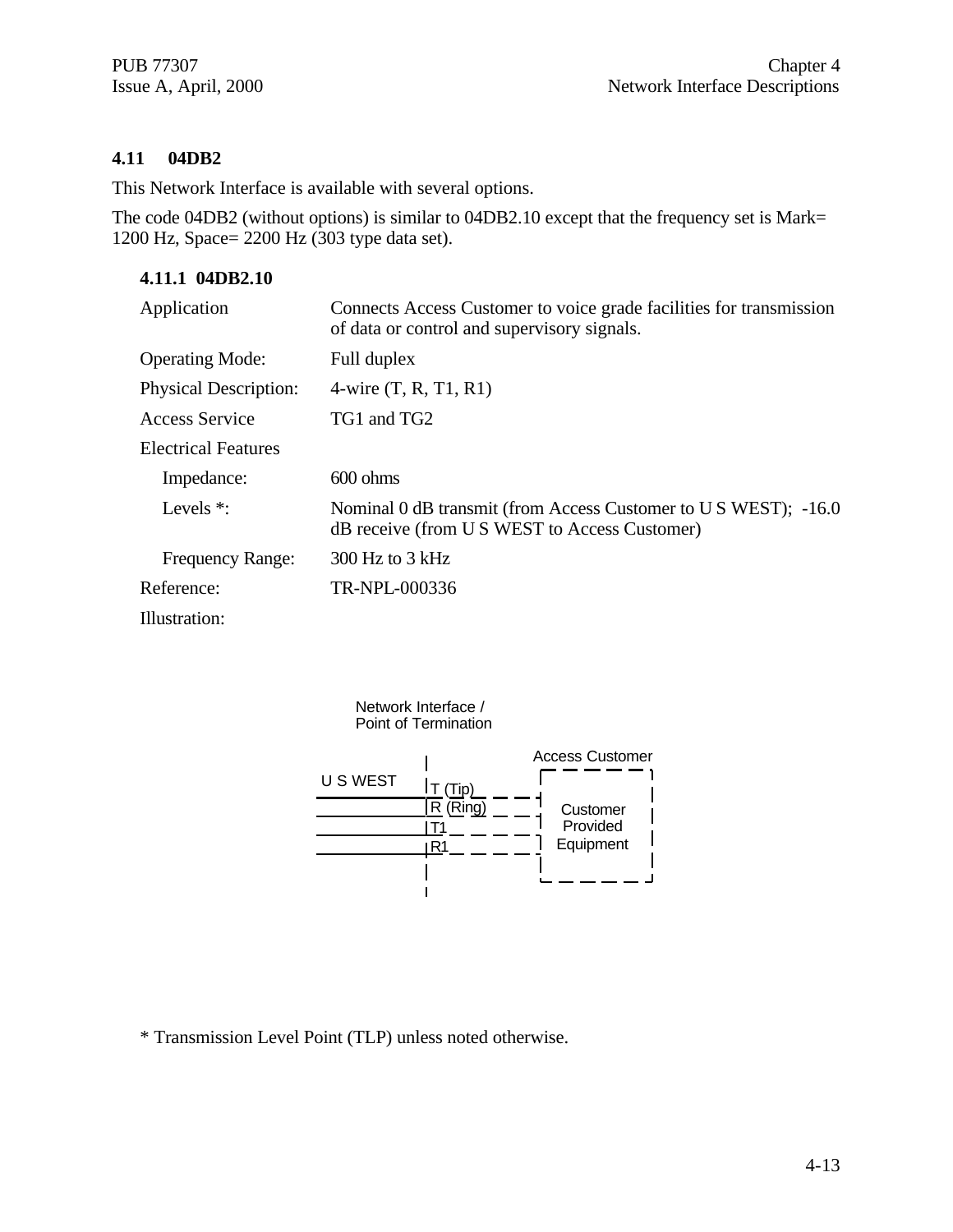#### **4.11.2 04DB2.101**

| Application                  | Connects and Access Customer to voice grade facilities suitable for<br>transmission of data or control and supervisory signals.  |  |  |
|------------------------------|----------------------------------------------------------------------------------------------------------------------------------|--|--|
| <b>Operating Mode:</b>       | Full duplex                                                                                                                      |  |  |
| <b>Physical Description:</b> | 4-wire $(T, R, T1, R1)$                                                                                                          |  |  |
| <b>Access Service</b>        |                                                                                                                                  |  |  |
| Electrical Features          |                                                                                                                                  |  |  |
| Impedance:                   | $600 \text{ ohms}$                                                                                                               |  |  |
| Levels $*$ :                 | Nominal 0 dB transmit (from Access Customer to US WEST);<br>not less than -16.0 dB receive (from US WEST to Access<br>Customer). |  |  |
| <b>Frequency Range:</b>      | 300 Hz to 3000 Hz                                                                                                                |  |  |
| Reference:                   |                                                                                                                                  |  |  |
| Illustration:                |                                                                                                                                  |  |  |

Network Interface / Point of Termination



Frequency set F1 (mark = 1270 Hz, space = 1070 Hz) expected from U S WEST Frequency set F2 (mark = 2225 Hz, space = 2025 Hz) expected from Access Customer

#### **4.11.3 04DB2.102**

Identical to 04DB2.101 except for the following:

Frequency set F1 (mark = 1270 Hz, space = 1070 Hz) expected from Access Customer Frequency set F2 (mark = 2225 Hz, space = 2025 Hz) expected from U S WEST

\* Transmission Level Point (TLP) unless noted otherwise.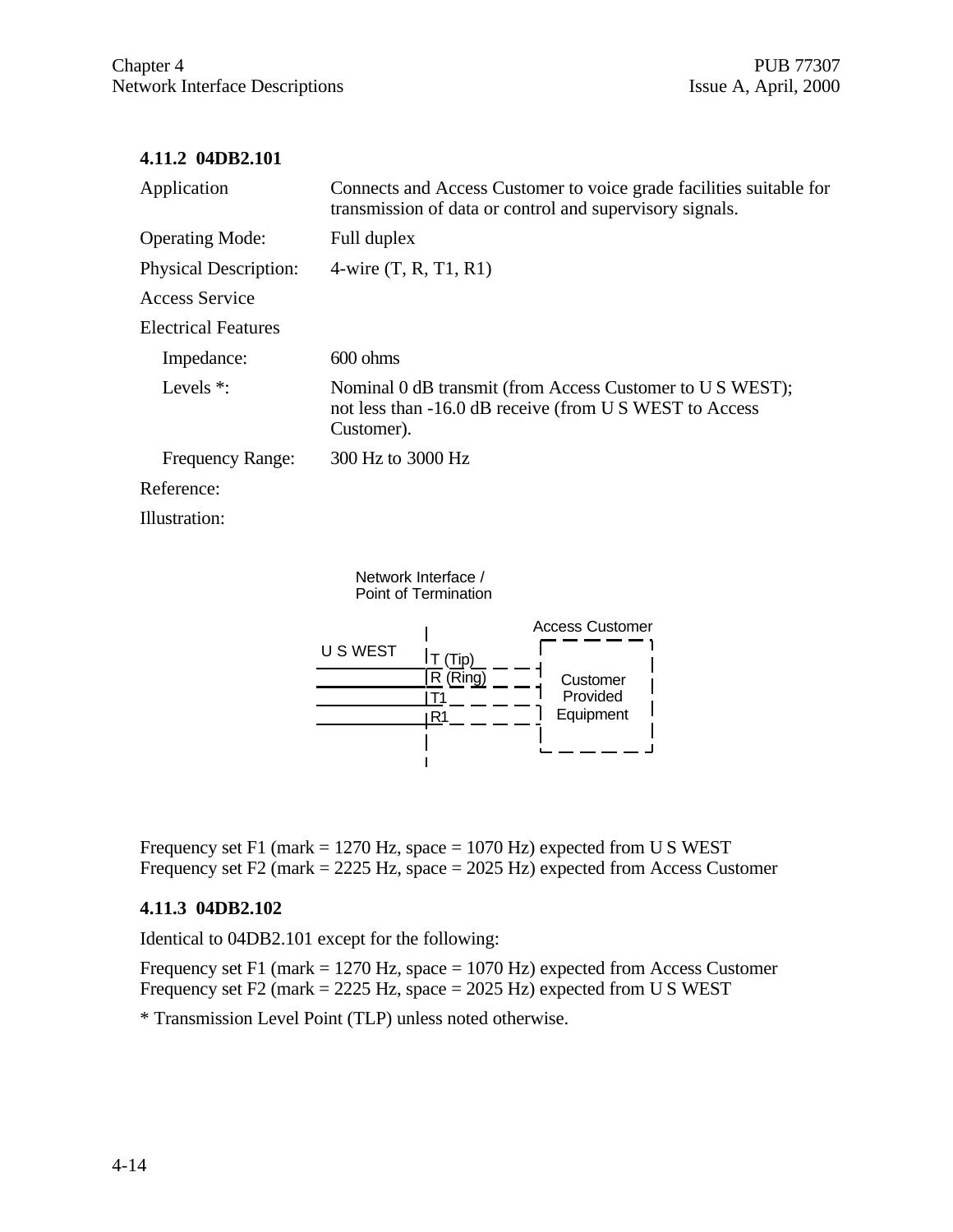| 4.11.4 04DB2.43              |                                                                                                                                                           |  |
|------------------------------|-----------------------------------------------------------------------------------------------------------------------------------------------------------|--|
| Application                  | Connects Access Customer to voice grade facilities suitable for<br>transmission of data or control and supervisory signals.                               |  |
|                              | 43A1 to 43B1 Carrier Format. Requires Supplemental Channel<br>Assignment Information. Equipment for this service is obsolete and<br>may not be available. |  |
| <b>Operating Mode:</b>       | Full duplex                                                                                                                                               |  |
| <b>Physical Description:</b> | 4-wire $(T, R, T1, R1)$                                                                                                                                   |  |
| <b>Access Service</b>        | TG1 and TG2                                                                                                                                               |  |
| <b>Electrical Features</b>   |                                                                                                                                                           |  |
| Impedance:                   | $600 \text{ ohms}$                                                                                                                                        |  |
| Levels $*$ :                 | Nominal 0 dB transmit (from Access Customer to US WEST; not<br>less than -16.0 dB (from U S WEST to Access Customer)                                      |  |
| <b>Frequency Range:</b>      | 300 Hz to 3 kHz                                                                                                                                           |  |
| Reference:                   | TR-NPL-000336                                                                                                                                             |  |
| Illustration:                |                                                                                                                                                           |  |

Network Interface / Point of Termination

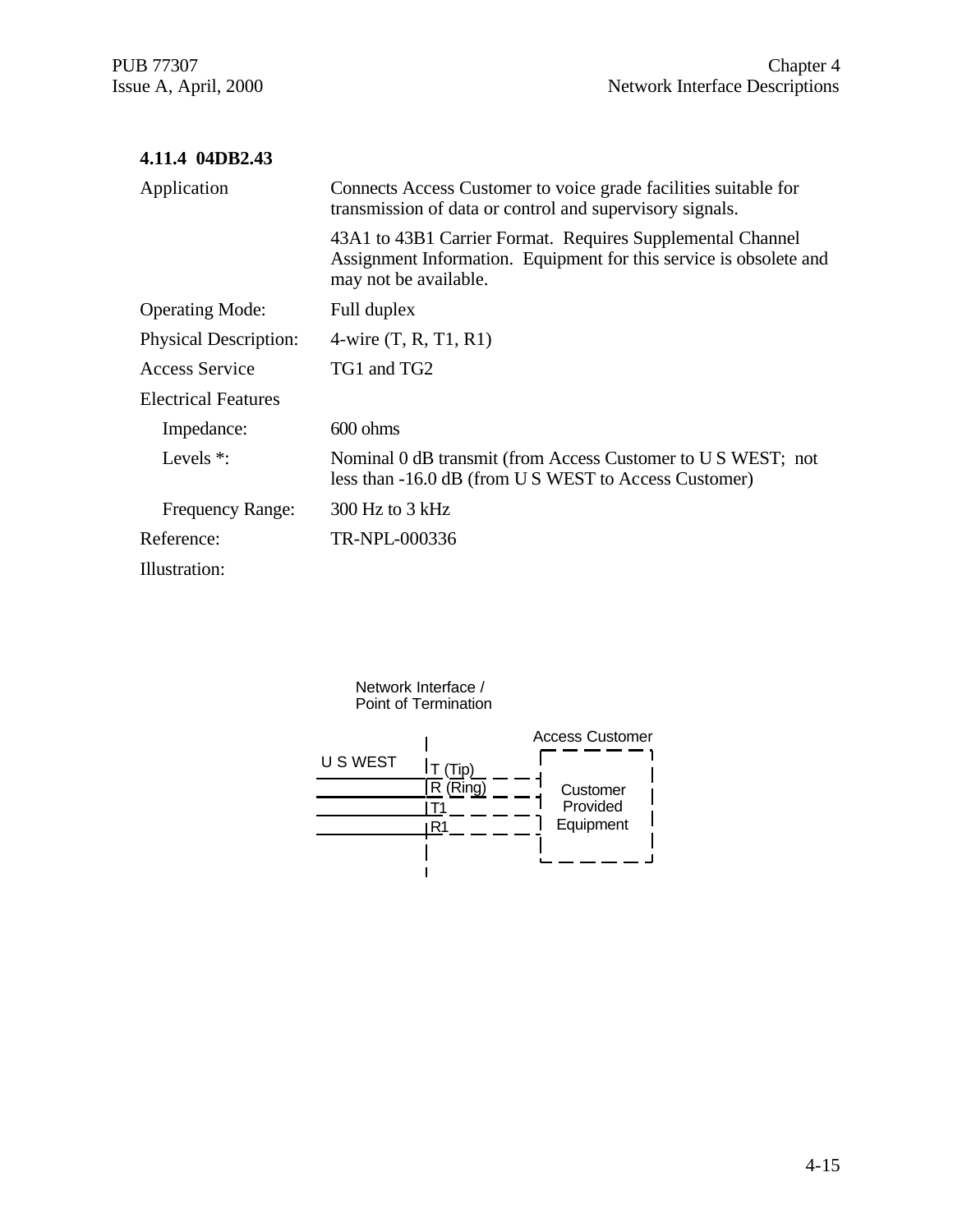### **4.12 04TT8**

#### **4.12.1 04TT8.2**

| Application                  | Provides End-User or Access Customer interface arrangement for 75<br>baud service using 20 ma dc neutral.                                        |  |  |  |
|------------------------------|--------------------------------------------------------------------------------------------------------------------------------------------------|--|--|--|
| <b>Operating Mode:</b>       | 75 baud, $20 \pm 1$ ma, neutral                                                                                                                  |  |  |  |
| <b>Physical Description:</b> | 4-wire $(T1, R1$ - receive data; T, R - send data)                                                                                               |  |  |  |
| Access Service               | TG1                                                                                                                                              |  |  |  |
| <b>Electrical Features</b>   |                                                                                                                                                  |  |  |  |
| Impedance:                   | Variable                                                                                                                                         |  |  |  |
| Levels $*$ :                 | Maximum dc voltage between conductors $= 270$ volts<br>Maximum dc voltage from conductor to ground $= 135$ volts<br>Maximum dc current $= 21$ ma |  |  |  |
| Speed:                       | 75 baud                                                                                                                                          |  |  |  |
| Reference:                   | TR-NPL-000336                                                                                                                                    |  |  |  |
| Illustration:                |                                                                                                                                                  |  |  |  |

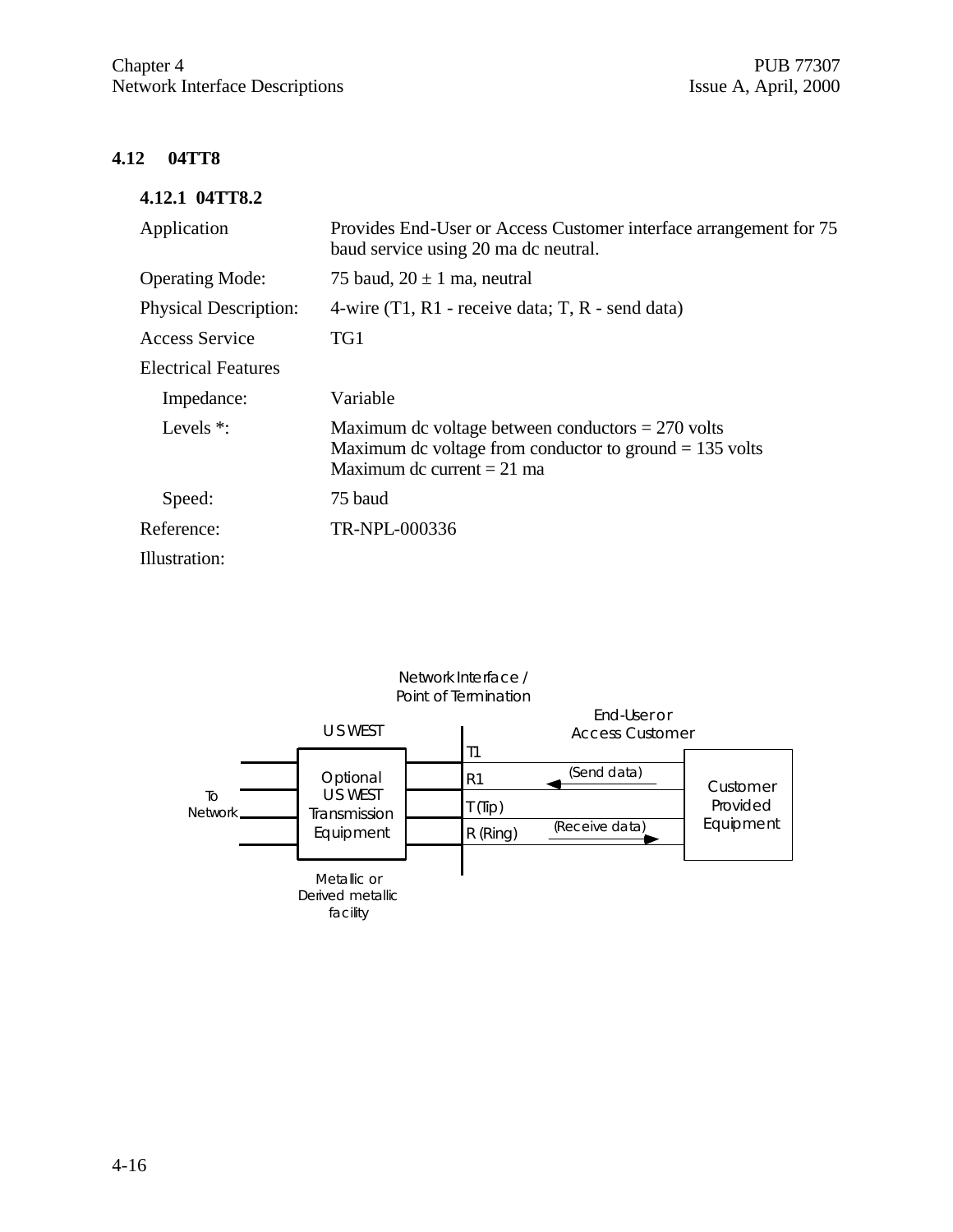### **4.12.2 04TT8.6**

| Application                  | Provides End-User or Access Customer interface arrangement for 75<br>baud service using 62.5 ma dc neutral.                                      |  |  |
|------------------------------|--------------------------------------------------------------------------------------------------------------------------------------------------|--|--|
| <b>Operating Mode:</b>       | 75 baud, $62.5 \pm 0.5$ ma, neutral                                                                                                              |  |  |
| <b>Physical Description:</b> | 4-wire $(T1, R1$ - receive data; T, R - send data)                                                                                               |  |  |
| Access Service               | TG1                                                                                                                                              |  |  |
| <b>Electrical Features</b>   |                                                                                                                                                  |  |  |
| Impedance:                   | Variable                                                                                                                                         |  |  |
| Levels $*$ :                 | Maximum dc voltage between conductors $= 270$ volts<br>Maximum dc voltage from conductor to ground $= 135$ volts<br>Maximum dc current $= 63$ ma |  |  |
| Speed:                       | 75 baud                                                                                                                                          |  |  |
| Reference:                   | TR-NPL-000336                                                                                                                                    |  |  |
| Illustration:                |                                                                                                                                                  |  |  |

#### Network Interface / Point of Termination

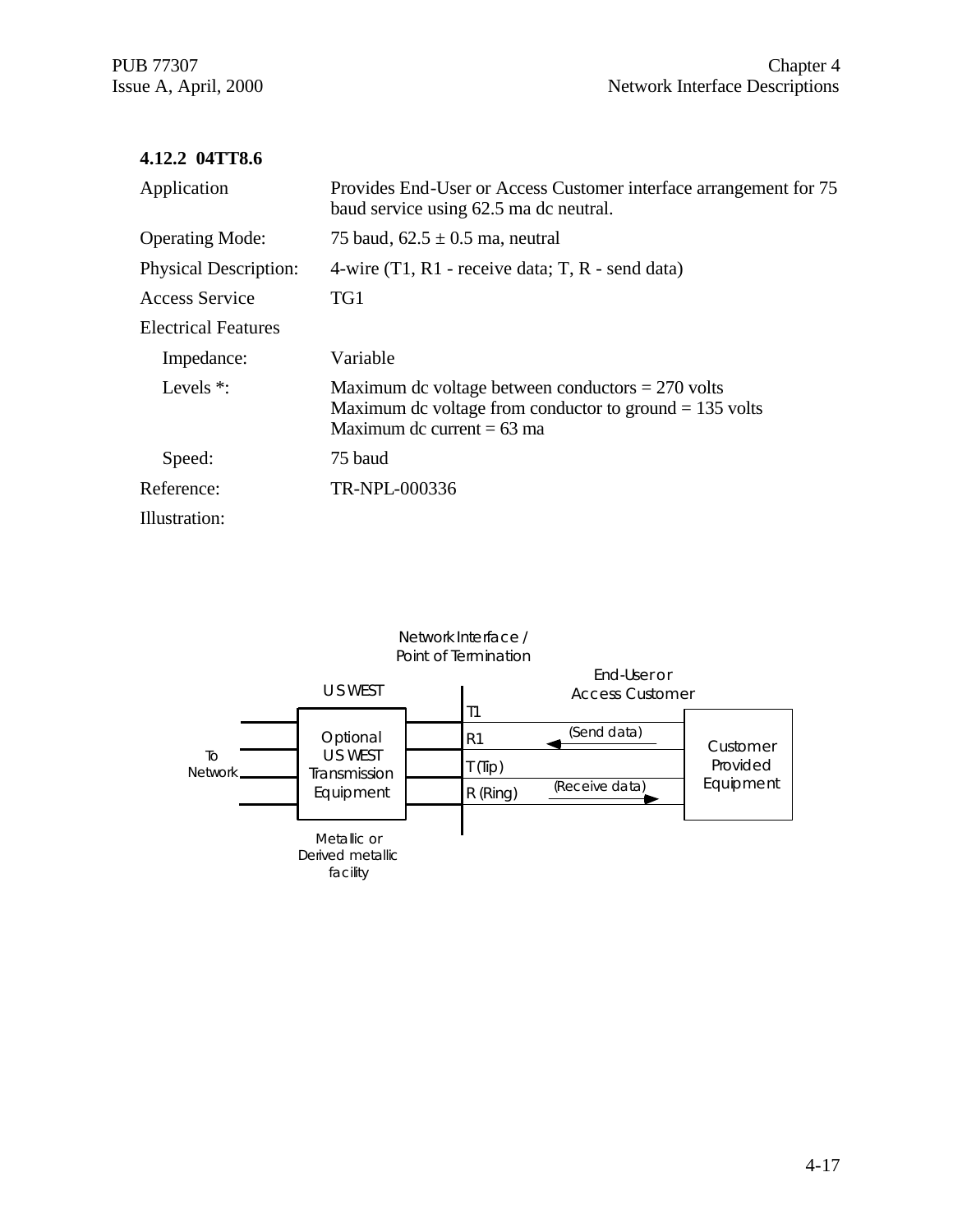### **4.13 10IA8**

| Application                  | Provides End-User interface for 0 to 150 baud service using an EIA<br>interface arrangement. |  |  |
|------------------------------|----------------------------------------------------------------------------------------------|--|--|
| <b>Operating Mode:</b>       | $0$ to 150 baud                                                                              |  |  |
| <b>Physical Description:</b> | 25-pin interface connector                                                                   |  |  |
| <b>Access Service</b>        | TG <sub>2</sub>                                                                              |  |  |
| <b>Electrical Features</b>   |                                                                                              |  |  |
| Impedance:                   | variable                                                                                     |  |  |
| Levels:                      | Interface must meet EIA Standard EIA-232C, DB-25-S.                                          |  |  |
| Speed:                       | 0 - 150 baud                                                                                 |  |  |
| Reference:                   | TR-NPL-000336 (Modified)                                                                     |  |  |
| Illustration:                |                                                                                              |  |  |



It is recommended that the Customer Provided Equipment be within 50 feet of the Network Interface.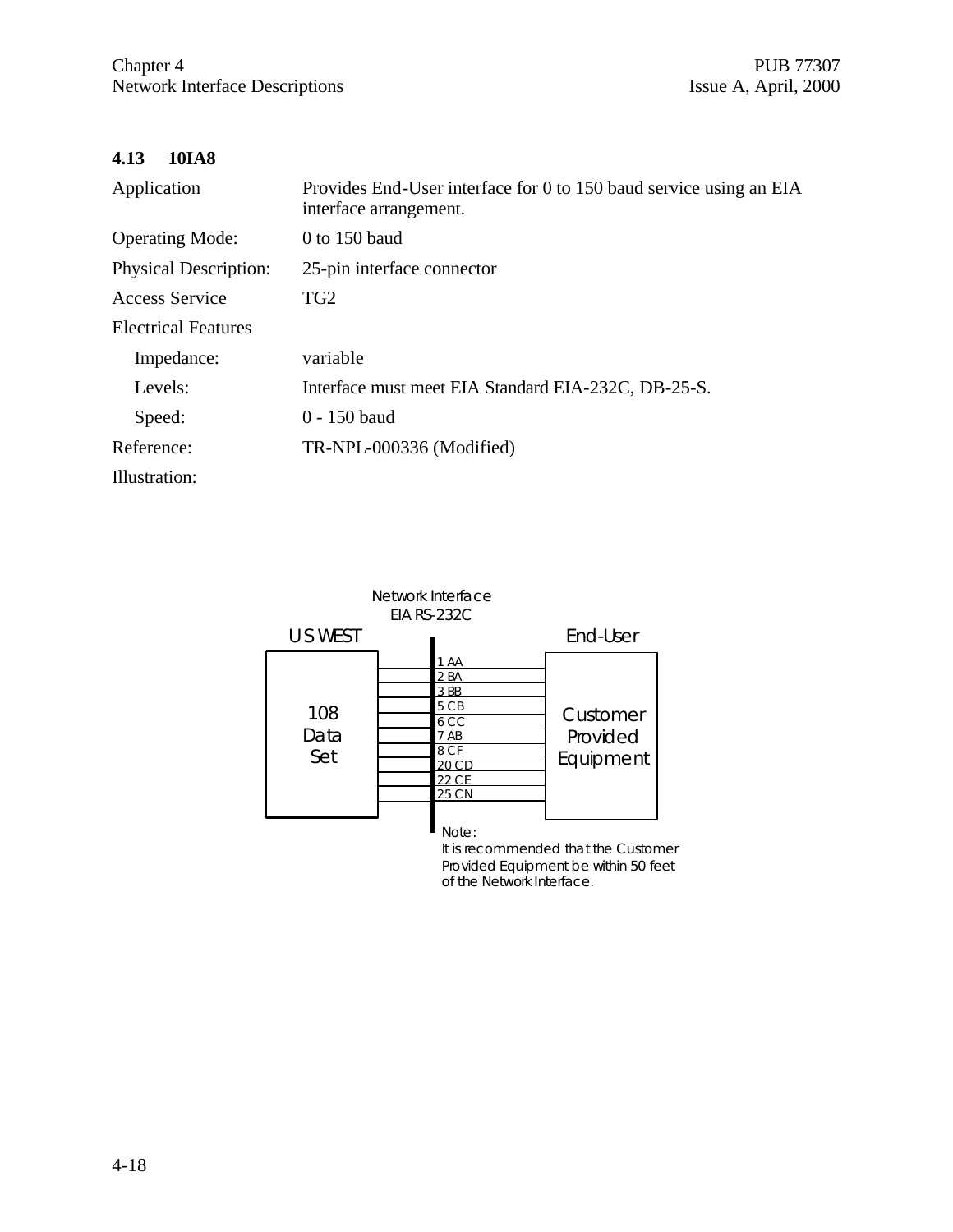#### **4.14 Other Network Interfaces**

Several other Network Interfaces may be encountered with these services. Other higher level interfaces not listed below may also apply.

#### **4.14.1 DS1 High Capacity**

DS1 Network Interfaces are defined by the "DS" and "DJ" Protocol codes for Access Customers and by the "DU" Protocol codes for End-Users. Full information about these Network Interfaces may be found in PUB 77375, *1.544 Mbit/s Channel Interfaces.*

#### **4.14.2 DS3 High Capacity**

DS3 Network Interfaces are defined by the "DS" Protocol code for Access Customers and End-Users. Full information about these Network Interfaces may be found in PUB 77324, *U S WEST DS3 Service.*

#### **4.14.3 Interfaces for Interconnection**

Network Interfaces for connection to Interconnectors using Expanded Interconnection and Collocation are available using the "QC" protocol code as listed in Table 4-1. Further information about these interfaces may be found in PUB 77386.

| <b>Network Channel</b><br>Interface Code | Similar To           | <b>Description</b><br>Manual Cross-Connect DS0/Voice                                              |
|------------------------------------------|----------------------|---------------------------------------------------------------------------------------------------|
| 020C8.DC1                                | 02DC8.1              | Direct Current or Voltage, Monitoring interface with series<br>RC combination (McCulloh Format) * |
| 020C8.DC2                                | 02DC8.2              | Direct Current or Voltage, Interconnector energized alarm<br>signal *                             |
| 020C8.DC3                                | 02DC8.3              | Direct Current or Voltage for dc/low frequency control<br>signals or low speed data (30 baud) *   |
| 02TT8.2<br>04TT8.2                       | 02JT8.2<br>04TT8.2   | 20.0 ma $*$                                                                                       |
| 02TT8.6<br>04TT8.6                       | 02JT8.6<br>04TT8.6   | 62.5 ma $*$                                                                                       |
| 02QC2.DB1<br>04OC2.DB1                   | 02DB2.10<br>04DB2.10 | Frequency Shift (108 Type Data Set)                                                               |

| <b>Table 4-1:</b> Network Interfaces for Interconnection |  |
|----------------------------------------------------------|--|
|----------------------------------------------------------|--|

\* The availability of this interface is dependent on the Interconnector providing a suitable channel unit and on the availability of compatible U S WEST facilitates. The U S WEST facilities may be carrier derived and non-metallic.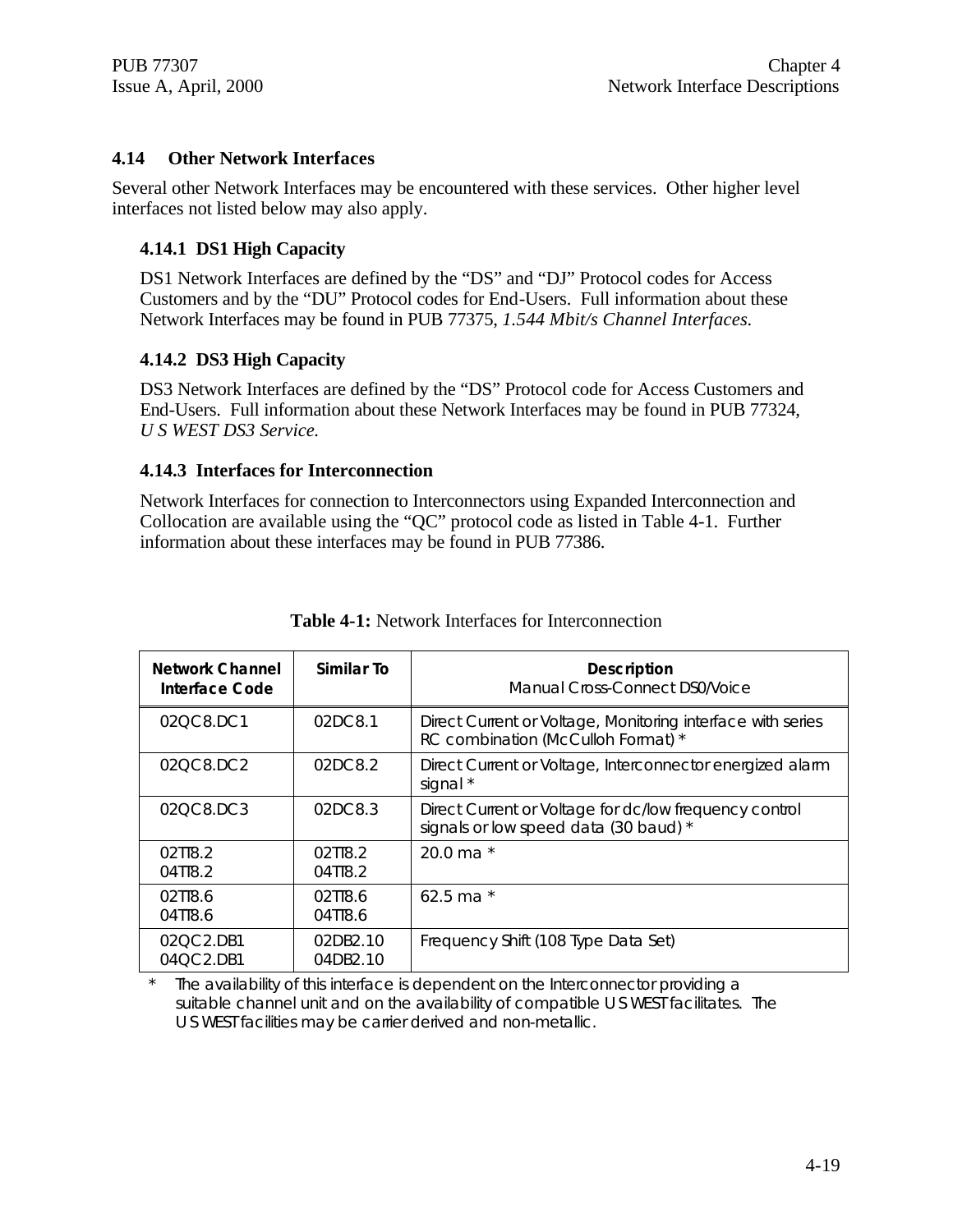## **CONTENTS**

### **Chapter and Section**

### Page

| 5. |     |          |
|----|-----|----------|
|    | 51  |          |
|    | 5.2 |          |
|    | 5.3 |          |
|    | 5.4 |          |
|    | 5.5 |          |
|    | 5.6 | $5-9$    |
|    | 57  | $5 - 10$ |

# **Tables**

|         | $5-3$   |
|---------|---------|
|         | $5 - 4$ |
| $5-4$   | $5-5$   |
| $5 - 5$ | $5-6$   |
| $5-6$   |         |
| $5 - 7$ |         |
| $5 - 8$ | $5-9$   |
| $5-9$   | $5-9$   |
|         |         |
|         |         |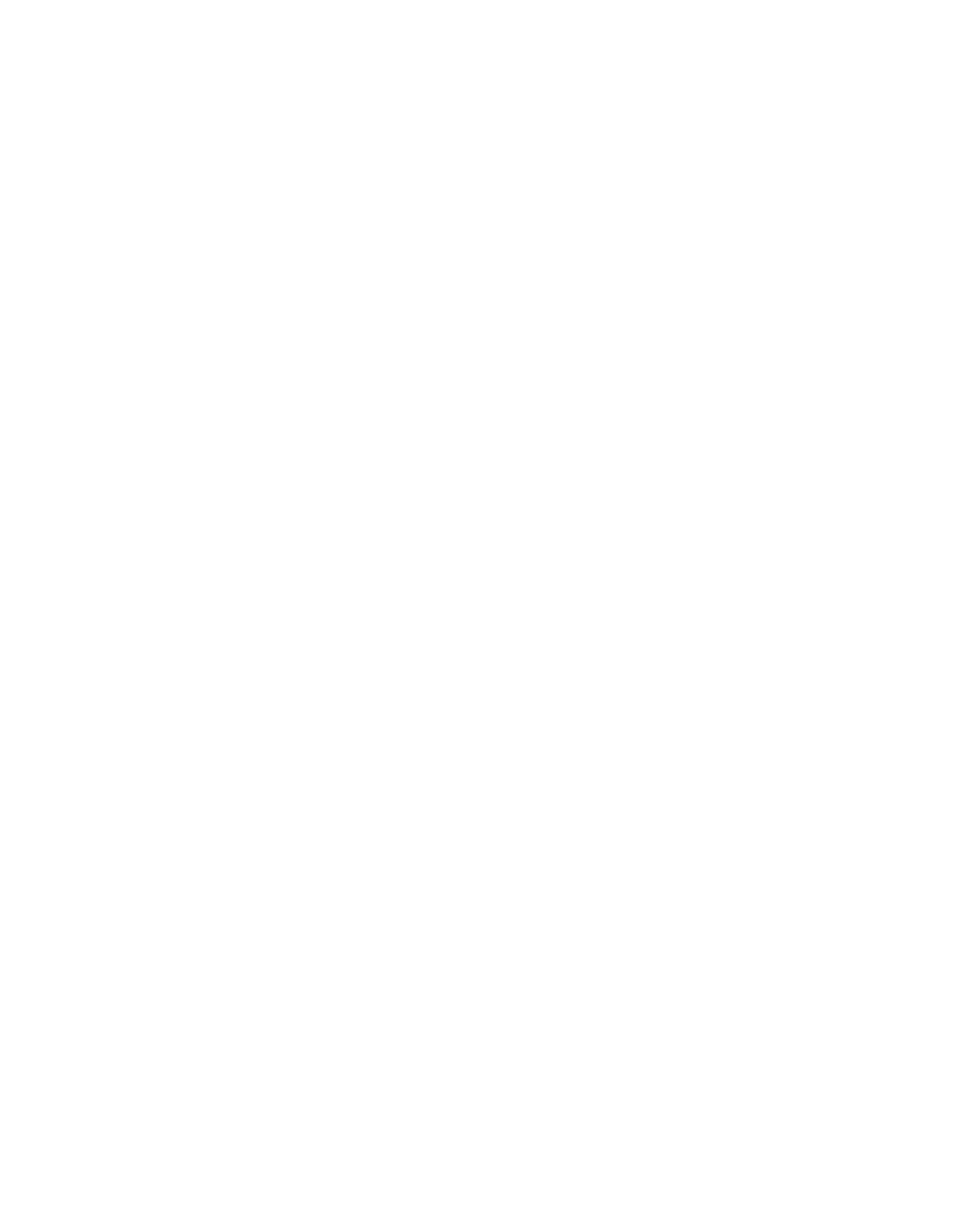#### **5. Network Channel/Network Channel Interface Code Combinations**

#### **5.1 General**

This chapter describes valid combinations of Network Channel (NC) and Network Channel Interface (NCI) codes.

The term "Digital" is used in the tables to represent a DS1 or higher level digital interface. Representative NCI codes include 04DS9.15, 04DJ9.1S, 04DU9.BN, 04SOF.D and 04DS6.44, etc.

# **Many NC/NCI combinations are available in limited jurisdictions and states! Check the appropriate tariff or catalog for further information.**

Services described using terms such as "Direct Current", "Metallic" or "DC Continuity" may be transported on carrier derived facilities for part or all of their length at the desecration of U S WEST. Some of these services may not be available in specific locations if metallic facilities do not exist and an equivalent carrier derived facility is not available.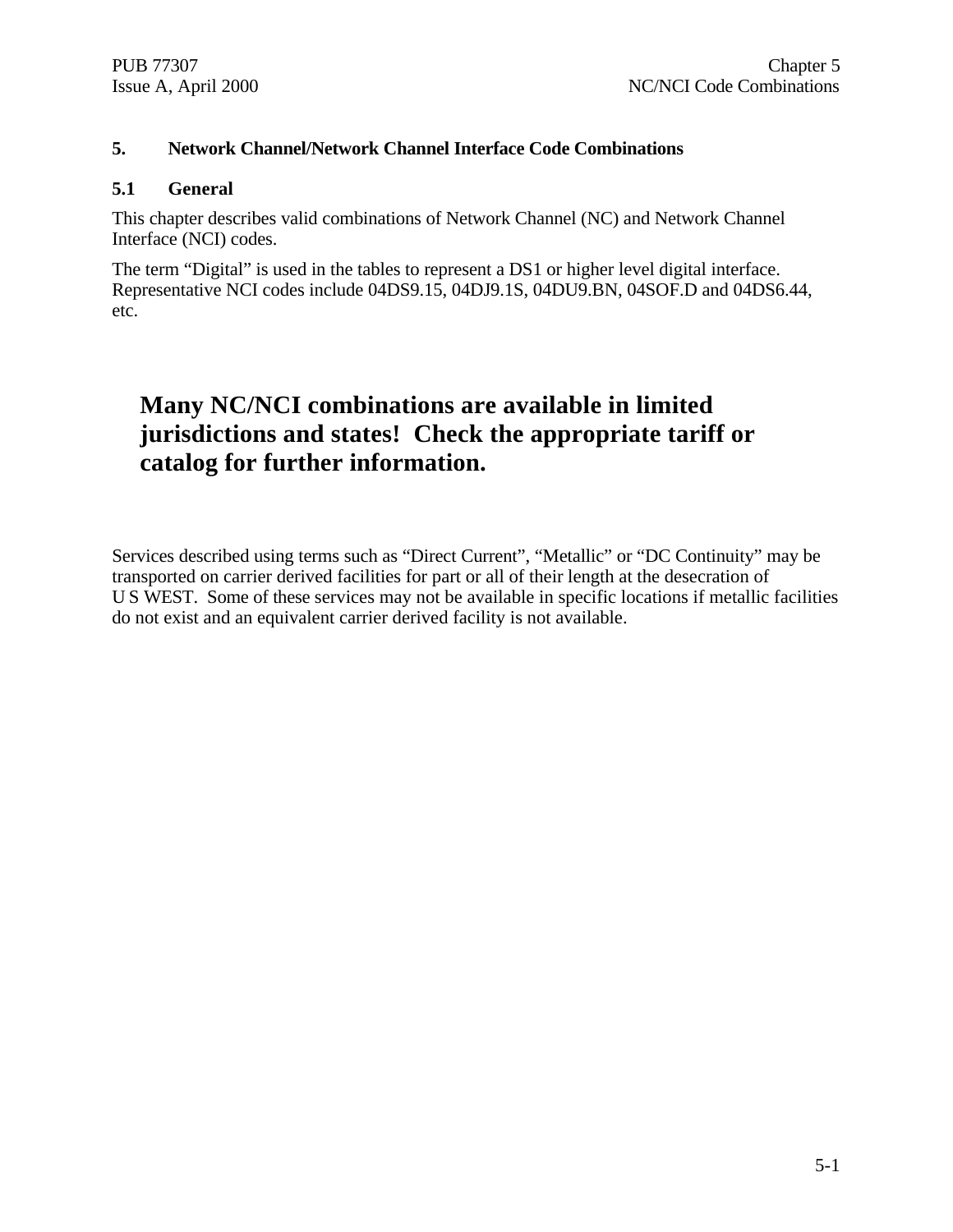#### **5.2 Low Speed Data Access Service - LS1**

Low Speed Data One is nationally known as Metallic Access Service One (MT1).

| NC/NCI Combinations                |                                   |             |                         |                 |  |
|------------------------------------|-----------------------------------|-------------|-------------------------|-----------------|--|
| $NC = NT--$                        | No options                        |             |                         |                 |  |
|                                    |                                   |             | U S WEST Central Office |                 |  |
| <b>Remarks</b>                     | <b>Access Customer</b>            | <b>CONI</b> | Interconnector          | <b>End-User</b> |  |
| Dry Contact<br>Closure             | 02DB2.102 *<br>02DC8.2 *          |             |                         | 02CC8           |  |
| (See note.)                        | 04DB2.102                         |             |                         |                 |  |
|                                    | Digital                           |             |                         |                 |  |
| <b>U S WEST</b><br>Energized Alarm | 02DB2.101<br>02DB8.102<br>02DC8.2 |             |                         | 02DC8.2         |  |
| (See note.)                        | 04DB2.101<br>04DB8.102            |             |                         |                 |  |
|                                    | Digital                           |             |                         |                 |  |
| Interconnector                     |                                   |             | 02QC8.DC2 *             | 02DC8.2         |  |
| <b>Energized Alarm</b>             | 02DC8.2                           |             | 02QC8.DC2               |                 |  |
|                                    | Digital                           |             |                         |                 |  |
| Direct Current /                   | 02DC8.3                           |             |                         | 02DC8.3         |  |
| Low Speed Data                     |                                   |             | 02QC8.DC3               | 02DC8.3         |  |
| $(30$ Baud)<br>(See note.)         | 02DC8.3                           |             | 02QC8.DC3               |                 |  |

### **Table 5-1:** Low Speed Data One (NT--)

\* Provides one way operation. Others are for two-way operation.

Note: The combination 02DC8.3 – 02DC8.3 is supported in the FCC tariff for all states except for the states of Oregon, Washington and the Spokane LATA in Idaho. The combinations in the first two groups are available in these three locations.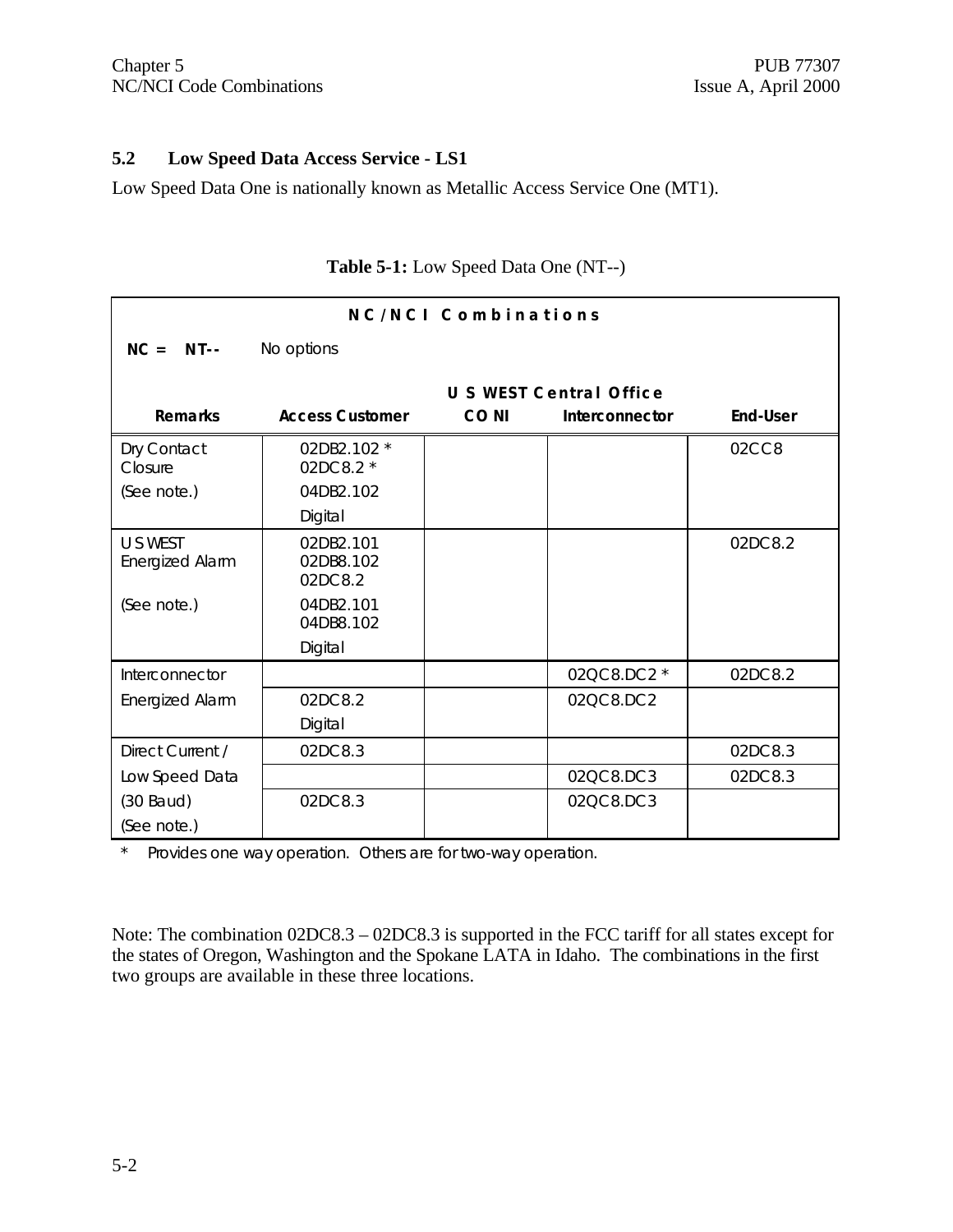### **5.3 Low Speed Data Access Service - LS2**

Low Speed Data Two is nationally known as Metallic Access Service One (MT2).

| NC/NCI Combinations                |                        |       |                                |                 |  |
|------------------------------------|------------------------|-------|--------------------------------|-----------------|--|
| $NC = NU--$                        | No options             |       |                                |                 |  |
|                                    |                        |       | <b>U S WEST Central Office</b> |                 |  |
| <b>Remarks</b>                     | <b>Access Customer</b> | CO NI | <b>Interconnector</b>          | <b>End-User</b> |  |
| McCulloh Format                    | 02DC8.2<br>02DB2       |       |                                | 02DC8.1         |  |
|                                    | Digital                |       |                                |                 |  |
|                                    |                        |       | 02QC8.DC1                      | 02DC8.1         |  |
|                                    | 02DC8.2                |       | 02QC8.DC1                      |                 |  |
|                                    | Digital                |       |                                |                 |  |
| U S WEST<br><b>Energized Alarm</b> | 02DC8.1<br>04DB2       |       |                                | 02DC8.2         |  |
|                                    | Digital                |       |                                |                 |  |
| Interconnector                     |                        |       | 02QC8.DC2                      | 02DC8.2         |  |
| Energized Alarm                    | 02DC8.1                |       | 02QC8.DC1                      |                 |  |
|                                    | Digital                |       |                                |                 |  |

### **Table 5-2:** Low Speed Data Two (NU--)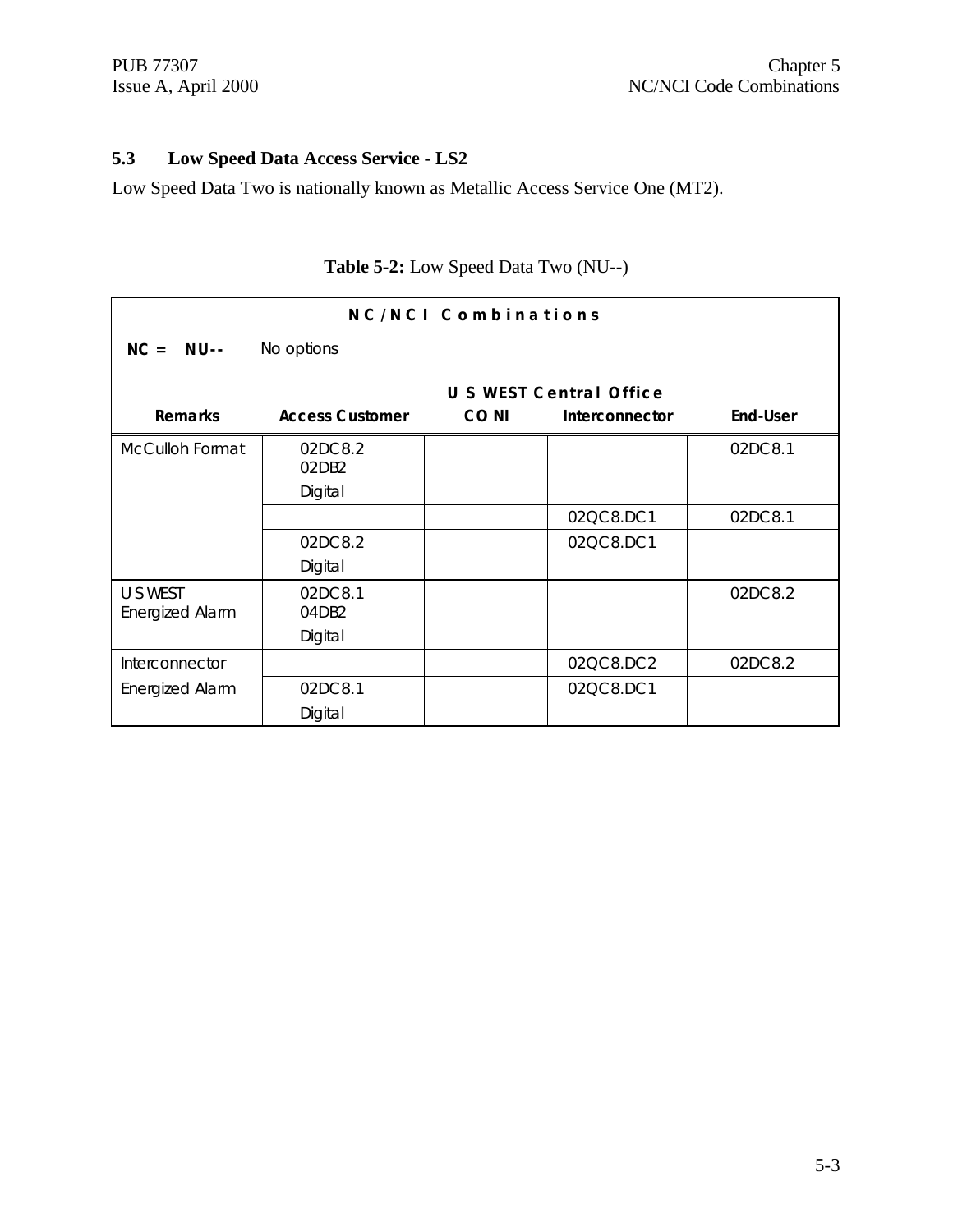# **Table 5-3** Low Speed Data Two (NU-B)

| NC/NCI Combinations     |                         |                |          |  |  |  |  |  |
|-------------------------|-------------------------|----------------|----------|--|--|--|--|--|
| $NC = NU-B$             | Central Office Bridging |                |          |  |  |  |  |  |
| U S WEST Central Office |                         |                |          |  |  |  |  |  |
| <b>Access Customer</b>  | CO NI                   | Interconnector | End-User |  |  |  |  |  |
|                         | 02BM8                   |                | 02DC8.1  |  |  |  |  |  |
|                         | 02BB8                   |                | 02DC8.2  |  |  |  |  |  |
| 02DC8.1                 | 02BM8                   |                |          |  |  |  |  |  |
| 02DC8.2                 | 02BB8                   |                |          |  |  |  |  |  |
| 04DB2                   | 02BM8                   |                |          |  |  |  |  |  |
| Digital                 |                         |                |          |  |  |  |  |  |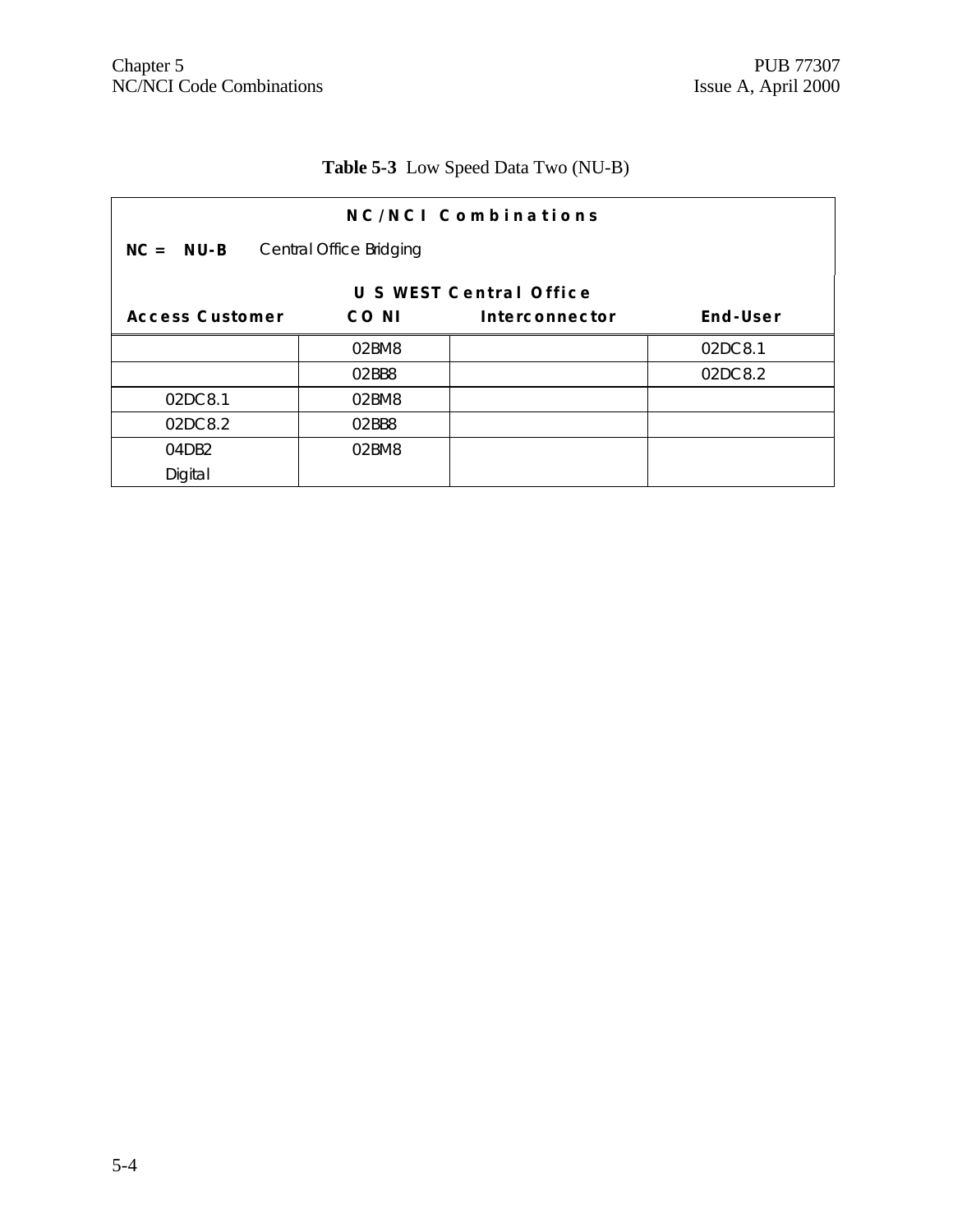### **5.4 Telegraph Grade Access Service - TG1**

| NC/NCI Combinations |                                                  |             |                                |                                                |  |
|---------------------|--------------------------------------------------|-------------|--------------------------------|------------------------------------------------|--|
| $NC = NW -$         | No options                                       |             |                                |                                                |  |
|                     |                                                  |             | <b>U S WEST Central Office</b> |                                                |  |
| <b>Remarks</b>      | <b>Access Customer</b>                           | <b>CONI</b> | Interconnector                 | <b>End-User</b>                                |  |
|                     | 02DB2.10<br>02DB2.101<br>02DB2.102               |             |                                | 02TT8.2<br>02TT8.6<br>04TT8.2                  |  |
|                     | 04DB2.10<br>04DB2.43 *<br>04DB2.101<br>04DB2.102 |             |                                | 04TT8.6                                        |  |
|                     | Digital                                          |             |                                | 02TT8.2 **<br>02TT8.6 **<br>04TT8.2<br>04TT8.6 |  |
|                     | 02TT8.2                                          |             |                                | 02TT8.2 **                                     |  |
|                     | 02TT8.6                                          |             |                                | 02TT8.6 **                                     |  |
|                     | 04TT8.2                                          |             |                                | 04TT8.2                                        |  |
|                     | 04TT8.6                                          |             |                                | 04TT8.6                                        |  |

### **Table 5-4:** Telegraph Grade One (NW--)

\* Supplemental Channel Assignment Information required.

\*\* Half Duplex.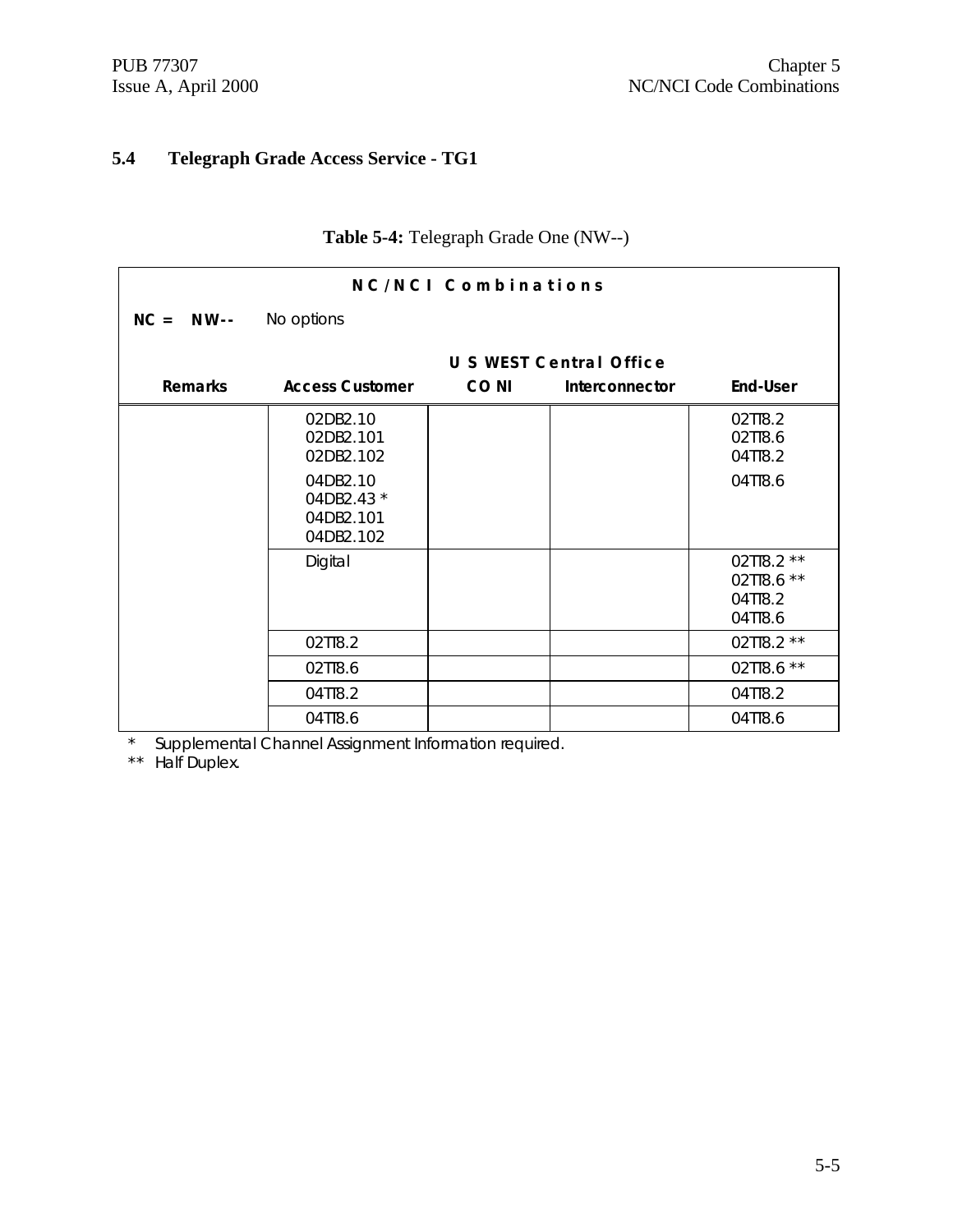# **Table 5-5:** Telegraph Grade One (NW-B)

| NC/NCI Combinations                                                               |                                       |                                |                    |  |  |  |  |  |
|-----------------------------------------------------------------------------------|---------------------------------------|--------------------------------|--------------------|--|--|--|--|--|
|                                                                                   | $NC = NW - B$ Central Office Bridging |                                |                    |  |  |  |  |  |
|                                                                                   |                                       | <b>U S WEST Central Office</b> |                    |  |  |  |  |  |
| <b>Access Customer</b>                                                            | CO NI                                 | Interconnector                 | End-User           |  |  |  |  |  |
|                                                                                   | 02BH8 **                              |                                | 02TT8.2<br>02TT8.6 |  |  |  |  |  |
|                                                                                   | 04BH8                                 |                                | 04TT8.2<br>04TT8.6 |  |  |  |  |  |
| 02DB2.10<br>02DB2.101<br>02DB2.102<br>02TT8.2<br>02TT8.6                          | 02BH8 **                              |                                |                    |  |  |  |  |  |
| 04DB2.10<br>04DB2.43 *<br>04DB2.101<br>04DB2.102<br>04TT8.2<br>04TT8.6<br>Digital | 04BH8                                 |                                |                    |  |  |  |  |  |

\* Supplemental Channel Assignment Information required.

\*\* Half Duplex.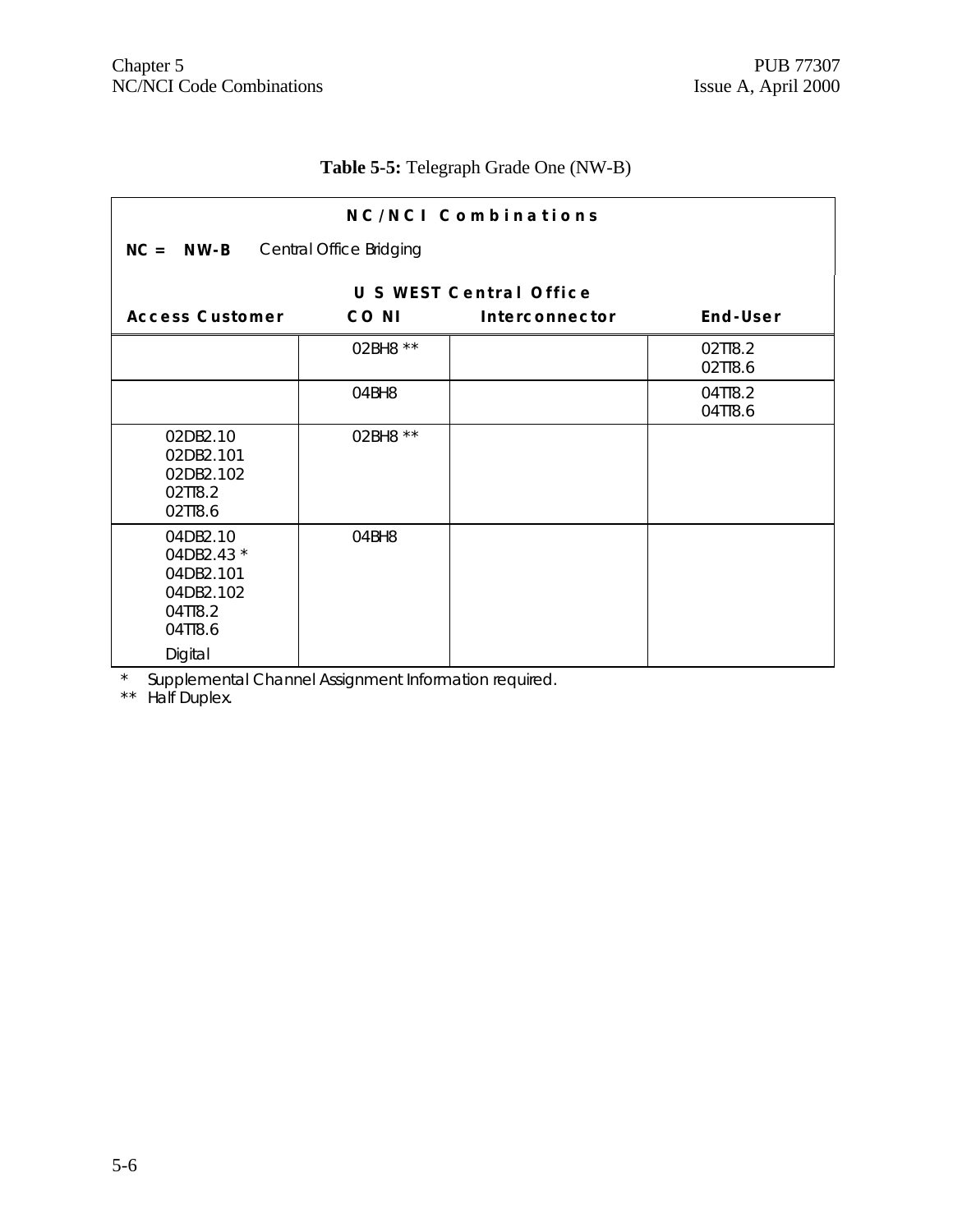# **5.5 Telegraph Grade Access Service - TG2**

| NC/NCI Combinations |                                                  |             |                                |                 |  |
|---------------------|--------------------------------------------------|-------------|--------------------------------|-----------------|--|
| $NC = NY$           | No options                                       |             |                                |                 |  |
|                     |                                                  |             | <b>U S WEST Central Office</b> |                 |  |
| <b>Remarks</b>      | <b>Access Customer</b>                           | <b>CONI</b> | Interconnector                 | <b>End-User</b> |  |
|                     | 02DB2.10<br>02DB2.101<br>02DB2.102               |             |                                | 10IA8           |  |
|                     | 04DB2.10<br>04DB2.43 *<br>04DB2.101<br>04DB2.102 |             |                                |                 |  |
|                     | Digital                                          |             |                                |                 |  |
|                     | 02DB2.10<br>02DB2.101<br>02DB2.102               |             | 02QC2.DB1                      |                 |  |
|                     | 04DB2.10<br>04DB2.101<br>04DB2.102               |             | 04QC2.DB1                      |                 |  |
|                     | Digital                                          |             |                                |                 |  |

### **Table 5-6:** Telegraph Grade Data Two (NY--)

\* Supplemental Channel Assignment Information required.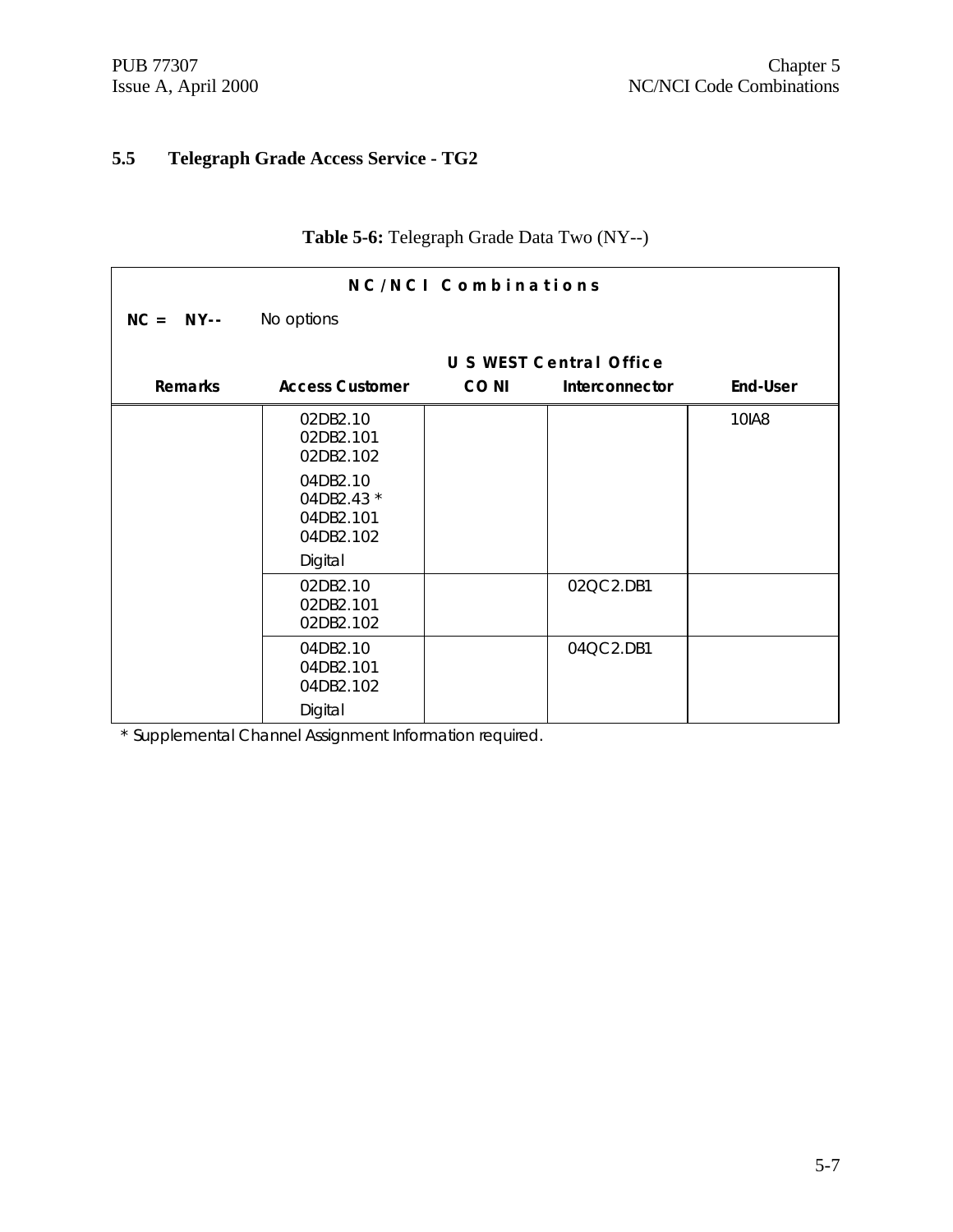# **Table 5-7:** Telegraph Grade Data Two (NY-B)

| NC/NCI Combinations                                       |                         |                         |              |  |  |  |  |  |
|-----------------------------------------------------------|-------------------------|-------------------------|--------------|--|--|--|--|--|
| $NC = NY-B$                                               | Central Office Bridging |                         |              |  |  |  |  |  |
|                                                           |                         | U S WEST Central Office |              |  |  |  |  |  |
| <b>Access Customer</b>                                    | CO NI                   | Interconnector          | End-User     |  |  |  |  |  |
|                                                           | 02BH8 *<br>04BH8        |                         | <b>10IA8</b> |  |  |  |  |  |
| 02DB2.10<br>02DB2.101<br>02DB2.102                        | 02BH8 *<br>04BH8        |                         |              |  |  |  |  |  |
| 04DB2.10<br>04DB2.43<br>04DB2.101<br>04DB2.102<br>Digital | 04BH8                   |                         |              |  |  |  |  |  |

\* Half Duplex.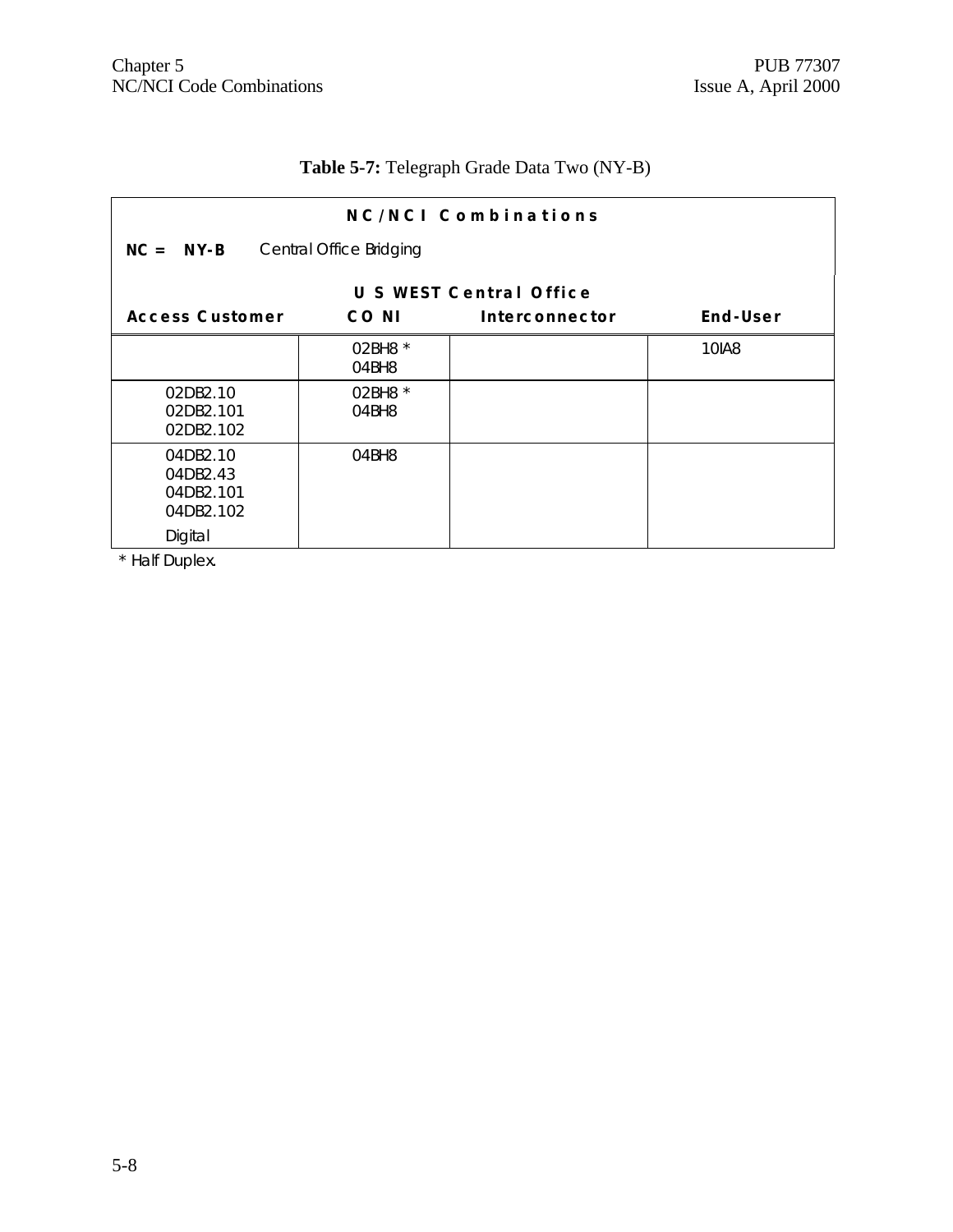#### **5.6 Direct Current Access Service - MT3**

Direct Current Service is nationally known as Metallic Channel Service. This service may be transported on carrier derived facilities.

### **Table 5-8:** Direct Current (NV--)

| NC/NCI Combinations |                         |             |                |          |  |  |
|---------------------|-------------------------|-------------|----------------|----------|--|--|
| $NC = NV--$         | No options              |             |                |          |  |  |
|                     | U S WEST Central Office |             |                |          |  |  |
| <b>Remarks</b>      | <b>Access Customer</b>  | <b>CONI</b> | Interconnector | End-User |  |  |
|                     | 02DC8.3                 |             |                | 02DC8.3  |  |  |
|                     |                         |             | 02QC8.DC3      | 02DC8.3  |  |  |
|                     | 02DC8.3                 |             | 02QC8.DC3      |          |  |  |

### **Table 5-9:** Direct Current (NV-B)

| NC/NCI Combinations                                           |                         |  |  |  |  |  |
|---------------------------------------------------------------|-------------------------|--|--|--|--|--|
| Central Office Bridging<br>$NC = NV-B$                        |                         |  |  |  |  |  |
|                                                               | U S WEST Central Office |  |  |  |  |  |
| End-User<br><b>Access Customer</b><br>Interconnector<br>CO NI |                         |  |  |  |  |  |
| 02DC8.3<br>02BB8                                              |                         |  |  |  |  |  |
| 02DC8.3                                                       | በ2RR8                   |  |  |  |  |  |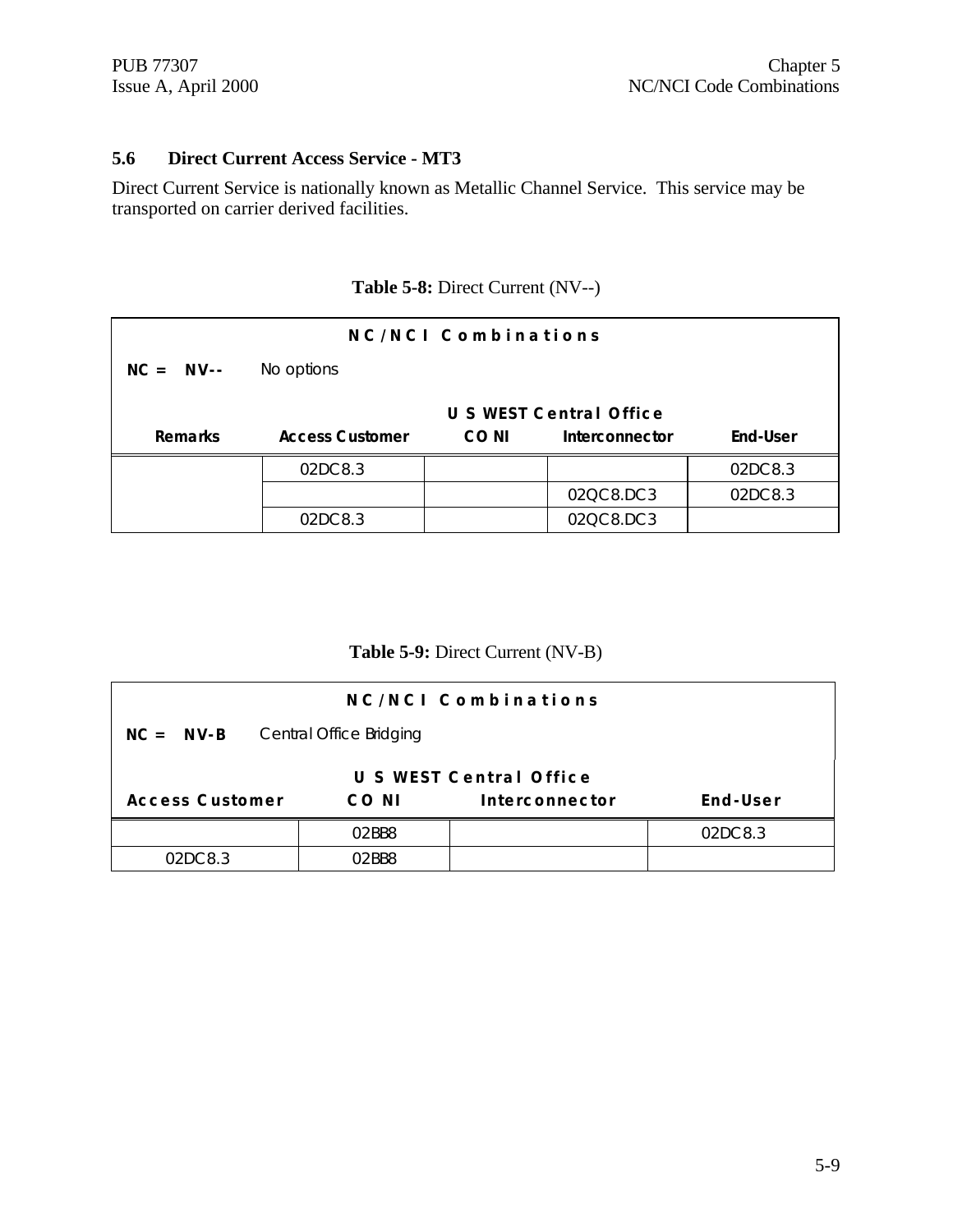### **5.7 Non-Access Services - LS31**

| NC/NCI Combinations                 |                       |                                |                       |  |
|-------------------------------------|-----------------------|--------------------------------|-----------------------|--|
| $NC = UV--$                         | No options            |                                |                       |  |
|                                     |                       | <b>U S WEST Central Office</b> |                       |  |
| <b>Remarks</b>                      | <b>End-User</b>       | <b>CONI</b>                    | <b>End-User</b>       |  |
| Dry Contact<br>Closure              | 02DC8.2<br>Digital    |                                | 02CC8                 |  |
| U S WEST<br>Energized Alarm         | Digital               |                                | 02DC8.2               |  |
| <b>DC Continuity</b>                | $(02MT8*)$<br>02DC8.3 |                                | $(02MT8*)$<br>02DC8.3 |  |
| Telegraph/<br>Teletypewriter        | 02TT8.2 **<br>Digital |                                | 02TT8.2 **            |  |
| $0 - 75$ Baud                       | 02TT8.6 **<br>Digital |                                | 02TT8.6 **            |  |
|                                     | Digital               |                                | 04TT8.2<br>04TT8.6    |  |
| EIA 25 pin RS 232<br>$0 - 150$ Baud | 10IA8<br>Digital      |                                | 10IA8                 |  |

### **Table 5-10:** Non-Access Low Speed Data (UY--)

\* 02MT8 is a non-standard code. Use 02DC8.3

\*\* Half Duplex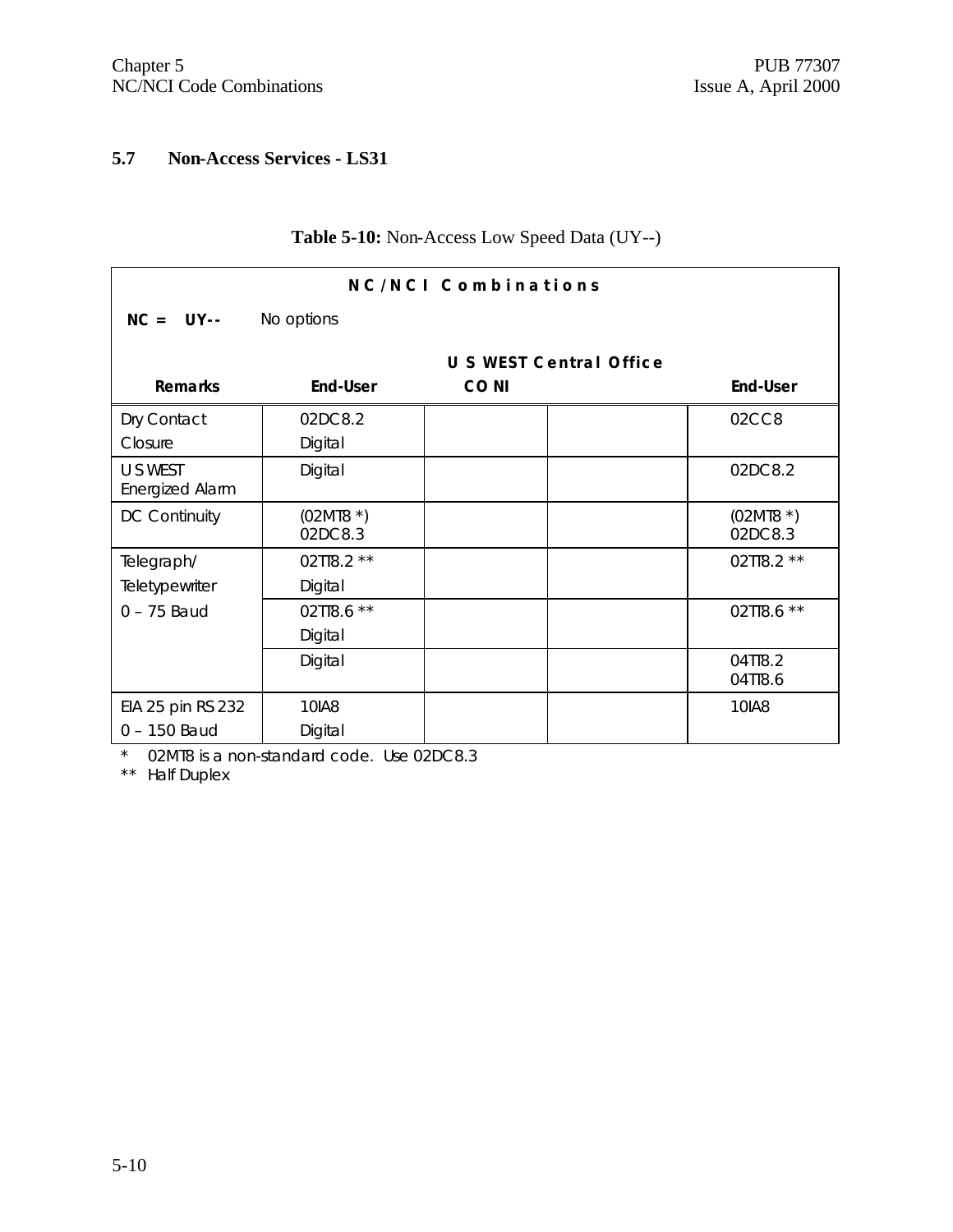### **Table 5-12:** Non-Access Low Speed Data (UY-B)

| NC/NCI Combinations |                         |                         |                          |  |  |  |  |  |  |
|---------------------|-------------------------|-------------------------|--------------------------|--|--|--|--|--|--|
| $NC = UV-B$         | Central Office Bridging |                         |                          |  |  |  |  |  |  |
|                     |                         | U S WEST Central Office |                          |  |  |  |  |  |  |
| Remark              | CO NI                   | Application             | End-User                 |  |  |  |  |  |  |
| McCulloh Bridge     | 02BM8                   | Remote<br>Master        | 02DC8.2<br>02DC8.1       |  |  |  |  |  |  |
|                     | 02BM8 *                 | CO to CO                |                          |  |  |  |  |  |  |
| <b>Bunch Block</b>  | 02BB8                   |                         | $(02MT8$ **)<br>02DC8.3  |  |  |  |  |  |  |
| Telegraph Hub       | O2BH8 $#$               |                         | 02TT8.2 $#$<br>02TT8.6 # |  |  |  |  |  |  |
|                     |                         |                         | Digital                  |  |  |  |  |  |  |
|                     | 04BH8                   |                         | 04TT8.2<br>04TT8.6       |  |  |  |  |  |  |
|                     |                         |                         | 10IA8                    |  |  |  |  |  |  |
|                     |                         |                         | Digital                  |  |  |  |  |  |  |

\* Bridge to Bridge application (Mid Link)

\*\* 02MT8 is a non-standard code. Use 02DC8.3

# Half Duplex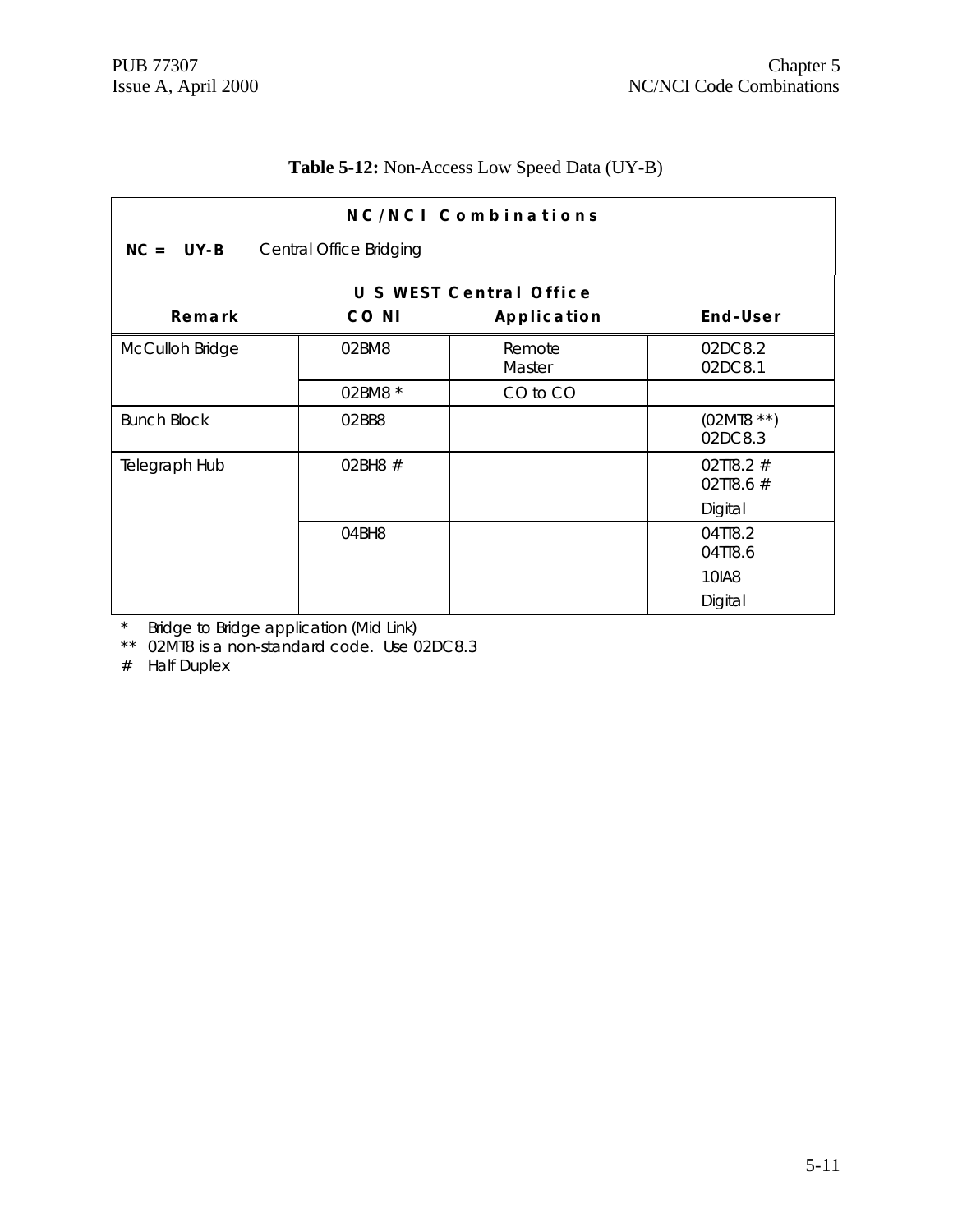# **CONTENTS**

# **Chapter and Section**

### Page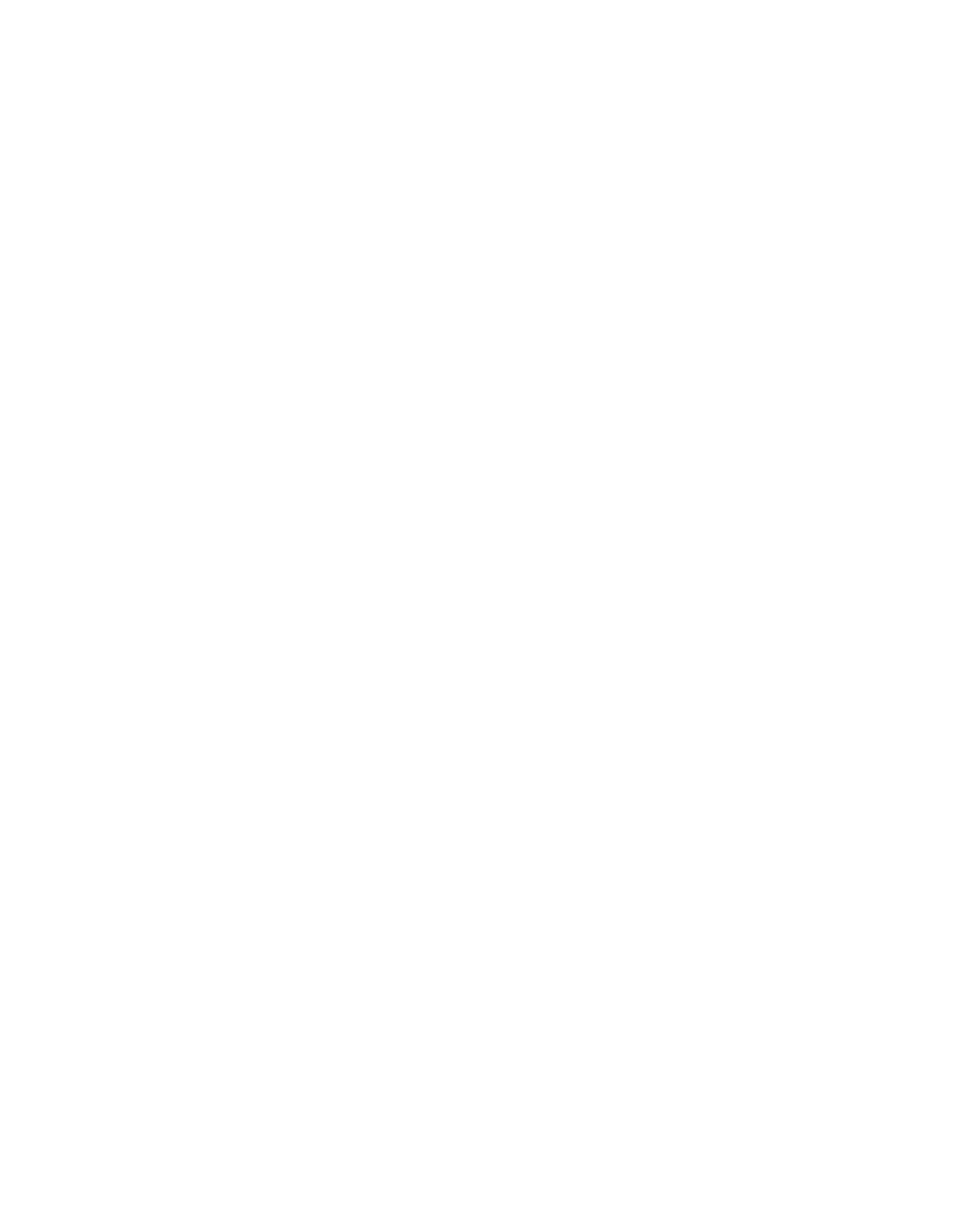PUB 77307 Chapter 6<br>
Issue A, April 2000 Chapter 6 Issue A, April 2000

# **6. Definitions**

# **6.1 Acronyms**

| AC              | alternating current                                  |
|-----------------|------------------------------------------------------|
| <b>ANSI</b>     | America National Standards Institute                 |
| <b>CLEC</b>     | Certified Local Exchange Carrier                     |
| CO              | <b>Central Office</b>                                |
| dB              | decibel                                              |
| DC              | <b>Direct Current</b>                                |
| D <sub>S0</sub> | Digital Signal Level 0 (64 kbit/s) (1 voice channel) |
| DS1             | Digital Signal Level 1 (1.544 Mbit/s)                |
| <b>EIA</b>      | <b>Electronic Industries Association</b>             |
| <b>FCC</b>      | <b>Federal Communications Commission</b>             |
| kbit/s          | kilobits per second $(1,000 \text{ bit/s})$          |
| <b>LATA</b>     | <b>Local Access and Transport Area</b>               |
| mA, ma          | Milliamperes (one thousandth of an ampere)           |
| Mbit/s          | Megabit per Second                                   |
| N <sub>C</sub>  | <b>Network Channel</b>                               |
| <b>NCI</b>      | <b>Network Channel Interface</b>                     |
| N <sub>I</sub>  | <b>Network Interface</b>                             |
| POT             | <b>Point Of Termination</b>                          |
| $\mu$ F         | Micro-Farad                                          |
|                 |                                                      |

# **6.2 Glossary**

#### **Acceptance Limit (AL)**

The maximum deviation from a design parameter that is allowed at service turnup or customer acceptance.

#### **Access Customers**

Any of the companies that provide telecommunications service between LATAs and/or order from the Access Tariffs. Includes Interexchange Carriers.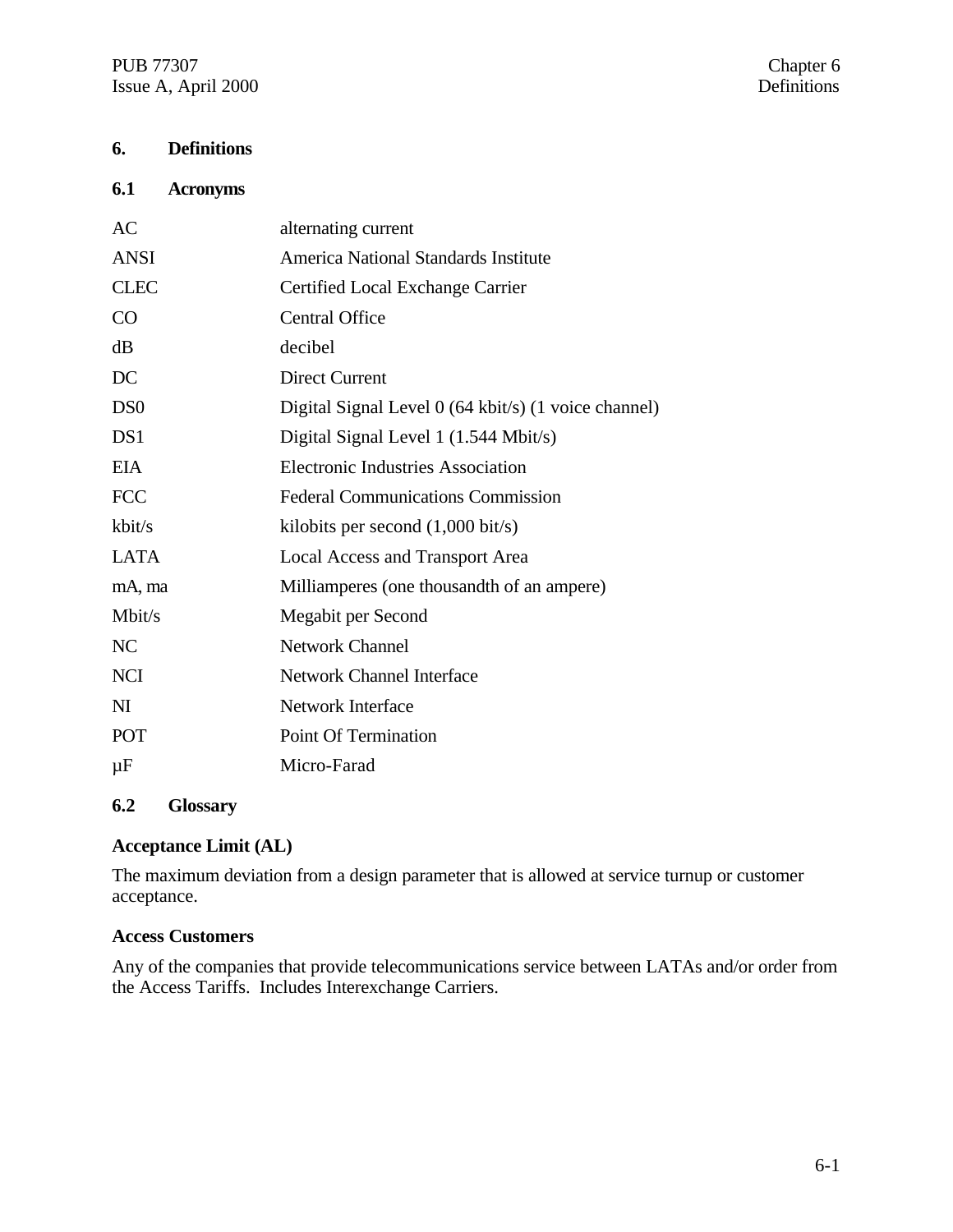# **Access Providers**

Any of the telephone companies licensed by the appropriate utility commission to provide local telecommunication service within a LATA. This includes Bell Operating Companies, Information Distribution Companies, Non-Bell Operating Companies and other Local Exchange Carriers.

#### **American National Standards Institute (ANSI)**

An organization supported by the telecommunications industry to establish performance and interface standards.

#### **Asynchronous Transmission**

Not synchronous: Data transmission in which the time of occurrence of specified significant instant of a data bit (usually the leading edge) is arbitrary, and occurs without necessarily having a fixed time relationship to preceding comparable instants.

# **BAUD**

A unit of signaling speed. It is the reciprocal of the time duration in seconds of the shortest signal element (binary 1 or 0) within a code signal. The rates specified are the number of signal elements per second.

# **Bridging (MULTIPOINT-SERVICE)**

Denotes the process of connecting three or more customer locations.

#### **Carrier**

An organization whose function is to provide telecommunications services. Examples are: Local Exchange Carriers, Interexchange Carriers, Cellular Carriers, etc.

#### **Central Office (CO)**

A local switching system (or a portion thereof) and its associated equipment located at a wire center.

#### **Certified Local Exchange Carrier (CLEC)**

A Local Exchange Carrier certified to do business in a state as a Local Exchange Carrier.

#### **Channel**

An electrical or photonic, in the case of fiber optic based transmission systems, communications path between two or more points of termination.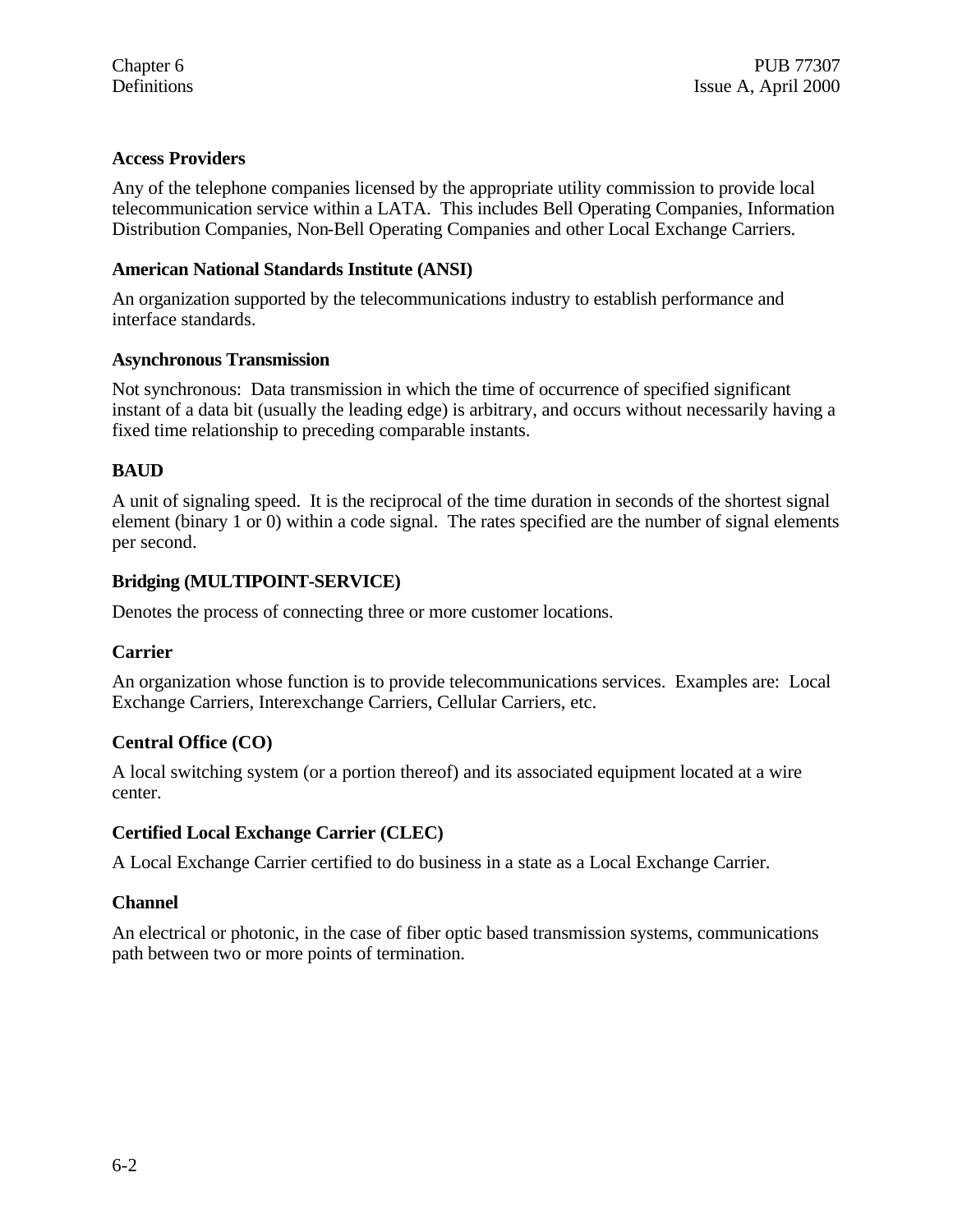#### **Customer Interface**

The interface with a customer at a point of termination.

#### **Customer Premises**

Denotes a building or portion(s) of a building occupied by a single customer or End-User either as a place of business or residence. Adjacent buildings and the buildings on the same continuous property occupied by the customer and not separated by a public thoroughfare, are also considered the same customer's premises.

# **Customer Premises Equipment (CPE)**

All telecommunication equipment located at a customers location.

#### **Customers**

Denotes any individual, partnership or corporation who subscribes to the services provided by U S WEST. Customers are divided into two distinct and separate categories: (1) carriers, who provide services for hire for others, and (2) End-Users, who request services only for their own use.

# **Decibel (dB)**

A unit measurement of transmission loss, gain, or relative level. It is the logarithmic unit of signal power ratio most commonly used in telephony. It is used to express the relationship between two signal powers, usually between two acoustic, electrical, or optical signals; it is equal to ten times the common logarithm of the ratio of the two signal powers.

#### **Digital Transmission Facilities**

May include both loop and interoffice facilities which perform multiplexing, demultiplexing, and transport of digital signals between the SS Exchange Termination and the Subscriber Access Termination.

# **End Office**

A designation of a U S WEST switching system that occupies the lowest level of the public switched network hierarchy. it is the designation of a switching system that connects lines to lines, and lines to trunks (a local switching system).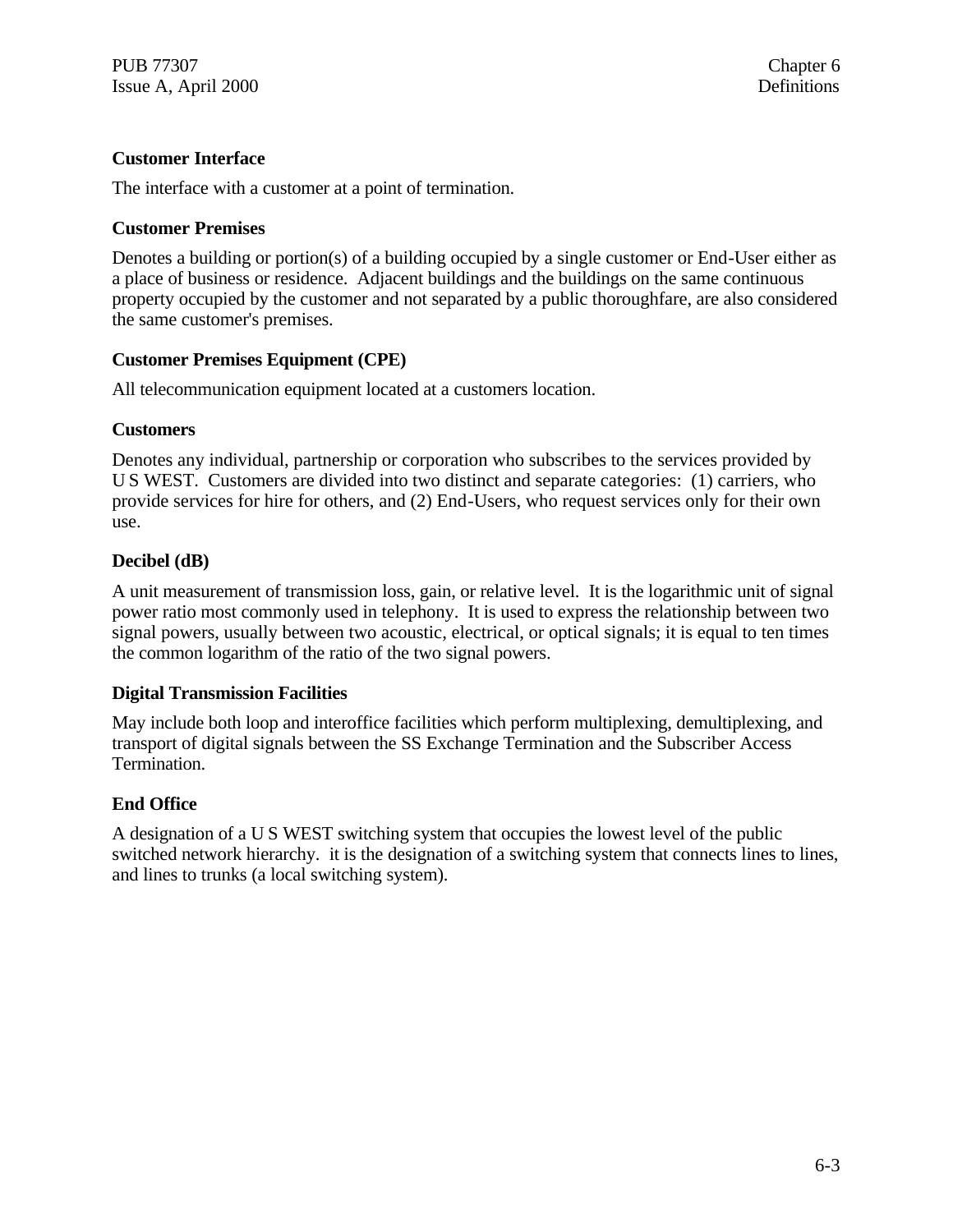# **End-User (EU)]**

The term "End-User" denotes any customer of telecommunications service that is not a carrier, except that a carrier shall be deemed to be an "End-User" to the extent that such carrier uses a telecommunications service for administrative purposes without making such service available to others, directly or indirectly. The term is frequently used to denote the difference between a Carrier interface and an interface subject to unique regulatory requirements at non-Carrier customer premises (FCC Part 68, etc.)

#### **Facilities**

Facilities are the transmission paths between the demarcation points serving customer locations, a demarcation point serving a customer location and a U S WEST Central Office, or two U S WEST offices.

# **Frequency-Shift Keying (FSK)**

A form of frequency modulation in which the modulating wave (often a binary signal) shifts the output frequency between predetermined values and the output wave has no phase discontinuity.

# **Full Duplex (FDX)**

Simultaneous transmission in both directions between two points.

# **Half-Duplex**

Transmission in either direction between two points, but not simultaneously.

#### **Impedance**

The total opposition offered by an electric circuit to the flow of an alternating current of a single frequency. It is a combination of resistance and reactance and is measured in ohms.

#### **Kilobit/Second (kbit/s)**

One thousand (1000) bits/second

#### **Local Access and Transport Area (LATA)**

A geographic area for the provision and administration of communications service. It encompasses designated exchanges that are grouped to serve common social, economic and other purposes.

#### **Megabit per Second (Mbit/s)**

One million (1,000,000) bits per second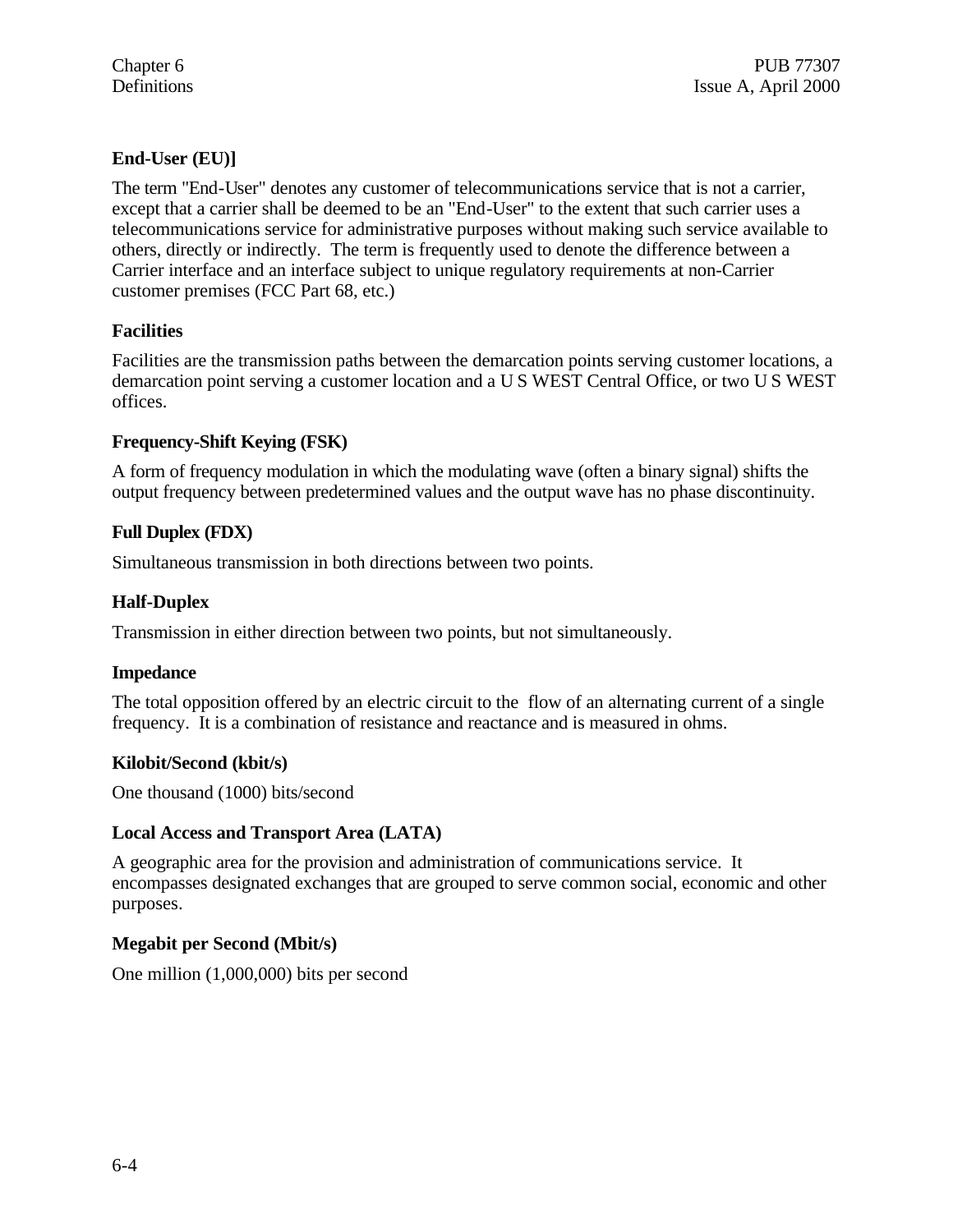#### **Metallic Facilities**

A facility that consists of continuous metallic conductors, i.e., devoid of electronic enhancements that would corrupt Direct Current continuity.

#### **Multiplexer (Mux)**

An equipment unit to multiplex, or do multiplexing: Multiplexing is a technique of modulating (analog) or interleaving (digital) multiple, relatively narrow bandwidth channels into a single channel having a wider bandwidth (analog) or higher bit-rate (digital). the term Multiplexer implies the demultiplexing function is present to reverse the process so it is not usually stated.

#### **Network**

The interconnected telecommunications equipment and facilities.

#### **Network Channel (NC) Code**

The Network Channel (NC) code is an encoded representation used to identify both switched and non-switched channel services. Included in this code set are customer options associated with individual channel services, or feature groups and other switched services.

#### **Network Channel Interface (NCI) Code**

The Network Channel Interface (NCI) code is an encoded representation used to identify five (5) interface elements located at a Point of Termination (POT) at a central office or at the Network Interface at a customer location. The Interface code elements are: Total Conductors, Protocol, Impedances, Protocol Options, and Transmission Level Points (TLP). (At a digital interface, the TLP element of the NCI code is not used.)

#### **Network Interface (NI)**

The point of demarcation on the customer's premises at which U S WEST's responsibility for the provision of service ends.

#### **Ohm**

The unit of electric resistance.

#### **Point of Termination (PO**T)

The physical telecommunications interface that establishes the technical interface, the test point(s), and the point(s) of operational responsibility. (See Network Interface).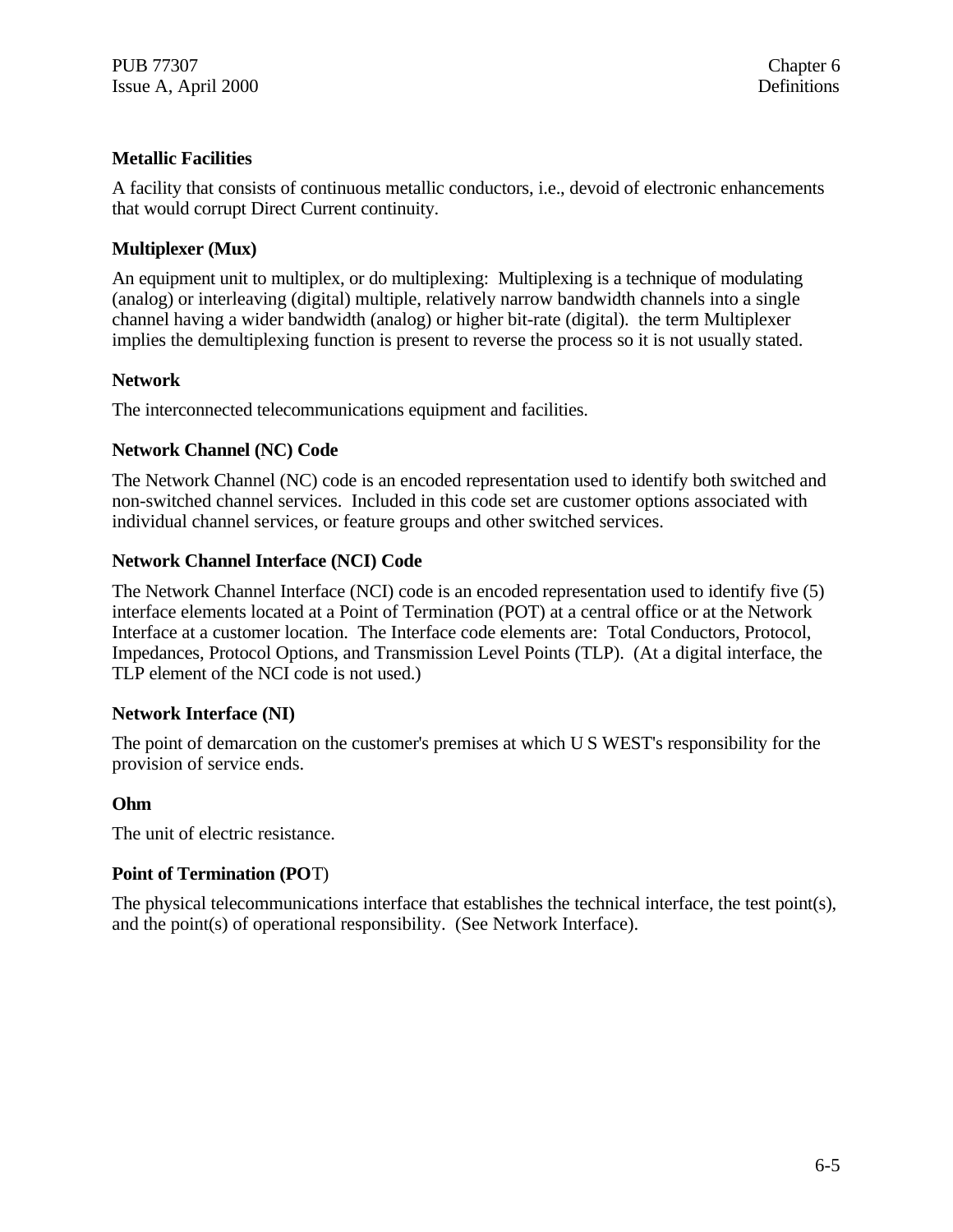# **Premises**

Denotes a building or portion(s) of a building occupied by a single customer or end-user either as a place of business or residence.

#### **Protocol Code**

The Protocol (character positions 3 and 4 or the Network Channel Interface [NCI] Code) is a twocharacter alpha code that defines requirements for the interface regarding signaling and transmission.

#### **Serving Wire Center**

The term "Serving Wire Center" denotes a U S WEST Central Office from which dial tone for the local Exchange Service would normally be provided to the demarcation point on the property at which the customer is served.

# **Tip, ring, ground**

The conductive paths between a central office and a station. The tip and ring leads constitute the circuit that carries a balanced speech or data signal. The ground path in combination with the conductor is used occasionally for signaling.

#### **Transmission Level Point (TLP)**

A point in a transmission system at which the ratio, usually expressed in decibels, of the power of a test signal at that point to the power of the test signal at a reference point, is specified. For example, a zero transmission level point (0TLP) is an arbitrarily established point in a communication circuit to which all relative levels at other points in the circuit are referred.

# **Voice Band**

Relating to the frequency spectrum from 300 to 3000 Hz.

# **Wire Center**

A building in which one or more central offices, used for the provision of local exchange services, are located.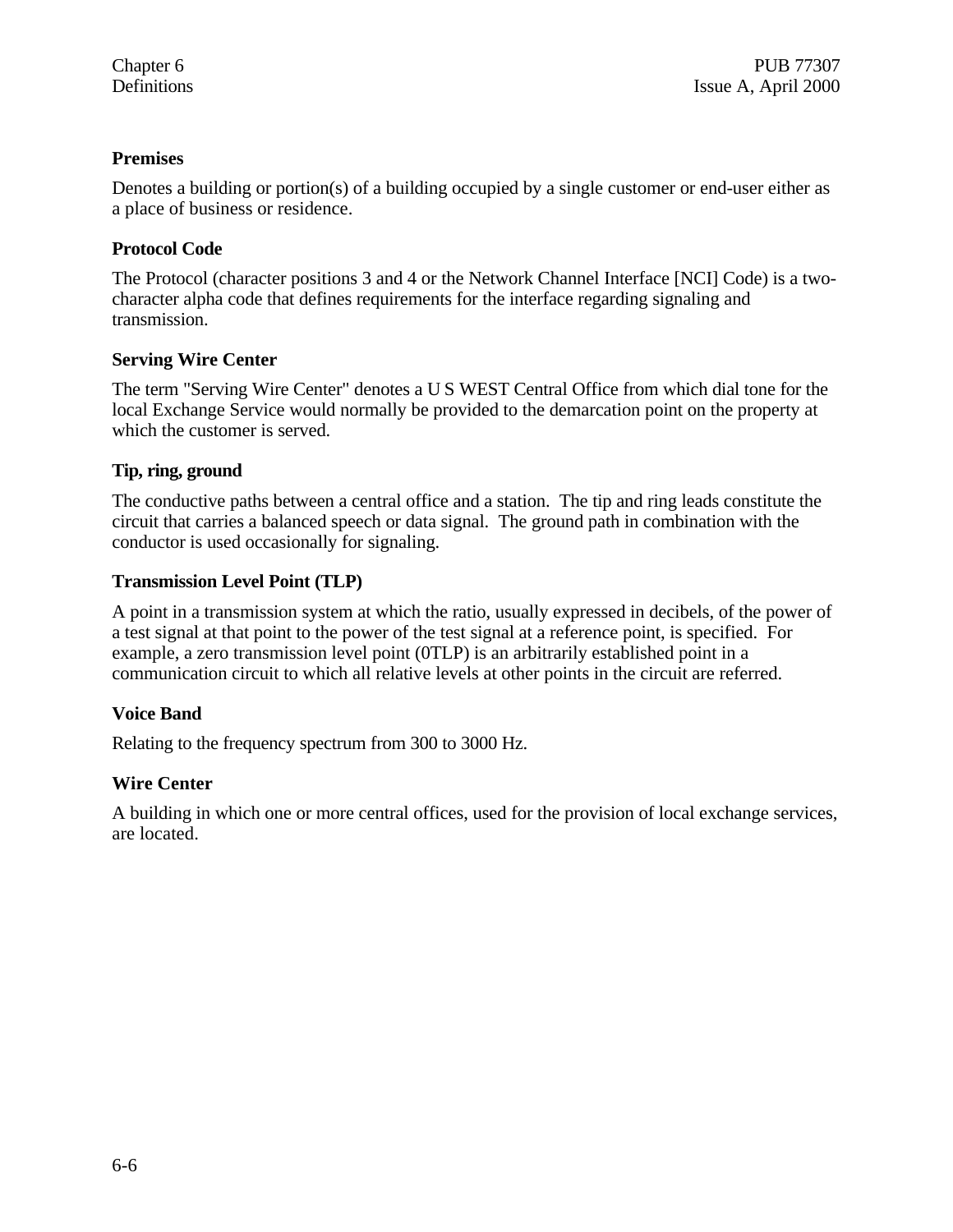# **CONTENTS**

# **Chapter and Section Page**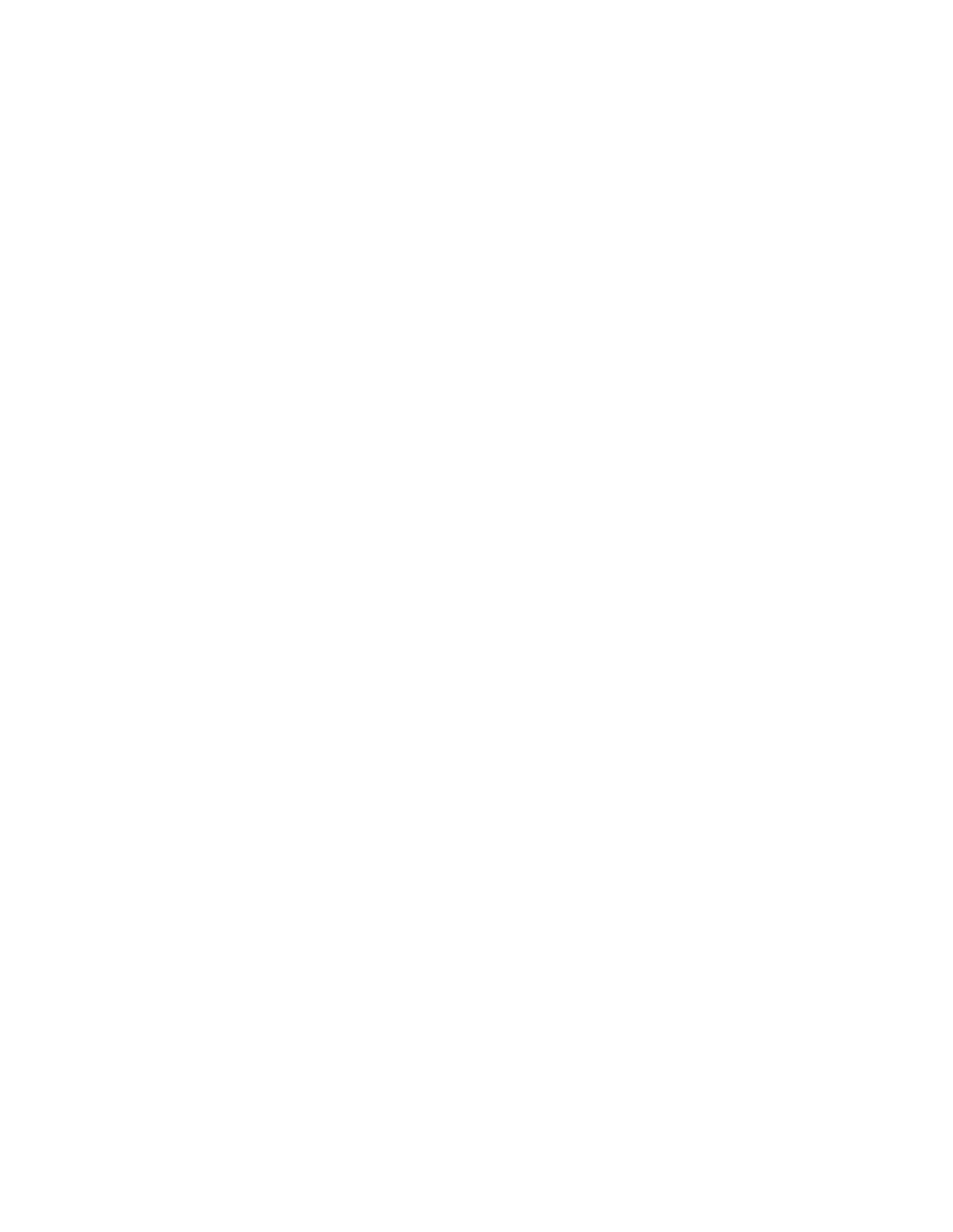#### **7. References**

#### **7.1 American National Standards Institute Documents**

ANSI T1.223-1997 *Information Interchange — Structure and Representation of Network Channel (NC) and Network Channel Interface (NCI) Codes for the North American Telecommunications System.*

#### **7.2 Telcordia Documents**

TR-NPL-000336 *Metallic and Telegraph Grade Special Access Services.* Issue 1, October 1987.

#### **7.3 U S WEST Technical Publications**

| <b>PUB 77310</b> | Private Line Voice Grade Analog Channels For Access Service. Issue B,<br>October 1998.                                               |
|------------------|--------------------------------------------------------------------------------------------------------------------------------------|
| <b>PUB 77311</b> | Analog Channels for Non-Access Service. Issue C, March 1991.                                                                         |
| <b>PUB 77324</b> | U S WEST DS3 Service. Issue C, April 1993.                                                                                           |
| <b>PUB 77375</b> | 1.544 Mbit/s Channel Interfaces. Issue D, October 1995.                                                                              |
| <b>PUB 77386</b> | Interconnection and Collocation for Transport and Switched Unbundled<br>Network Elements and Finished Services. Issue D, April 2000. |

#### **7.4 Ordering Information**

All documents are subject to change and their citation in this document reflects the most current information available at the time of printing. Readers are advised to check status and availability of all documents.

Those who are not U S WEST employees may order;

American National Standards Institute (ANSI) documents from:

American National Standards Institute Attn: Customer Service 11 West 42nd Street New York, NY 10036 Phone: (212) 642-4900 Fax: (212) 302-1286 Web: web.ansi.org/public/search.asp

ANSI has a catalog available which describes their publications.